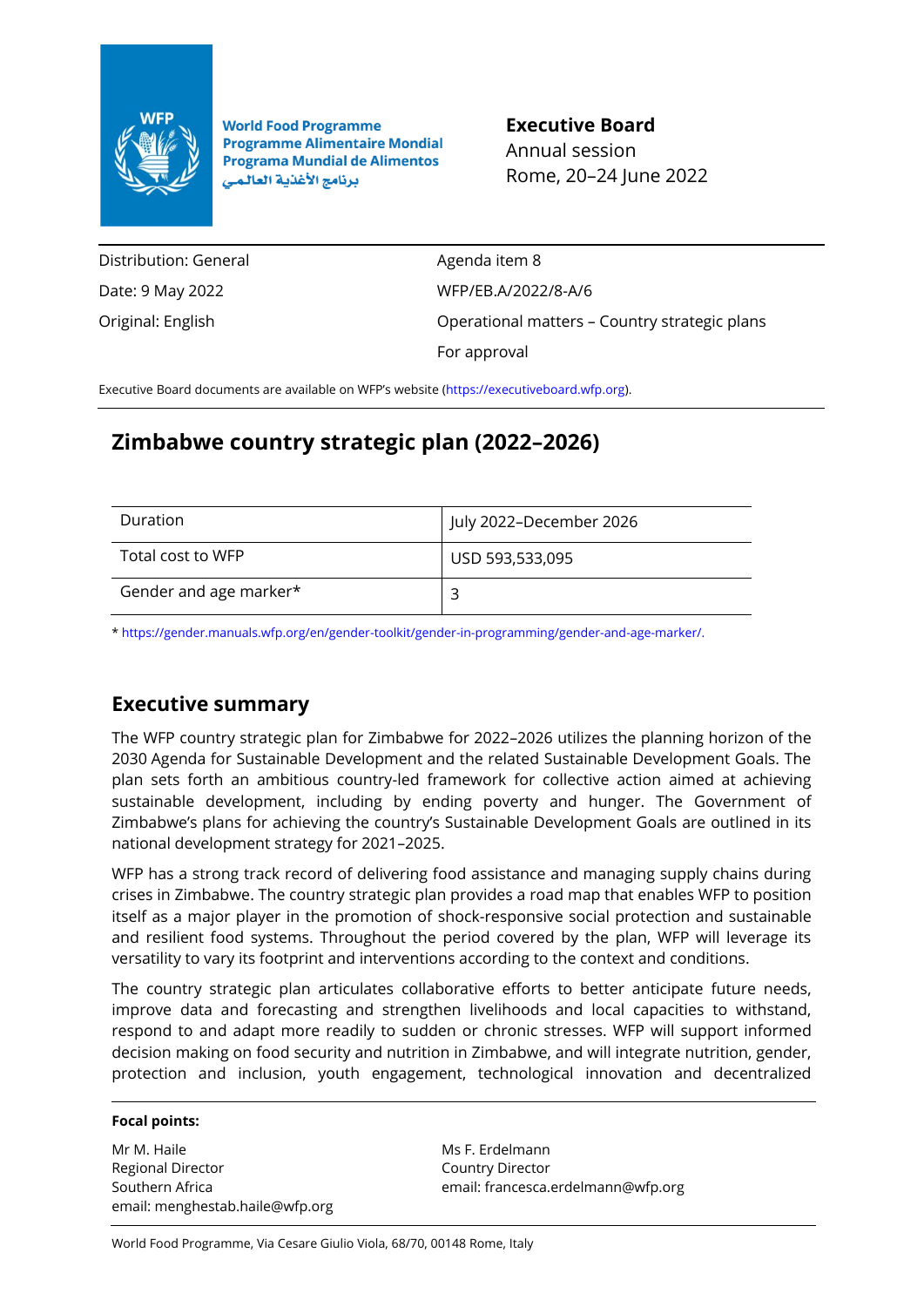zero hunger action throughout the plan. It will establish new partnerships and leverage existing ones to their full potential, including those with the other Rome-based and other United Nations agencies.

The country strategic plan for 2022–2026 builds on lessons learned from the implementation and evaluation of the plan for 2017–2021 and on consultations with stakeholders, is aligned with the United Nations sustainable development coordination framework for 2022–2026 and the priorities of the Government of Zimbabwe. It aims to achieve the following strategic outcomes:

- $\triangleright$  Strategic outcome 1: Food- and nutrition-insecure populations in targeted rural and urban areas meet their food and nutrition needs at all times, including during crises.
- $\triangleright$  Strategic outcome 2: By 2026, food-insecure households in urban areas meet their food and nutrition needs through resilient livelihoods.
- ➢ Strategic outcome 3: By 2026, targeted rural populations achieve climate resilient livelihoods, sustainable management of natural resources and enhanced participation in local markets and value chains.
- $\triangleright$  Strategic outcome 4: By 2026, national and subnational institutions in Zimbabwe have strengthened capacities to develop, coordinate and implement wellinformed, effective and equitable actions to achieve food and nutrition security.
- ➢ Strategic outcome 5: Humanitarian and development actors in Zimbabwe can implement their programmes and provide support to their beneficiaries in an efficient, effective and reliable way at all times, including during crises.

## **Draft decision\***

The Board approves the Zimbabwe country strategic plan (2022–2026) (WFP/EB.A/2022/8-A/6) at a total cost to WFP of USD 593,533,095.

<sup>\*</sup> This is a draft decision. For the final decision adopted by the Board, please refer to the decisions and recommendations document issued at the end of the session.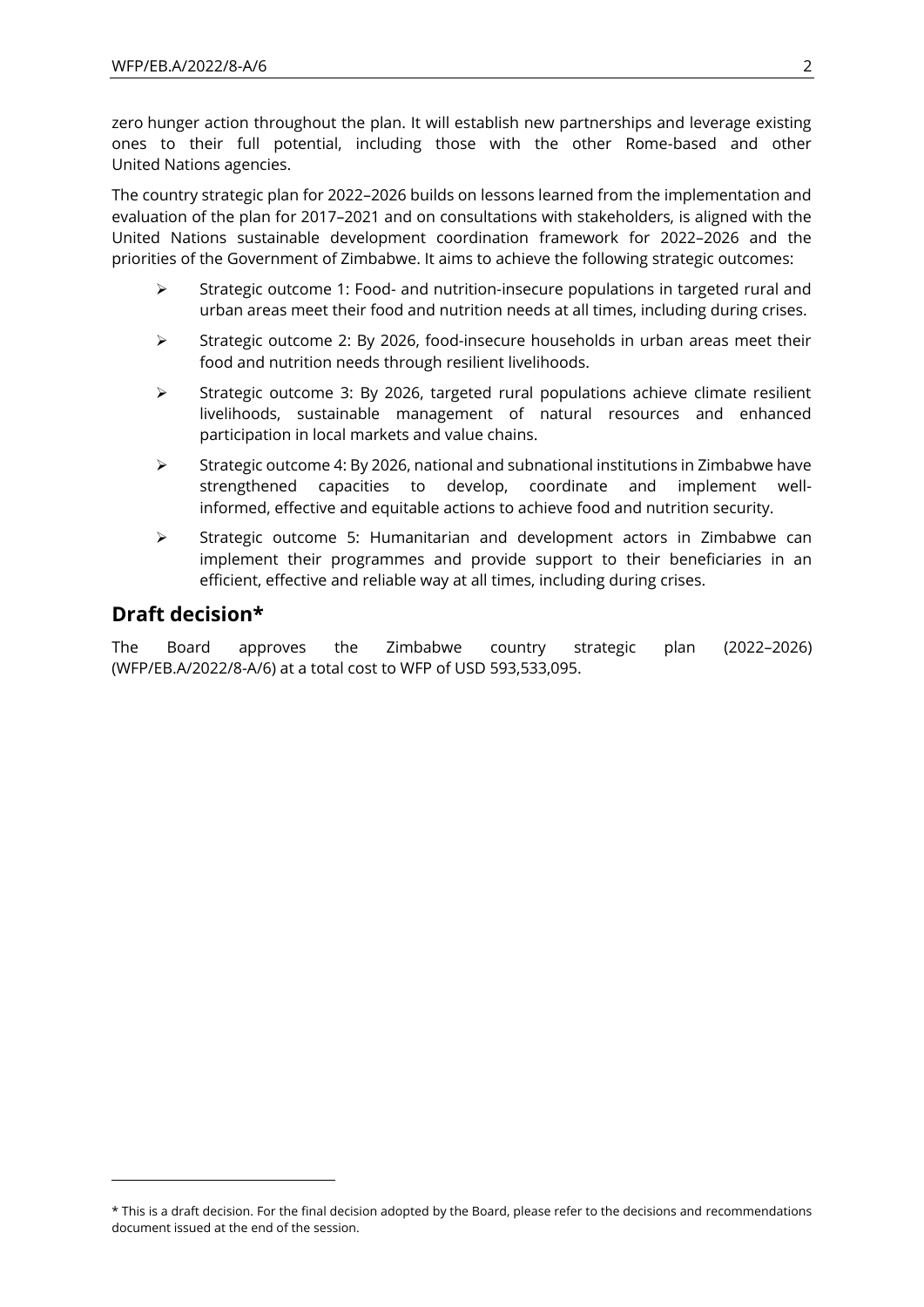#### $1.$ **Country analysis**

#### **1.1 Country context**

- 1. Zimbabwe is a landlocked, low-income, food-deficit country in southern Africa. Between 2020 and 2032, the country's population (two thirds of whom live in rural areas) is expected to grow from 15.6 to 19.3 million,<sup>1</sup> leading to a large, youthful population with a demographic dividend estimated to last until 2060.<sup>2</sup>
- 2. Between 2017 and 2019, 70.5 percent of households were poor, and between 2011 and 2020 the percentage of people living in extreme poverty increased from 23 to 49 percent.<sup>3</sup> Women, girls and urban households account for disproportionately high shares of those people.<sup>4</sup> In Zimbabwe there are 1.3 million people living with HIV,<sup>5</sup> and 9 percent of the population is living with at least one disability.<sup>6</sup> The country hosts 22,300 refugees and asylum seekers, most of whom are from the Democratic Republic of the Congo and Mozambique.<sup>7</sup>
- 3. In recent years gross domestic product has shrunk considerably $8$  owing to continuing structural deficiencies, high inflation, unsustainable and large external debt and the impact of climatic shocks and the coronavirus disease 2019 (COVID-19) pandemic; economic sanctions have been in place since the early 2000s. The limited fiscal space impedes allocations to the economic and social sectors, including for social protection and infrastructure investment.<sup>9</sup>
- 4. A 2019 Human Development Index score of 0.571 ranks Zimbabwe as the 150th of 189 countries; scores of 0.550 for women and girls and 0.590 for men and boys lead to a Gender Development Index score of 0.931. In 2020, Zimbabwe's score on the global gender gap index was 0.73, up from 0.7 in 2014. A 2019 Gender Inequality Index of 0.527 reflects women's limited participation in the labour market and their poor representation in government.
- 5. Zimbabwe's predominantly semi-arid climate is extremely variable, with shifting rainfall patterns, droughts and floods exacerbated by substantial environmental challenges including land degradation, deforestation and inadequate water quantity and quality. Climate stressors affect agriculture and food and nutrition security, disproportionately affecting women and girls.<sup>10</sup>

<sup>10</sup> *Ibid.*

<sup>1</sup> Zimbabwe National Statistics Agency and United Nations Population Fund. 2015. *Zimbabwe Census 2012. [Population](https://www.zimstat.co.zw/wp-content/uploads/publications/Population/population/population-projection.pdf)  [Projections Thematic Report](https://www.zimstat.co.zw/wp-content/uploads/publications/Population/population/population-projection.pdf)*.

<sup>2</sup> Government of Zimbabwe. 2017. *[Harnessing the demographic dividend in Zimbabwe](https://zimbabwe.unfpa.org/sites/default/files/pub-pdf/Harnessing%20the%20Demographic%20Dividend%20Study%20Report.pdf)*.

<sup>3</sup> World Bank Group and Zimbabwe National Statistics Agency. 2021. *[Poverty and Social Impact of COVID-19: Results from the](https://www.zimstat.co.zw/wp-content/uploads/publications/Income/Finance/Rapid_PICES_Third_Round_Presentation_Final072021.pdf)  [Third Round Rapid PICES Phone Survey Data](https://www.zimstat.co.zw/wp-content/uploads/publications/Income/Finance/Rapid_PICES_Third_Round_Presentation_Final072021.pdf)*.

<sup>4</sup> World Bank. June 2021. *[Zimbabwe Economic Update. Overcoming economic challenges, natural disasters, and the pandemic:](https://openknowledge.worldbank.org/bitstream/handle/10986/35748/Overcoming-Economic-Challenges-Natural-Disasters-and-the-Pandemic-Social-and-Economic-Impacts.pdf?sequence=1&isAllowed=y)  [Social and Economic Impacts](https://openknowledge.worldbank.org/bitstream/handle/10986/35748/Overcoming-Economic-Challenges-Natural-Disasters-and-the-Pandemic-Social-and-Economic-Impacts.pdf?sequence=1&isAllowed=y)*. Issue 3.

<sup>5</sup> Joint United Nations Programme on HIV/AIDS. [Zimbabwe country factsheet](https://www.unaids.org/en/regionscountries/countries/zimbabwe) 2020.

<sup>6</sup> Zimbabwe National Statistics Agency and United Nations Population Fund. 2017. *[Inter-Censal Demographic Survey, 2017.](https://www.zimstat.co.zw/wp-content/uploads/publications/Population/population/ICDS_2017.pdf)*

<sup>7</sup> Office of the United Nations High Commissioner for Refugee[s.](https://data2.unhcr.org/en/country/zwe) [Operational data portal: Refugee situations: Zimbabwe.](https://data2.unhcr.org/en/country/zwe)

<sup>8</sup> The International Monetary Fund estimates a contraction of 10.2 percent in 2020.

<sup>9</sup> United Nations. 2020[. The United Nations Common Country Analysis Zimbabwe 2021.](https://zimbabwe.un.org/en/130569-zimbabwe-un-common-country-analysis-2021)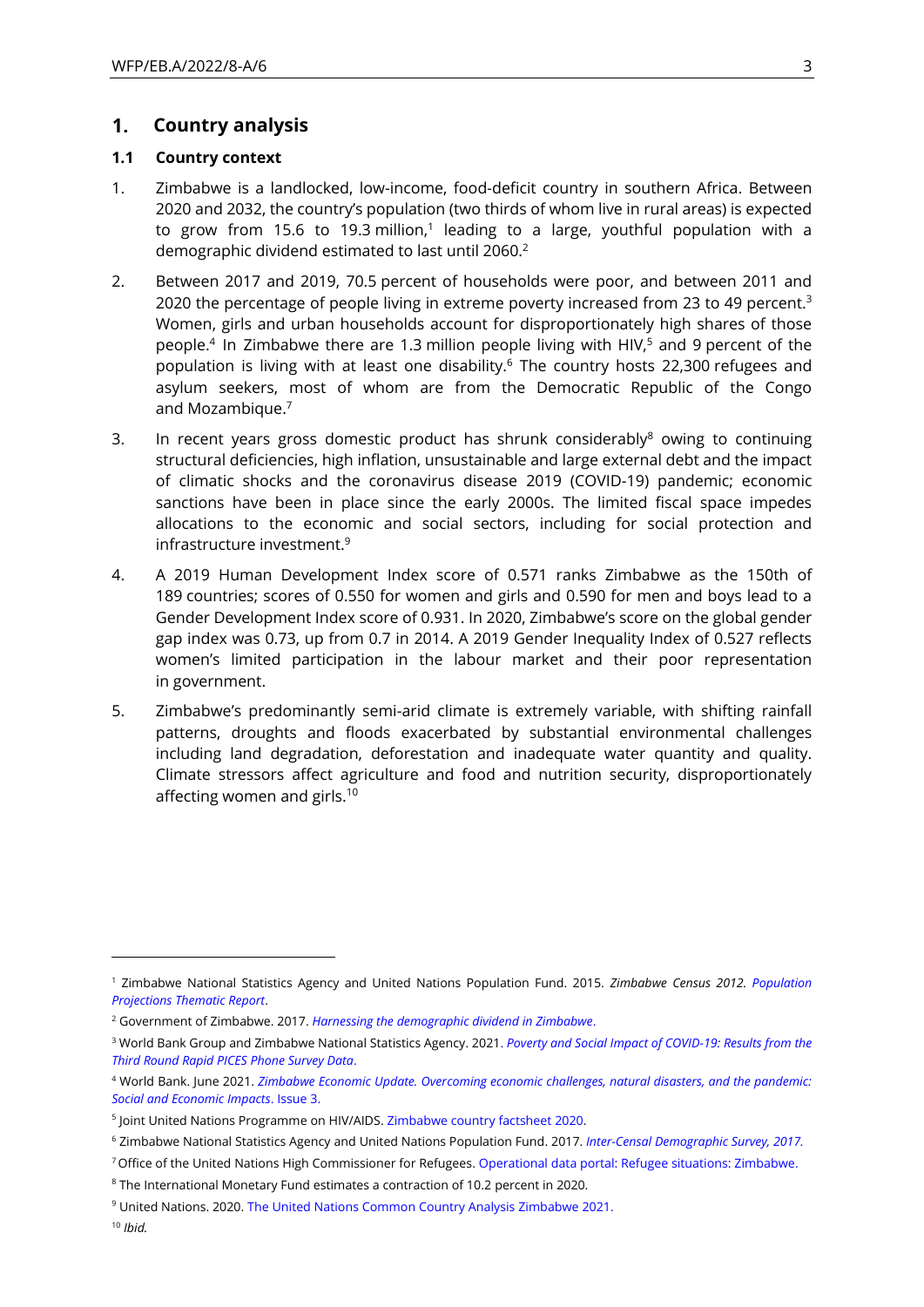### **1.2 Progress towards the 2030 Agenda for Sustainable Development**

6. The first national development strategy (NDS1) is fully aligned with the Sustainable Development Goals (SDGs), and Zimbabwe's SDG score increased from 56.1 in 2017 to 58.7 in 2021, ranking the country 125th of 165 countries.<sup>11</sup> Since 2010, Zimbabwe's score on the Mo Ibrahim index of African governance has increased by 7.4 points, to reach 46.1 (out of 100).<sup>12</sup>

### **1.3 Progress towards SDGs 2 and 17**

#### *Progress on SDG 2 targets*

- 7. *Access to food.* While the right to sufficient food is guaranteed under Zimbabwe's constitution,<sup>13</sup> poverty, disease, economic hardship and low agricultural productivity have impeded the availability of and access to adequate food. Zimbabwe's Global Hunger Index was 34.4 in 2019, ranking the country 109th of 117 countries.<sup>14</sup> Despite a good agricultural season in early 2021, 2.9 million people in rural areas (27 percent of the rural population) were food- or cereal-insecure at the peak of the following lean season.<sup>15</sup> In urban areas, 2.4 million people (42 percent of the urban population) were food- or cereal-insecure.<sup>16</sup> Households headed by women, older people or children are among the most vulnerable.
- 8. The Government provides grain and cash transfers for destitute families through the food deficit mitigation strategy and the harmonized social cash transfer programme, which are embedded in the national social protection policy framework.<sup>17</sup> Social protection coverage remains low; building resilience and widening social safety nets will help to ease the impact of stressors and to fight poverty.<sup>18</sup>
- 9. *Ending malnutrition.* The country shows positive results for wasting and obesity among children under 5 (prevalence of 2.9 and 2.5 percent respectively); anaemia among women and girls of reproductive age (28.8 percent); and exclusive breastfeeding of infants age 0– 5 months (41.9 percent). By contrast, having decreased from 27 percent in 2015 to 23.5 percent in 2019, stunting in children under 5 increased to 29.4 percent in 2020; with higher prevalence among boys (34.5 percent) than girls (24.3 percent). Obesity is more prominent among women age 18 and above (25.3 percent) than among men (4.7 percent). Rural children experience more stunting, wasting and underweight than their urban counterparts.<sup>19</sup> A third of women of child-bearing age consume diets with minimum dietary diversity, and 6 percent of children age 6-23 months consume a minimum acceptable diet.<sup>20</sup>
- 10. While the HIV prevalence remains high, at 11.9 percent overall and 14.7 percent among women, Zimbabwe has achieved the "90-90-90" targets,<sup>21</sup> shifting attention from

<sup>11</sup> Sustainable Development Solutions Network. *[SDG Index and Dashboards 2017;](https://www.sdgindex.org/reports/sdg-index-and-dashboards-2017/) [Sustainable Development Report 2021: The](https://s3.amazonaws.com/sustainabledevelopment.report/2021/2021-sustainable-development-report-g20-and-large-countries.pdf)  [Decade of Action for the Sustainable Development Goals](https://s3.amazonaws.com/sustainabledevelopment.report/2021/2021-sustainable-development-report-g20-and-large-countries.pdf)*.

<sup>12</sup> Mo Ibrahim Foundation. *2020 Ibrahim* [Index of African Governance](https://mo.ibrahim.foundation/iiag/downloads) *– Index Report*.

<sup>&</sup>lt;sup>13</sup> Section 77(b) of the Constitution of Zimbabwe.

<sup>14</sup> Welt Hunger Hilfe and Concern Worldwide. 2019. *2019* [Global Hunger Index:](https://reliefweb.int/sites/reliefweb.int/files/resources/2019%20Global%20Hunger%20Index.pdf) The *Challenge* of *Hunger* and *Climate Change*.

<sup>15</sup> Zimbabwe Vulnerability Assessment Committee. *2021* [Rural Livelihoods Assessment Report](http://fnc.org.zw/wp-content/uploads/2021/06/ZimVAC-2021-Rural-Livelihoods-Assessment-Report.pdf)*.*

<sup>16</sup> Zimbabwe Vulnerability Assessment Committee. *2020* [Urban Livelihoods Assessment](http://fnc.org.zw/wp-content/uploads/2021/03/2020-ZimVAC-Urban-Livelihoods-Assessment.pdf)*.*

<sup>17</sup> Government of Zimbabwe. 2016. *[National Social Protection Policy Framework](https://www.social-protection.org/gimi/RessourcePDF.action;jsessionid=sfcsUQbknb_TOz_GDLUr0kaoTvMPI4HVDx5AFkwxMdxyBwfN6Mh2!-1463413688?id=55799) for Zimbabwe*.

<sup>18</sup> United Nations. 2020. *[The United Nations Common Country Analysis](https://zimbabwe.un.org/en/130569-zimbabwe-un-common-country-analysis-2021) Zimbabwe 2021*.

<sup>&</sup>lt;sup>19</sup> Global Nutrition Report. 2020[. 2020 Global Nutrition Report: Action on equity to end malnutrition.](https://reliefweb.int/sites/reliefweb.int/files/resources/2020%20Global%20Nutrition%20Report.pdf)

<sup>20</sup> Zimbabwe Vulnerability Assessment Committee.*[2021 Rural Livelihoods Assessment Report.](http://fnc.org.zw/wp-content/uploads/2021/06/ZimVAC-2021-Rural-Livelihoods-Assessment-Report.pdf)*

<sup>&</sup>lt;sup>21</sup> Meaning that 90 percent of the people with HIV are aware of their HIV status, 90 percent of those diagnosed are receiving antiretroviral therapy, and the virus is suppressed in 90 percent of those receiving treatment. Joint United Nations Programme on HIV/AIDS. [Zimbabwe country factsheet](https://www.unaids.org/en/regionscountries/countries/zimbabwe) 2020.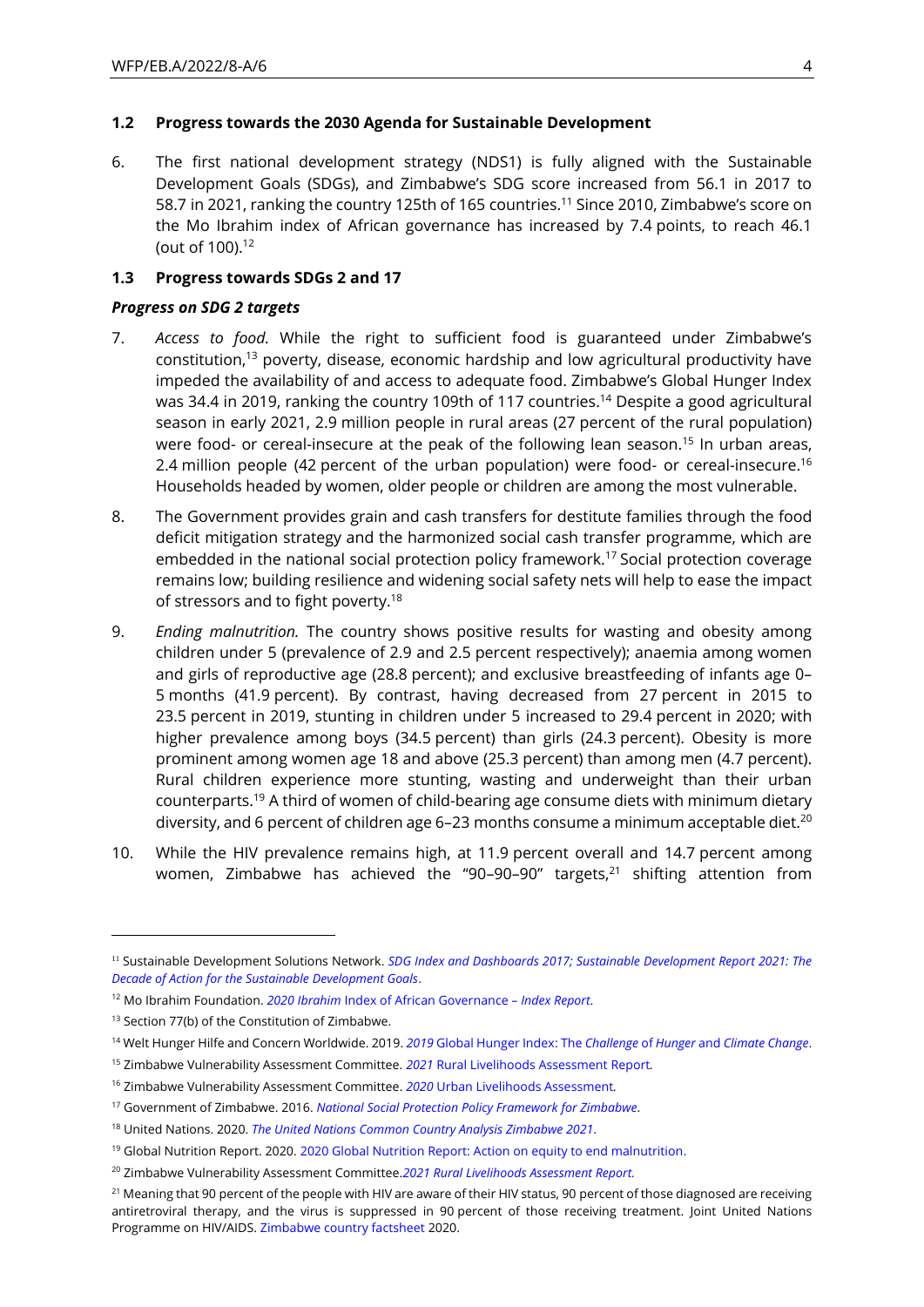therapeutic nutritional care to the inclusion of people living with HIV and affected by chronic illness in national social assistance programmes.

- 11. *Smallholder productivity and incomes.* Zimbabwe has 33 million ha of agricultural land and a climate that allows the production of a wide variety of crops and livestock. Agriculture provides the primary livelihood of 70 percent of the population, 20 percent of gross domestic product and 23 percent of total formal employment.<sup>22</sup> Its role as a catalyst for growth in downstream industries has been affected by declining investments and mixed economic performance. Women constitute 61 percent of farmers and 70 percent of the overall agricultural workforce,<sup>23</sup> mainly as unpaid family workers.
- 12. Smallholders farm an average 1.8 ha, and their productivity is generally low. Between 2017 and 2019, the average maize yield declined from 1.15 mt per hectare to 0.99 mt, against a potential of 5–25 mt per hectare.<sup>24</sup> Zimbabwe's agricultural growth, livelihoods and food security, smallholder irrigation programmes and resilience building fund aim to improve resilience and productivity.
- 13. *Sustainable food systems.* Food systems in Zimbabwe are characterized by inadequate food production, low value addition, large post-harvest losses, limited access to insurance, low demand for nutritious and diverse food, and fragmented and inefficient markets.<sup>25</sup> The national climate proofing agriculture programme and the agriculture food systems transformation strategy, among other programmes and strategies, pursue climate-smart food systems.

#### *Progress on SDG 17 targets*

- 14. *Capacity strengthening.* Limited fiscal space has affected the capacities of government institutions. Implementation of the 2020 national decentralization and devolution policy and ambitious reforms aim to reverse this trend and achieve sustained economic growth, gender equality, poverty reduction and human development.
- 15. *Policy coherence.* The Government's Vision 2030<sup>26</sup> is implemented through NDS1, with the aim of improving coherence among fragmented sectoral and cross-sectoral policy frameworks and implementation systems.
- 16. *Diversified resourcing.* Debt arrears constrain Zimbabwe's access to international capital markets. The NDS1 foresees fair and equitable trade and technological progress, delivered through partnerships based on accountability and solidarity, as the means of implementing the country's development plans.
- 17. *Enhancement of global partnership*. The 2019 development cooperation policy<sup>27</sup> aims to increase the efficiency and effectiveness of development cooperation in Zimbabwe and to mobilize resources for activities to complement government efforts to achieve development priorities.

<sup>22</sup> Ministry of Lands, Agriculture, Water, Climate and Rural Resettlement. 2020. *Agriculture and Food Systems Transformation Strategy.* (Not available online.)

<sup>23</sup> Food and Agriculture Organization of the United Nations. 2017. *[National gender profile of agriculture and rural livelihoods:](http://www.fao.org/3/i6997e/i6997e.pdf) [Zimbabwe](http://www.fao.org/3/i6997e/i6997e.pdf)*.

<sup>24</sup> Government of Zimbabwe. 2021. *[Zimbabwe's Second Voluntary National Review.](https://sustainabledevelopment.un.org/content/documents/279562021_VNR_Report_Zimbabwe.pdf)*

<sup>25</sup> Ministry of Lands, Agriculture, Water, Climate and Rural Resettlement. 2020. *Agriculture and Food Systems Transformation Strategy.* (Not available online.)

<sup>26</sup> Government of Zimbabwe. 2020. *[Vision 2030. Towards a Prosperous and Empowered Upper Middle Income Society by 2030](http://www.zim.gov.zw/index.php/en/government-documents/category/1-vision-2030)*.

<sup>27</sup> Government of Zimbabwe. 2019. *[Development Cooperation Policy](http://www.zimtreasury.gov.zw/index.php?option=com_phocadownload&view=category&id=2:policy-documents&Itemid=760)*.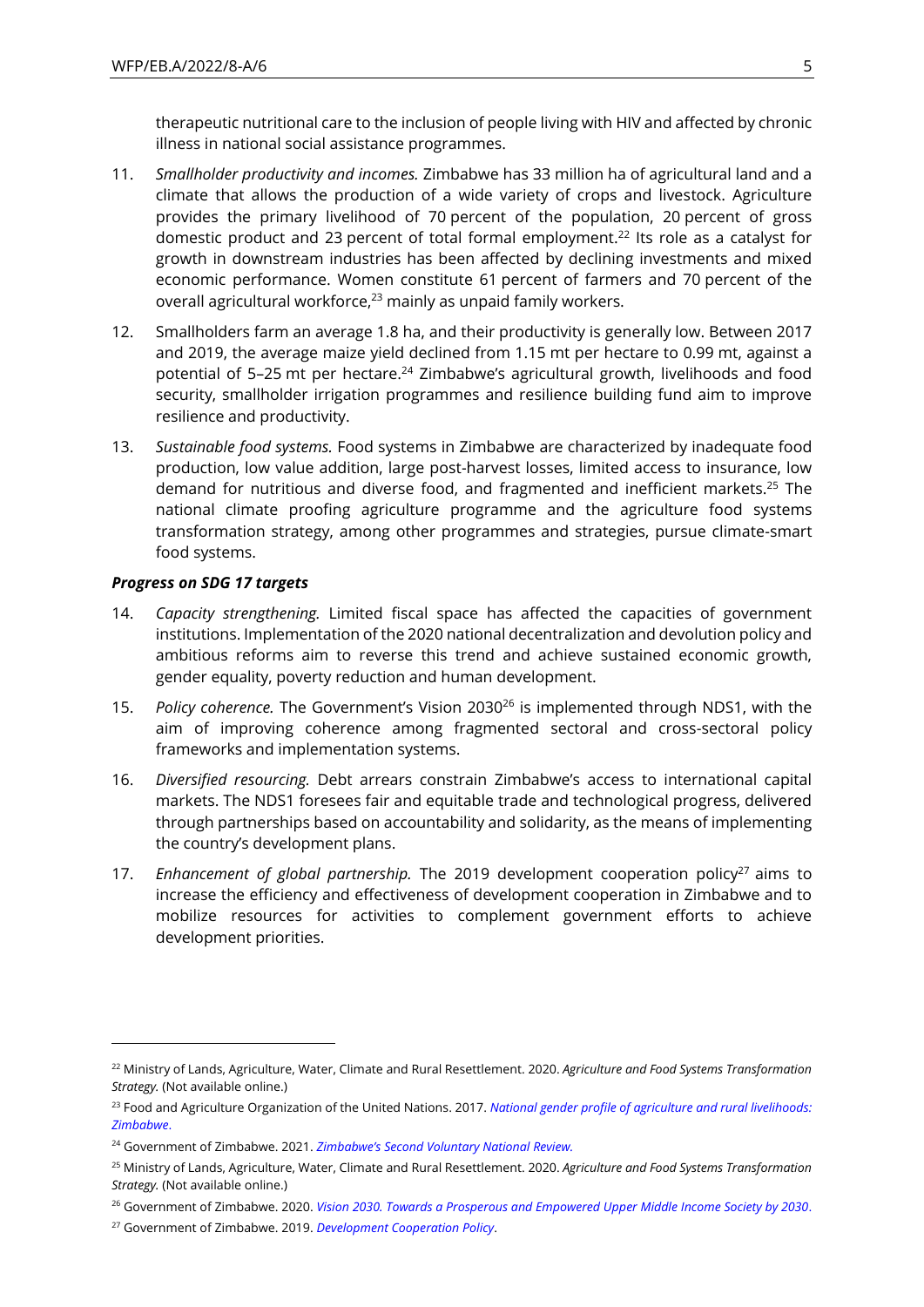#### **1.4 Hunger gaps and challenges**

- 18. About 80 percent of agricultural production is rainfed<sup>28</sup> and thus highly vulnerable to drought, resulting in strong annual fluctuations in, and overall decreasing levels of, national maize production over recent decades. The integrated context analysis of 2020 recommended long-term programming for districts that are very vulnerable to food insecurity.<sup>29</sup>
- 19. Climate models for Zimbabwe predict rising temperatures, increased rainfall variability (and extremes), and delays in the rainy season, $30$  resulting in more frequent natural disasters affecting the populations most at risk and leading to increasing humanitarian response costs.
- 20. Deficits in national food production and inadequate supplies of raw materials result in low incomes, food insecurity, low utilization of industrial capacity and a large volume of imported food and processed products.
- 21. Malnutrition has enormous social and economic impacts.<sup>31</sup> It is caused by a diet focused on nutrient-poor staples; the high cost of a nutritious diet, compounded by increasing extreme poverty;<sup>32</sup> weak value chains for nutrient-dense foods; and inadequate maternal and childcare practices.<sup>33</sup> Fifty percent of the rural population and 54 percent of poor people in urban areas cannot afford a nutritionally adequate diet. $34$
- 22. In 2021, the national food systems dialogues highlighted among other factors the importance of:
	- ➢ improving the productivity and diversification of climate-smart crops, water and soil conditions, improving access to agricultural inputs and state-of-the-art agricultural techniques and reducing post-harvest losses;
	- $\triangleright$  enhancing food processing and value addition, food quality and safety, market infrastructure and facilities, access to trade opportunities and business literacy and entrepreneurship;
	- ➢ improving income earning opportunities and participation in local food systems among poor people in urban areas;
	- $\triangleright$  Improving the capacity and governance of farmer organizations, the engagement of women and young people in local food systems and value chains and access to finance and insurance products and expanding seller–buyer networks; and
	- $\triangleright$  enhancing public awareness of and access to diverse and nutritionally adequate diets and expanding social safety nets and feeding schemes to address the nutrition needs of the people most at risk.

<sup>28</sup> World Bank Group. 2020. [Climate Risk Country Profile](https://climateknowledgeportal.worldbank.org/sites/default/files/2020-06/14956-ZimbabweCountryProfile-WEB_v1.pdf) – Zimbabwe.

<sup>&</sup>lt;sup>29</sup> WFP Zimbabwe country office. 2020. Zimbabwe National Integrated Context Analysis (unpublished).

<sup>30</sup> Government of Zimbabwe. 2019. *[National Adaptation Plan \(NAP\) Roadmap for Zimbabwe.](https://napglobalnetwork.org/wp-content/uploads/2019/04/napgn-en-2019-nap-roadmap-for-zimbabwe.pdf)*

<sup>&</sup>lt;sup>31</sup> In 2015, the economic cost of malnutrition was estimated at USD 1.65 billion, or 11.47 percent of gross domestic product.

<sup>32</sup> Human Rights Council. 2020. *[Visit to Zimbabwe. Report of the Special Rapporteur on the right to food](https://reliefweb.int/sites/reliefweb.int/files/resources/A_HRC_43_44_Add.2_AdvanceUneditedVersion.pdf)* (Advance unedited version)*.*

<sup>33</sup> Zimbabwe National Statistics Agency and United Nations Children's Fund. 2019. *[Zimbabwe Multiple Indicator Cluster](https://www.zimstat.co.zw/wp-content/uploads/publications/Social/Health/MICS2019/MICS-2019.pdf)  [Survey: 2019 Survey Findings Report.](https://www.zimstat.co.zw/wp-content/uploads/publications/Social/Health/MICS2019/MICS-2019.pdf)*

<sup>&</sup>lt;sup>34</sup> WFP Zimbabwe country office. 2021. Fill the nutrient gap analysis (unpublished).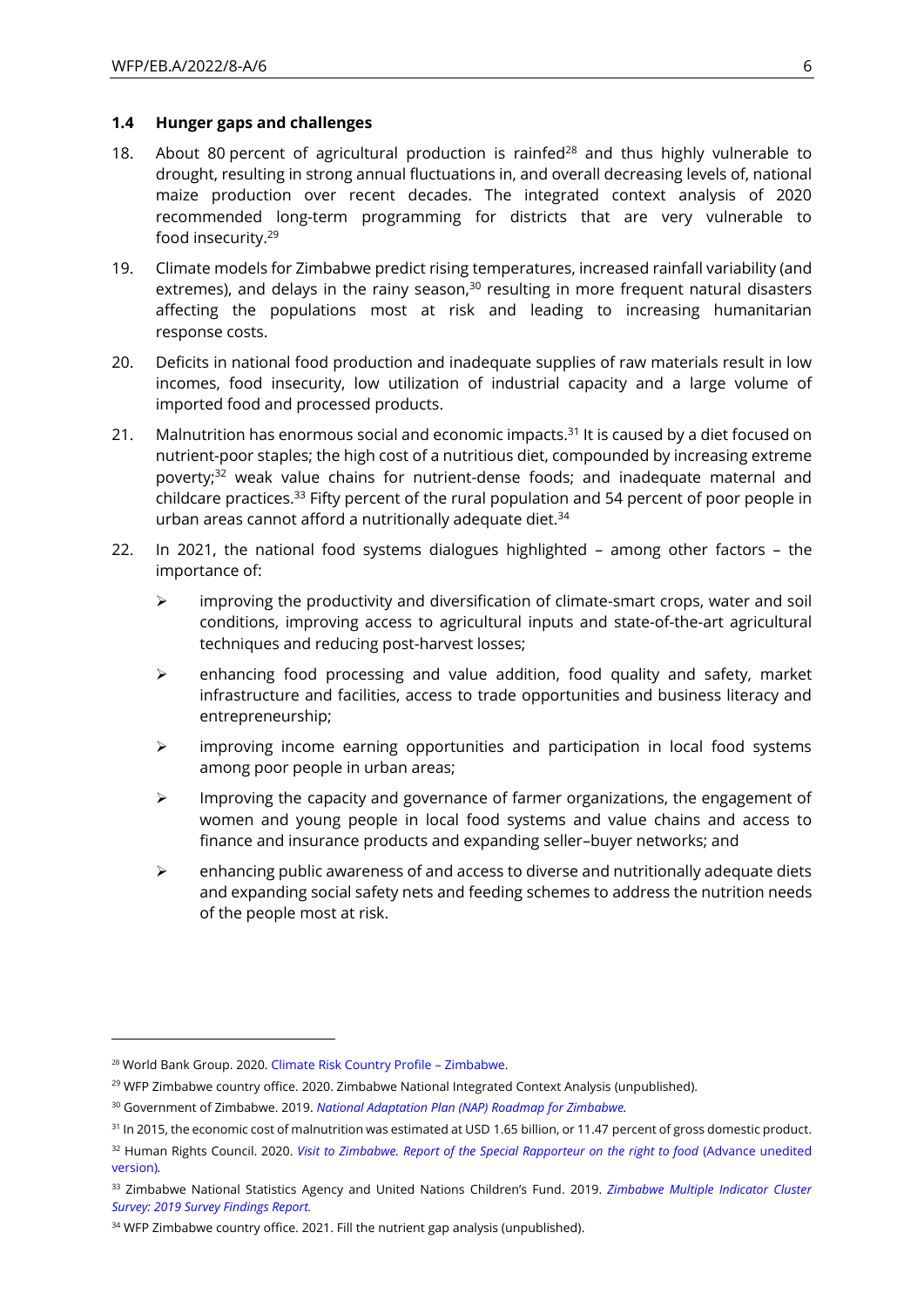23. The United Nations common country analysis identified, among others, persons with disabilities, girls and women, the communities and individuals hit hardest by disasters and climate shocks, and young people as requiring specific attention under Zimbabwe's "leave no one behind" agenda.

## **2. Strategic implications for WFP**

### **2.1 Achievements, lessons learned and strategic changes for WFP**

- 24. The 2020 evaluation of the country strategic plan (CSP) for 2017–2021 highlighted:
	- ➢ WFP's strong comparative advantage in providing humanitarian assistance in Zimbabwe and agility in adapting to fluid conditions and scaling up emergency assistance;
	- ➢ improvements in the management of food assistance, notably the inclusion of urban beneficiaries;
	- ➢ WFP's effective contribution to work on the humanitarian–development nexus through building synergies between crisis response and resilience-building activities and piloting the use of index-based insurance; and
	- $\triangleright$  benefits for women derived from the adaptation of food assistance to women's needs and the successful inclusion of women in risk management and asset creation activities.
- 25. The evaluation concluded that the strengthening of national frameworks, systems and capacities should be embedded in comprehensive strategies for capacity strengthening, transition and knowledge management. An evaluation of the United Nations development assistance framework for Zimbabwe recommended, among other things, increasing the linkages between development and humanitarian goals, strengthening coordination and maintaining advocacy for government leadership.<sup>35</sup>
- 26. WFP will continue the strategic shift introduced under the first CSP and will deepen its focus on sustainable capacities among households, communities and national and subnational government institutions by:
	- ➢ focusing on resilience building, crisis response and the continued strengthening of the humanitarian–development nexus;
	- $\triangleright$  pursuing greater ownership of humanitarian and resilience programmes by national and subnational stakeholders and strengthening national systems and capacities;
	- ➢ enhancing strategic and operational partnerships, including those with other United Nations agencies, in order to increase the quality, reach, efficiency and effectiveness of WFP activities; and
	- $\triangleright$  producing and sharing strategic information to inform national and subnational plans and actions and contributing to the strengthening of national analytics and knowledge management capacities.

### **2.2 Alignment with national development plans, the United Nations sustainable development cooperation framework and other frameworks**

27. The CSP is fully aligned with NDS1 and the United Nations sustainable development cooperation framework (UNSDCF) for 2022–2026.

<sup>35</sup> United Nations Development Programme. 2019. *The 2016–[2020 Zimbabwe United National Development Assistance](https://erc.undp.org/evaluation/evaluations/detail/8361)  [Framework Final Evaluation.](https://erc.undp.org/evaluation/evaluations/detail/8361)*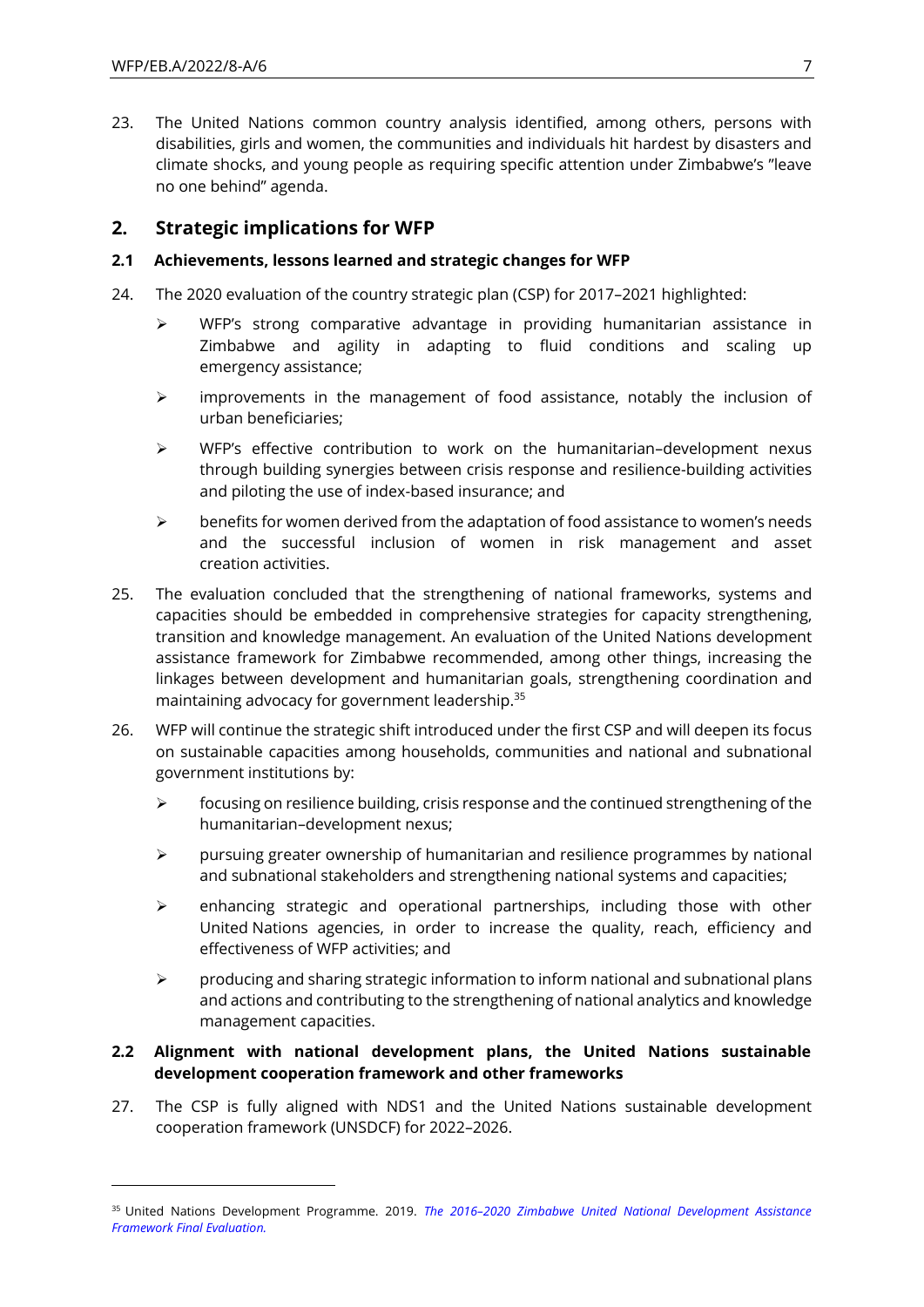- 28. NDS1 outlines 14 national priorities for the period 2021–2025 as the country advances towards accelerated, inclusive and sustainable economic growth and socioeconomic transformation and development. WFP will directly support three of those priorities: food security and nutrition, social protection and natural resource management.
- 29. The UNSDCF has four strategic pillars. WFP will contribute directly to pillars 1 and 2, which contemplate that by 2026, all people in Zimbabwe, especially women and girls (pillar 1) and those in the most vulnerable and marginalized communities will:
	- i) realize their rights to equitable and quality social services and protection;
	- ii) benefit from greater environmental stability and robust food systems in support of healthy lives and equitable, sustainable and resilient livelihoods;
	- iii) benefit from more inclusive and sustainable economic growth with decent employment opportunities; and
	- iv) benefit from more accountable institutions and systems for rule of law, human rights and access to justice.
- 30. WFP's social and humanitarian assistance will be embedded in humanitarian response plans and related tools that are launched during humanitarian crises.

### **2.3 Engagement with key stakeholders**

31. Development of the common country analysis and UNSDCF provided solid guidance for the elaboration of the CSP. In addition, WFP undertook a series of consultations and thematic appraisals with a wide array of government, United Nations, civil society and donor stakeholders and benefited from the national food systems dialogues, which included private sector actors. WFP engaged beneficiaries in the design of the CSP by including relevant questions in its post-distribution monitoring surveys.

## **3. WFP strategic portfolio**

### **3.1 Direction, focus and intended impacts**

- 32. WFP will invest in the humanitarian–development nexus through a resilience-focused strategy that contributes to robust food systems for healthy lives and equitable, sustainable and resilient livelihoods (UNSDCF pillar 2) while providing basic social and humanitarian assistance for the most food-insecure households through shock-responsive social protection mechanisms (UNSDCF pillar 1).
- 33. In particular, WFP will strengthen the entrepreneurial capacities of food-insecure urban communities and enhance resilient and climate-smart rural livelihoods, facilitating the active participation of smallholder producers in rural food value chains, while enhancing institutional capacity to bring safe, nutritious and affordable foods from producers to consumers. This approach is supported by enhanced capacities, systems, tools and partnerships to address zero hunger in Zimbabwe which utilize WFP's technical, analytical and knowledge competencies, and its ability to broker partnerships. WFP will use its supply chain management expertise to support humanitarian and development actors in their efforts to achieve their goals.
- 34. WFP will pursue six critical priorities across its portfolio of work:
	- $\triangleright$  WFP will integrate nutrition actions to improve diversity, adequacy and affordability of diets among the population at large and for population groups with specific nutrition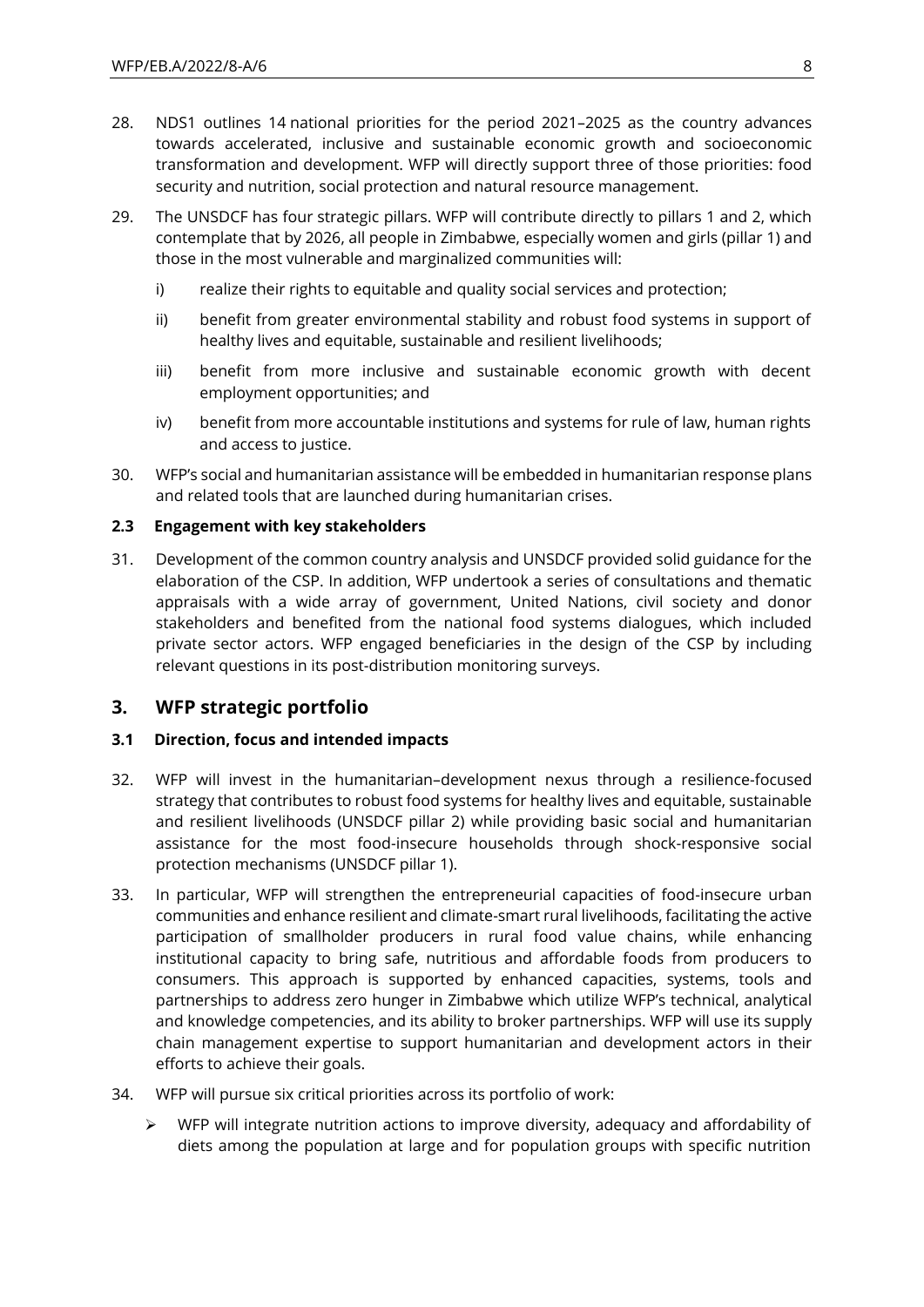requirements.<sup>36</sup> Cash-based transfers and diversified local production will boost the affordability of diverse diets, while social and behaviour change communication will stimulate household demand for healthy diets.

- $\triangleright$  In collaboration with expert partners and community-based organizations, WFP will contribute to gender transformation in support of women's well-being and economic empowerment through the enhancement of livelihood opportunities for women farmers and informal urban entrepreneurs. Gender-transformative communications, including on the prevention of gender-based violence, will be integrated into social and behaviour change communications.
- $\triangleright$  WFP will promote social cohesion, inclusion and empowerment through transparent and participatory processes $37$  that enhance social and economic opportunities for minority groups, including people with disabilities and people living with HIV.
- $\triangleright$  Building on the demographic dividend, WFP will expand the engagement of young people in identifying and pursuing opportunities in food value chains.
- ➢ WFP will build on technological innovations to facilitate the digital transformation of national social protection programmes, enhance vulnerable communities' access to critical information for localized anticipatory action and support the modernization of smallholder farming.
- $\triangleright$  WFP will work closely with decentralized authorities on connecting national strategies and local action and integrating zero hunger actions into national and subnational plans and budgets.

### **3.2 Strategic outcomes, focus areas, expected outputs and key activities**

### **Strategic outcome 1: Food- and nutrition-insecure populations in targeted rural and urban areas meet their food and nutrition needs at all times, including during crises**

- 35. WFP will address urgent rural and urban food and nutrition needs. $38$  providing basic food and/or cash-based assistance for selected households $39$  in areas with recurring high prevalence of severe food insecurity, while supporting the Government and its capacity to deliver social and humanitarian assistance. WFP will scale up humanitarian assistance during crisis periods<sup>40</sup> and will address the food and nutrition needs of refugees in Tongogara refugee camp.
- 36. As well as SDG target 2.1, this outcome will contribute to SDGs 1, 5 and 17. Its achievement is connected with the success of activities to achieve strategic outcome 5, while a gradual reduction of WFP's engagement is linked to resilience efforts under strategic outcomes 2 and 3.

#### *Focus area*

37. Strategic outcome 1 is focused on crisis response.

<sup>36</sup> Pregnant and lactating women and girls, children under 5 years of age, school-age children, adolescent girls, older people and people living with chronic illness, including HIV.

<sup>&</sup>lt;sup>37</sup> Including community-based project planning and community-based targeting.

<sup>38</sup> Particularly for pregnant and lactating women and girls, children under 5, older people and chronically ill persons.

<sup>&</sup>lt;sup>39</sup> Particularly households headed by women, children or older people, those with high dependency ratios and those with disabled and chronically ill household members.

<sup>&</sup>lt;sup>40</sup> Caused by droughts, floods, cyclones or tropical storms, pandemics or economic challenges.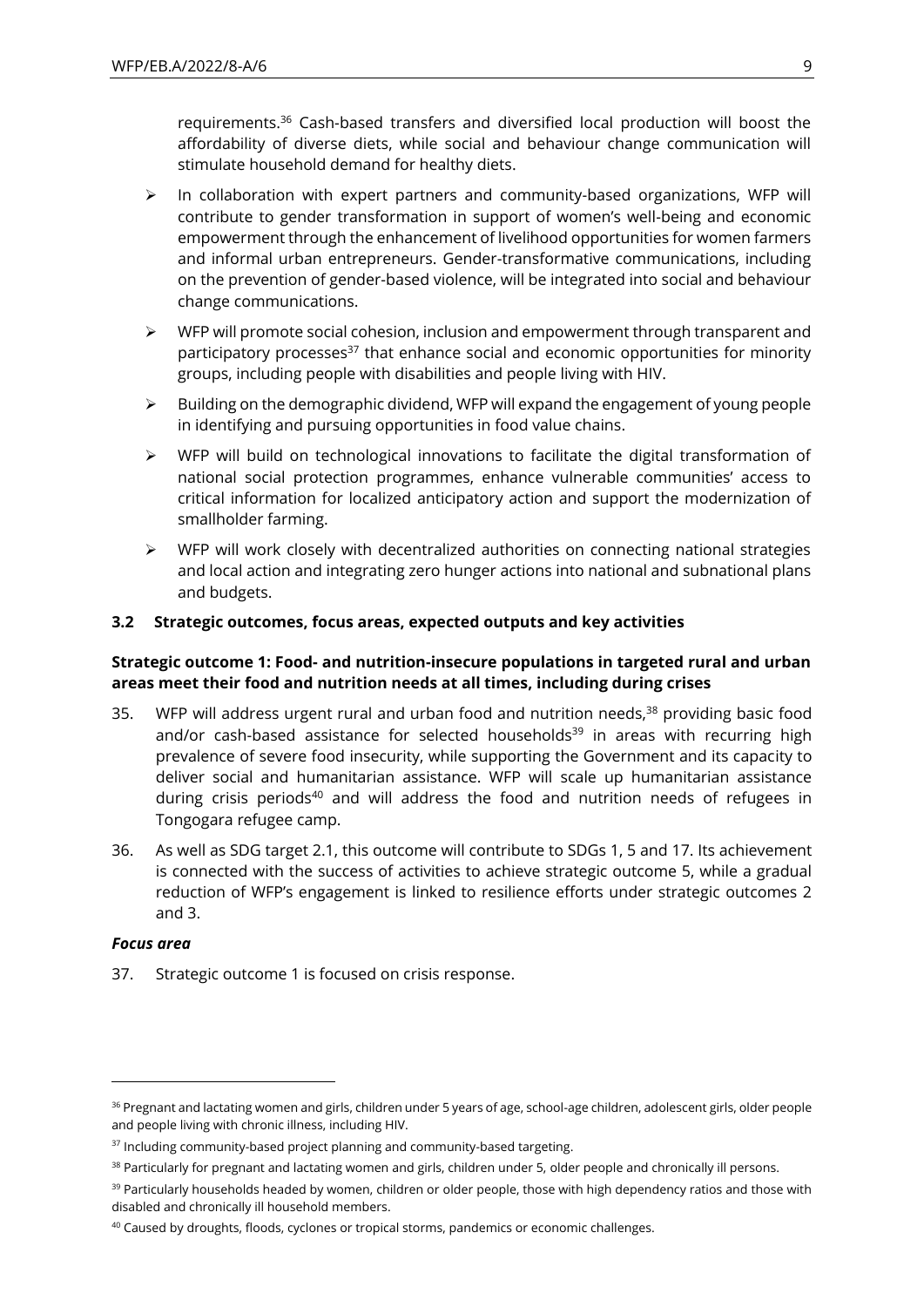#### *Alignment with national priorities*

38. This strategic outcome will contribute to NDS1 priority 8 (social protection), humanitarian actions included in relevant humanitarian response plans, and pillar 1 of the UNSDCF.

### *Expected outputs*

- 39. Strategic outcome 1 will be achieved through five outputs:
	- $\geq$  1.1 Food-insecure women, men, girls and boys in targeted rural and urban areas receive unconditional food and/or cash transfers to meet their basic food and nutrition needs.
	- $\geq$  1.2 Refugees in Tongogara refugee camp receive unconditional food and/or cash transfers to meet their basic food and nutrition needs.
	- ➢ 1.3 Targeted refugees in Tongogara refugee camp receive complementary skills training, tools and non-food items that help to diversify their food basket.
	- $\geq$  1.4 Managers and implementers of national social and humanitarian assistance programmes benefit from enhanced delivery capacities.
	- $\geq$  1.5 Vulnerable people affected by acute food and nutrition needs (tier 3) benefit from enhanced capacity to deliver social and humanitarian assistance that meets their urgent food needs.

### *Key activity*

*Activity 1: Provide unconditional humanitarian cash and food transfers to food insecure people in targeted areas while supporting national institutions in delivering social and humanitarian assistance*

- 40. WFP will provide basic food and cash transfers to selected households in most food-insecure areas; in rural areas the assistance will be seasonal. The targeting of assistance will be coordinated with the Government's food deficit mitigation strategy and harmonized social cash transfer programmes. WFP will promote harmonized targeting, registration, delivery and monitoring and will foster efficiencies in the management of food and cash supplies. Where possible, cash transfers will be provided to promote dietary diversity and boost local markets.
- 41. WFP will expand assistance into affected areas during humanitarian crises; two such crises are foreseen during the CSP implementation period. WFP will use in-house tools including the Global Commodity Management Facility to ensure that stocks are available for immediate response.
- 42. In Tongogara refugee camp, in collaboration with the Office of the United Nations High Commissioner for Refugees WFP will provide basic food and cash to refugee households and will support dietary diversification through hydroponic vegetable production.
- 43. WFP will work with the Government and civil society to support national delivery capacity during crises through logistics expertise and infrastructure and the use of programmatic and operational tools developed under strategic outcome 4, including innovative mechanisms that link forecasts of extreme weather to anticipatory actions to mitigate and manage predictable climate-related risks.

### *Partnerships*

44. WFP will collaborate with the Ministry of Public Service, Labour and Social Welfare and the Department of Civil Protection in the Ministry of Local Government, Public Works and National Housing in the delivery of food and cash transfers and in support of the Government's food deficit mitigation strategy and harmonized social cash transfer programmes. Collaboration with the Food and Nutrition Council will strengthen food security and nutrition analytics to inform humanitarian action.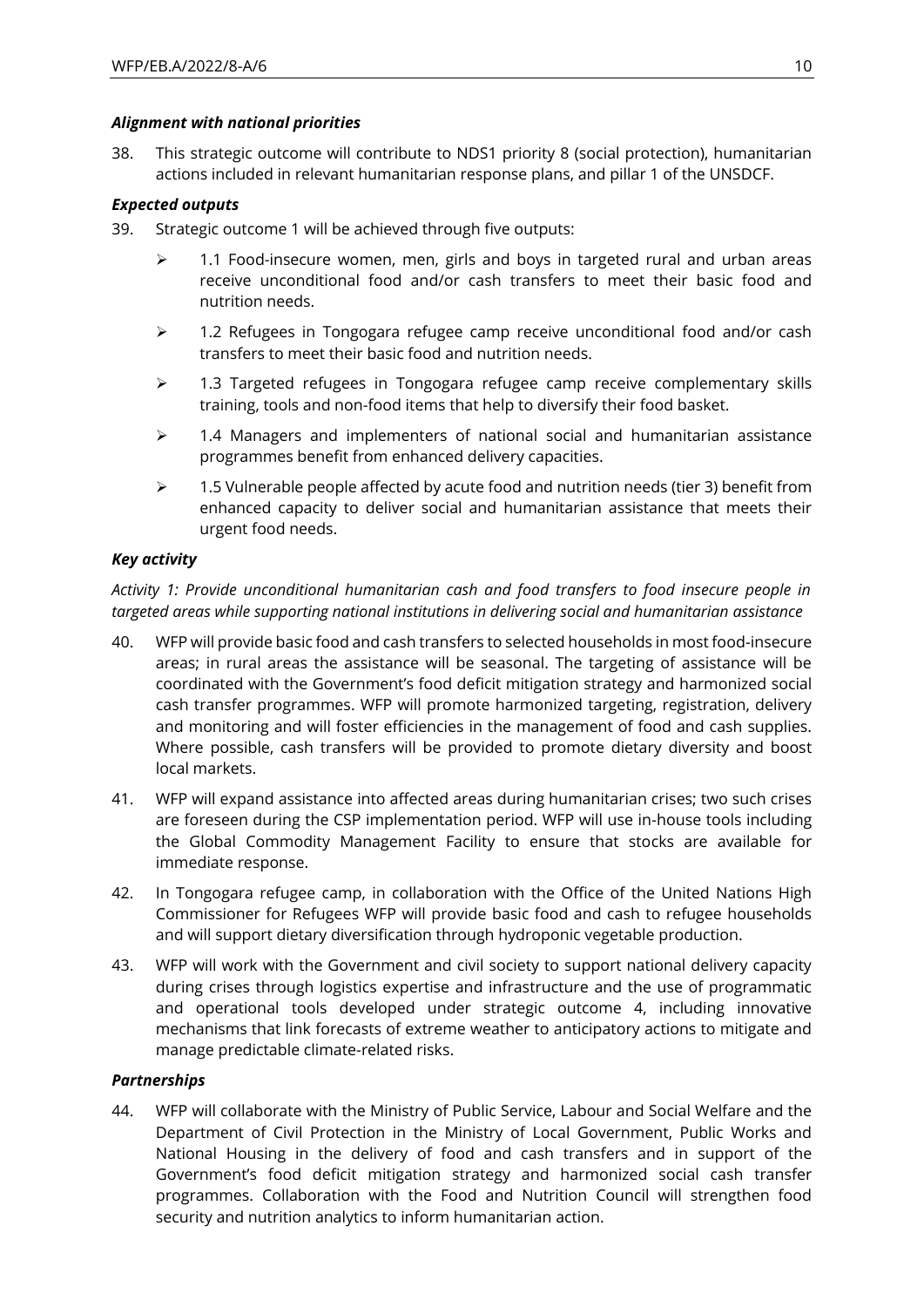45. Collaboration with the humanitarian country team will ensure a well-coordinated response, including coordination of food security and livelihoods actions with the Food and Agriculture Organization of the United Nations (FAO). Engagement with local institutions and civil society organizations will ensure community engagement, inclusive access to programmes, and the communication of response plans.

### *Assumptions*

46. Based on historic trends and climate forecasts, the CSP assumes that food crises will occur twice, during the lean seasons (from October to March) in 2023-2024 and 2024-2025.<sup>41</sup> While the Government will lead the national crisis response and incrementally enhance its financial, institutional and operational capacity to meet needs in full, external assistance may be required when humanitarian requirements are particularly large.

### *Transition/handover strategy*

47. The aim of the CSP is for Zimbabwe to be able to absorb stresses and shocks through increased resilience and strengthened response capacities on the part of the Government and other domestic actors. However, given the country's challenging recent economic history, WFP will probably continue to deliver assistance directly while it provides implementation support to national stakeholders, building on increasing domestic financing for national crisis response. Deliberate efforts will be made to engage vulnerable households in resilience and livelihood activities under strategic outcomes 2 and 3 to encourage graduation from social and humanitarian hand-outs.

### **Strategic outcome 2: By 2026, food***-***insecure households in urban areas meet their food and nutrition needs through resilient livelihoods**

- 48. WFP will work with urban communities, in particular women, young people and persons with disabilities, to promote entrepreneurship, livelihood diversification and income generation and enhance urban infrastructure in support of economic opportunities and resilience to shocks and stresses, thereby contributing to enhanced urban food value chains.
- 49. In addition to SDG 2 target 1 this outcome will contribute to SDGs 1, 5, 6, 11 and 17.

#### *Focus area*

50. Strategic outcome 2 is focused on resilience building.

#### *Alignment with national priorities*

51. Strategic outcome 2 contributes to NDS1 priority 2 (food and nutrition security) and UNSDCF pillar 2.

### *Expected outputs*

- 52. Strategic outcome 2 will be achieved through three outputs:
	- $\geq$  2.1 Targeted food-insecure households in urban areas receive gender-transformative skills training, tools and non-food items to diversify their livelihoods.
	- $\geq$  2.2 Households and communities in targeted urban areas benefit from assets that support their economic development.
	- ➢ 2.3 Communities in targeted urban areas benefit from enhanced coordination and expansion of urban resilience initiatives through the diversification of their livelihood opportunities.

<sup>&</sup>lt;sup>41</sup> Climate analysis by the climate and earth observation team of the Research, Assessment and Monitoring Division.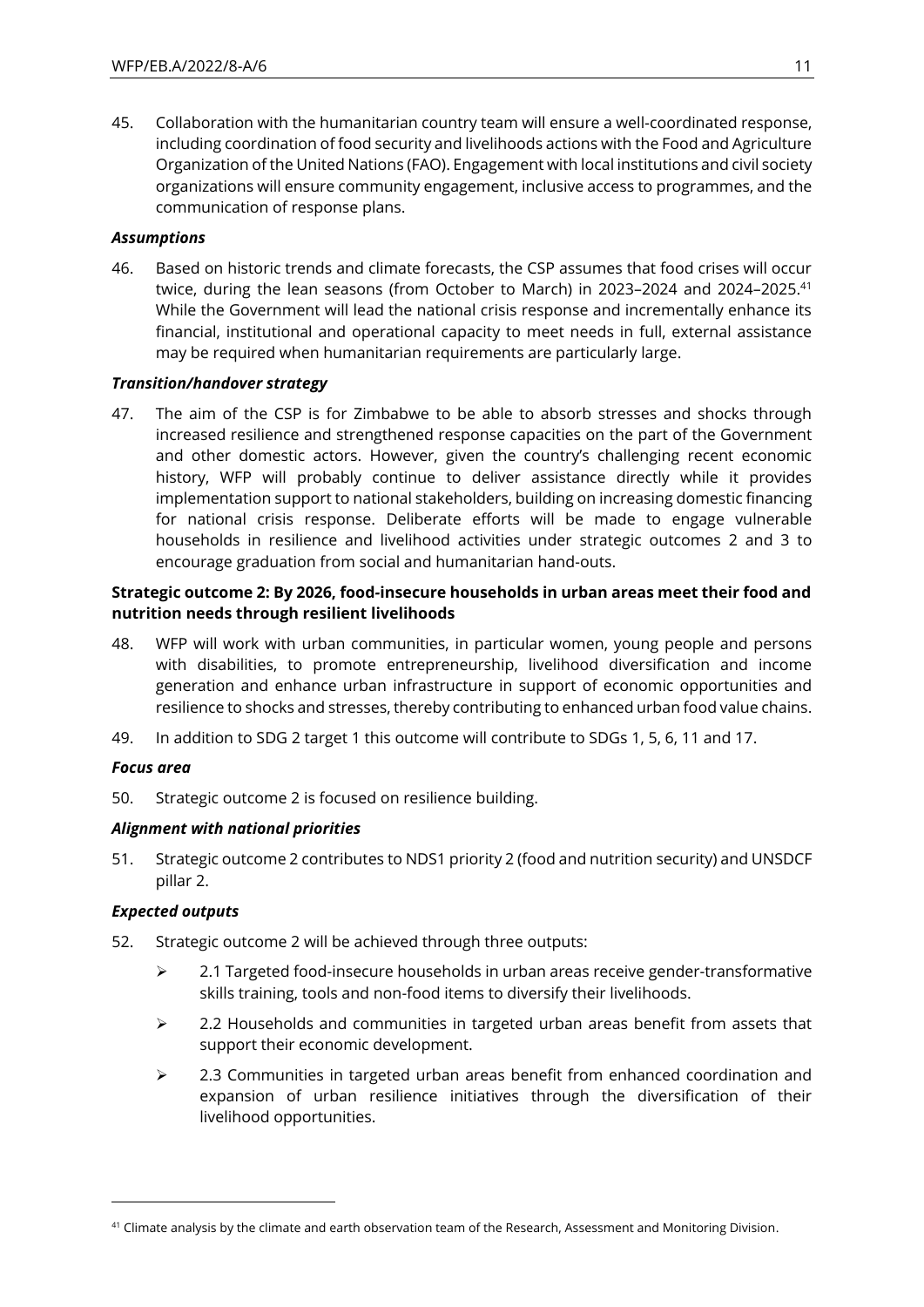### *Key activity*

*Activity 2: Provide skills training, tools and infrastructure to vulnerable urban households for enhanced livelihoods and entrepreneurship*

53. WFP will engage community members, civil society organizations and local development committees in the creation of market, water and electricity infrastructure, the establishment of loan and savings groups, and the promotion of financial literacy, entrepreneurship and urban and peri urban livelihoods, building on lessons learned and context analyses to gradually enhance urban and peri urban food value chains in fungiculture, rabbit breeding, egg hatcheries, hydroponic vegetable farming and other areas. Activities will include life skills training, nutrition and health promotion and sensitization to social responsibility and gender equality. WFP and its partners will work with women and young people by enhancing their employment and income earning potential. Participants include people from households supported by social and humanitarian assistance under activity 1, thus reducing the duration of cash assistance, and those benefiting primarily from productive assistance (e.g., income earning capacity).

#### *Partnerships*

54. WFP will collaborate with civil society organizations to mobilize technical expertise, promote participatory community engagement and advance gender transformation through the Stopping Abuse and Female Exploitation partnership, the safe markets initiatives of the United Nations Development Programme (UNDP) and the United Nations Entity for Gender Equality and the Empowerment of Women (UN-Women) and the economic empowerment programmes of the Ministry of Women Affairs, Community, Small and Medium Enterprises Development. Collaboration with local government authorities will enhance coordination and complementarity with government schemes.

#### *Assumptions*

55. Achievement of this strategic outcome assumes macroeconomic stability, unrestricted mobility and social harmony.

#### *Transition/handover strategy*

56. While the aim of the CSP is for beneficiaries to graduate from assistance, the need for investment in the livelihoods of urban communities is expected to grow. Collaboration with subnational urban authorities will help to strengthen national capacities.

### **Strategic outcome 3: By 2026, targeted rural populations achieve climate resilient livelihoods, sustainable management of natural resources and enhanced participation in local markets and value chains**

- 57. WFP will work with rural communities to enhance livelihoods, improve agricultural practices, future-proof natural resource management, promote diversified food production and consumption, adopt localized climate risk reduction and adaptation practices and enhance the efficiency with which food is moved "from farm to fork". WFP will promote the supply of affordable, diverse, nutritious and safe foods to local markets and institutions through stronger linkages between women and men producers, farmer organizations and traders and markets, benefiting consumers' nutritional well-being while ensuring enhanced and sustained incomes for farmers. The engagement of rural women, young people and persons with disabilities in the production, transformation and marketing of food in local food value chains will add value to rural resilience.
- 58. As well as SDG 2, this outcome will contribute to SDGs 1, 5, 13, and 17. WFP and its partners will seek close linkages between seasonal relief assistance under activity 1 and rural resilience investments to facilitate households' eventual graduation from external support.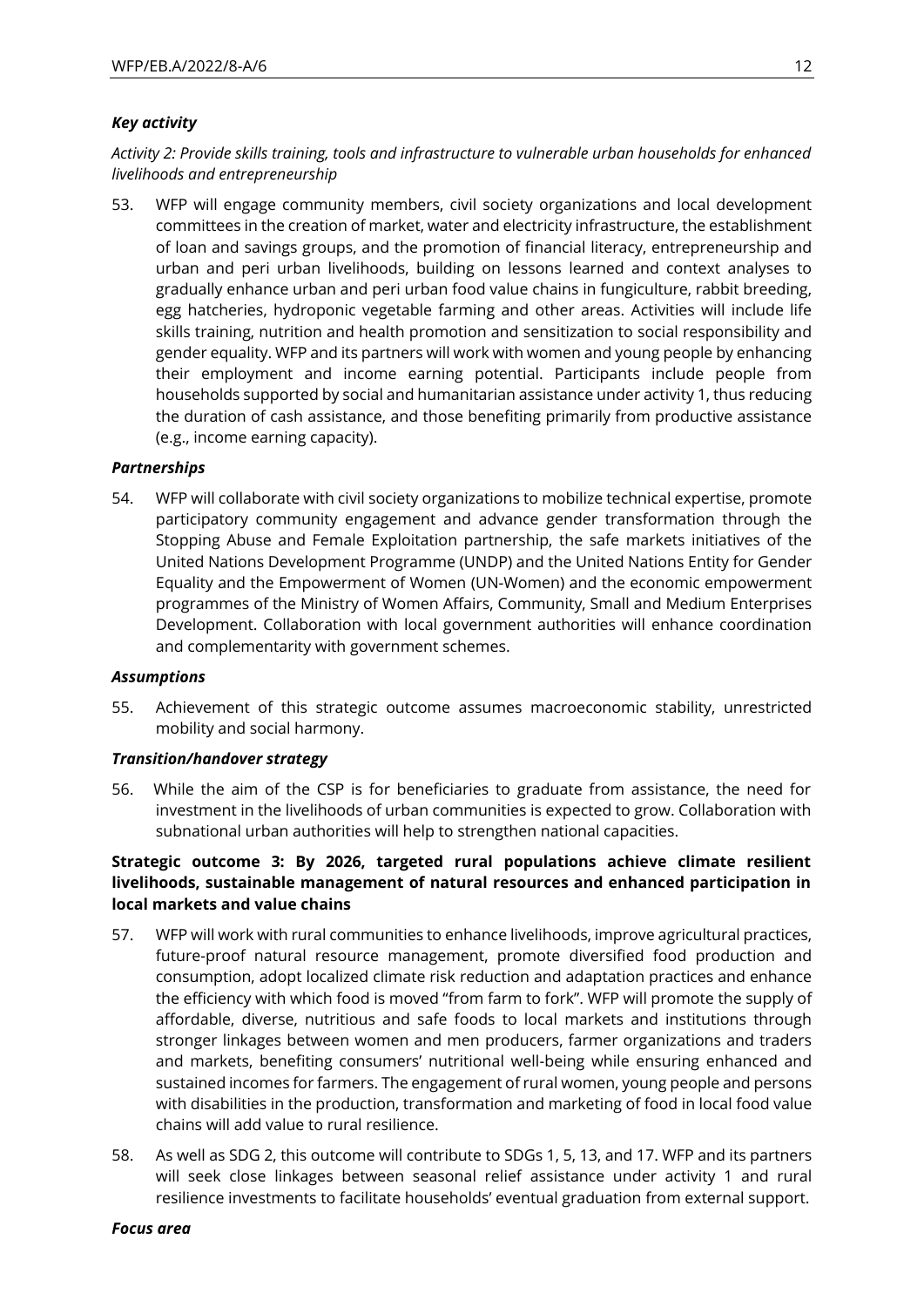59. Strategic outcome 3 is focused on resilience building.

### *Alignment with national priorities*

60. Strategic outcome 3 contributes to NDS1 priorities 2 (food and nutrition security) and 10 (environmental protection, climate resilience and natural resource management) and to UNSDCF pillar 2.

### *Expected outputs*

- 61. Strategic outcome 3 will be achieved through four outputs linked to activity 3 and four outputs linked to activity 4:
	- $\geq$  3.1 Targeted rural households and communities benefit from gender-transformative livelihood and life skills training and access to productive and climate-smart assets, financial services and energy products for climate-adapted and sustainable livelihoods.
	- ➢ 3.2 Food-insecure women, men, girls and boys in targeted rural areas receive conditional food and/or cash transfers to meet their food and nutrition needs.
	- $\geq$  3.3 National and subnational stakeholders have enhanced capacity to promote sustainable livelihoods, strengthen local value chains and protect communities against shocks.
	- $\geq$  3.4 Rural communities benefit from improved national and subnational mechanisms that strengthen localized climate and disaster risk management.
	- $\geq$  4.1 Women and men smallholder producers benefit from access to farming inputs and agricultural extension and information systems that enable them to produce, protect, aggregate and market nutritious, drought-resilient crops.
	- $\geq$  4.2 Local women and men producers, processors, traders and buyers, including schools and clinics, benefit from strengthened public and private capabilities with regard to the procurement of locally produced, nutritious food.
	- $\geq$  4.3 National institutions have enhanced capacity to ensure food quality and safety in national and subnational programmes and rural markets.
	- $\triangleright$  4.4 Food consumers benefit from better functioning rural food markets and improved food quality assurance mechanisms that meet their need for adequate, diverse and affordable diets.

#### *Key activities*

*Activity 3: Provide conditional cash and food transfers along with training and tools to rural communities in conjunction with technical assistance for community members and national and subnational authorities*

62. In collaboration with women farmers, young people and persons with disabilities, WFP will support rural farming communities in enhancing rural water and agriculture infrastructure, $42$  offering training on climate-smart farming techniques and promoting traditional small grain production, nutritionally diverse horticulture and animal husbandry. Interventions will focus on enhanced entrepreneurial and financial literacy while working to improve nutrition and health awareness and addressing gender norms, social prejudice and other barriers to inclusive rural development. Agriculture risk insurance, savings and credit products will be introduced to smallholder farmers as part of integrated resilience programming.

 $42$  Including dams and reservoirs, grain and produce storage facilities, gardens, ponds and animal rearing assets.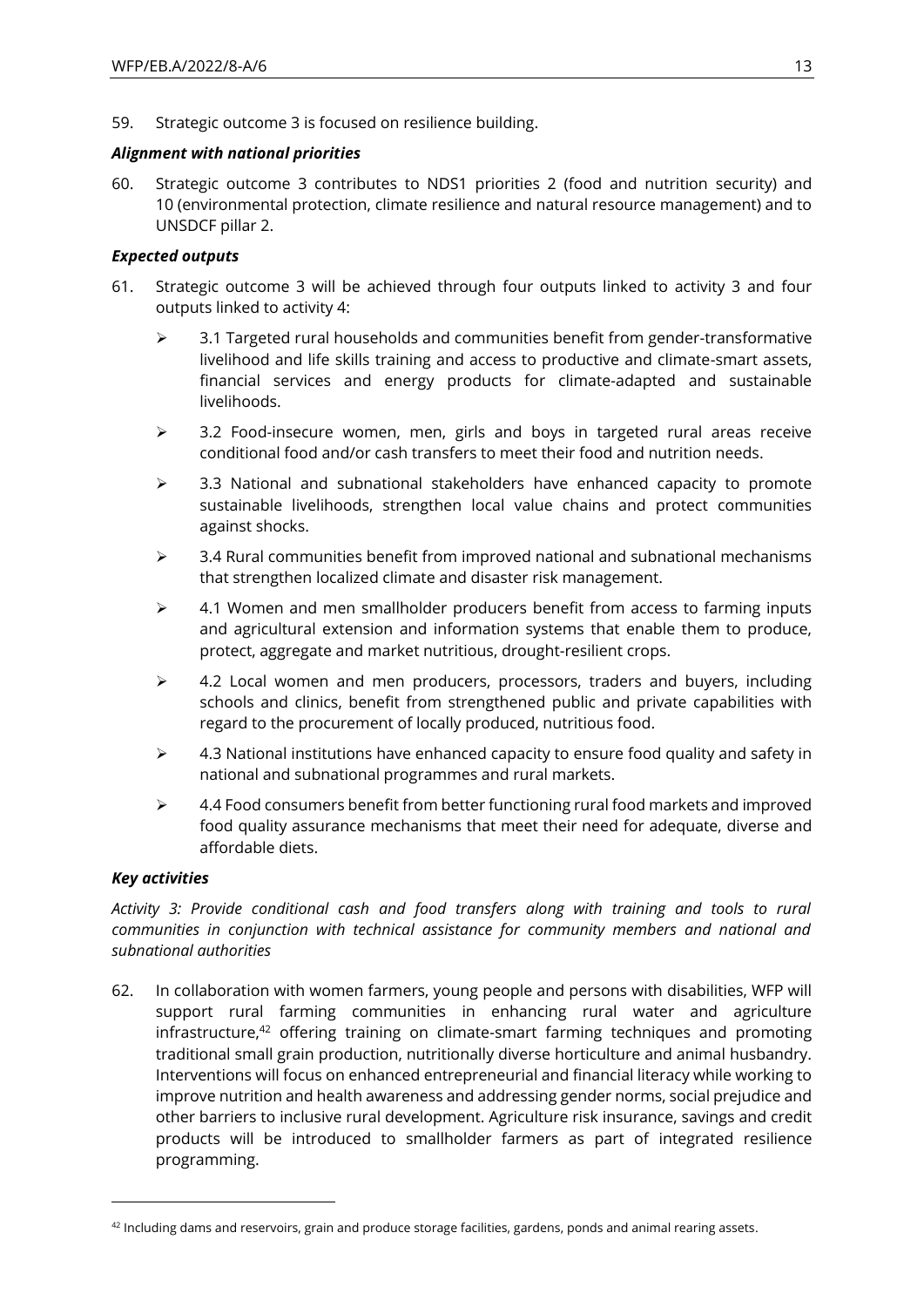- 63. Households will receive food and/or cash transfers conditional on their participation in communal activities during the initial stages of a phased resilience building and graduation process.
- 64. Communities' engagement in the planning and execution of activities, the identification and mobilization of participants, and asset management, combined with the availability of early warning and climate information will promote the sustainable management of natural resources and strengthen localized climate and disaster risk management. WFP will closely collaborate with technical government departments, including the Environmental Management Agency, and follow country by-laws to ensure the quality and adequacy of assets.
- 65. WFP will help to introduce forecast-based financing models, microinsurance and national insurance systems and will support implementation of the national climate adaptation plan, the civil protection law and the framework for national sovereign risk insurance and access to global climate and forecast-based financing resources.

*Activity 4: Provide technical assistance to farmer organizations, market actors and national and subnational food quality assurance institutions and empower rural consumers with the aim of strengthening "farm-to-fork" food value chains*

- 66. Building on the enhanced rural productive capacities developed under activity 3, WFP will help rural communities to produce, safeguard, process, aggregate and market diverse, nutritious and climate smart food crops. WFP will enhance rural food value chains through training, infrastructure, tools, information systems and access to savings and credit schemes and the brokering of relations among producers, processors and buyers, enhancing pro-smallholder farmer procurement approaches. WFP will strengthen private and public food procurement mechanisms in support of home-grown school and clinic feeding programmes.
- 67. WFP will promote the production, sale and consumption of fortified, biofortified and nutrient-dense crops, engage the private sector, including small and medium enterprises – particularly those owned by women – in the processing of nutritious foods, and support food quality and safety assurance mechanisms. Social and behaviour change communication will promote healthy food choices and stimulate public demand for nutritious and diverse food.
- 68. WFP will undertake assessments of national and subnational supply chains, the mapping and analysis of local food value chains and the costing of associated investments and will support the national grain reserve, the national warehouse receipt system, the commodities exchange and the updating of national guidelines on grain and commodity marketing.

### *Partnerships*

- 69. WFP will partner with the Ministry of Lands, Agriculture, Water, Climate and Rural Resettlement in formulating local development plans and promoting microinsurance for smallholder farmers, expanding climate-smart agriculture, introducing digital information products and enhancing rural food value chains. Collaboration with FAO, the International Fund for Agricultural Development and UNDP will enhance synergies in agricultural and value chain investments and climate risk management and adaptation efforts. The United Nation's multi-year resilience planning will ensure coherence and synergies across key actors. Collaboration with the Ministry of Environment, Climate Change, Tourism and Hospitality Industry and its Meteorological Services Department will strengthen climate services.
- 70. WFP will collaborate with the Ministry of Health and Child Care on feeding in clinics, food safety and fortification, and with the Ministry of Primary and Secondary Education on school feeding. Collaboration with the Ministry of Women Affairs, Community, Small and Medium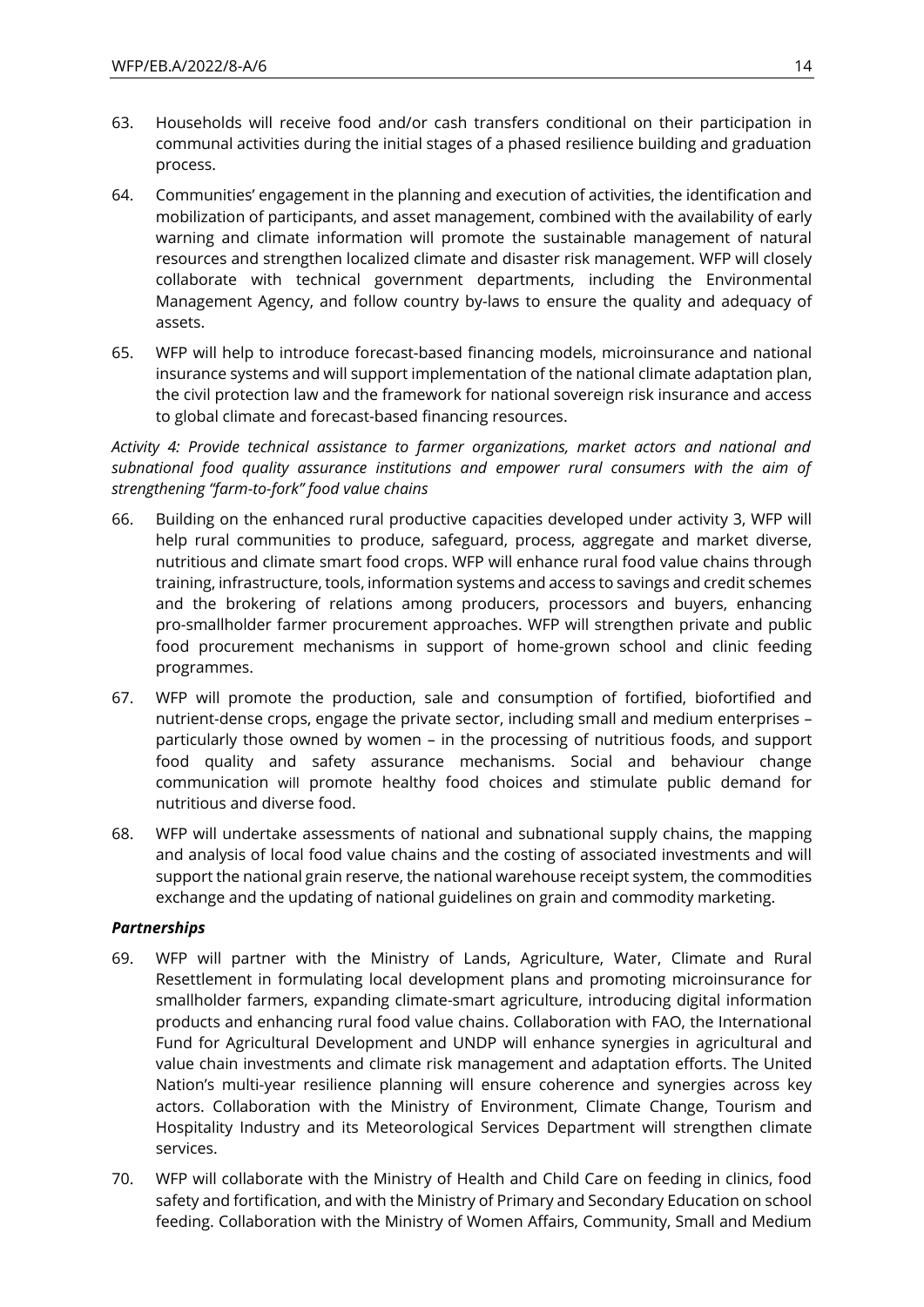Enterprises Development, the Joint United Nations Programme on HIV/AIDS (UNAIDS), UNDP, the United Nations Population Fund and the United Nations Children's Fund (UNICEF) will enhance entrepreneurship among women and young people while ensuring that enhanced value chains address the specific needs of women, children and persons with disabilities and chronic illness.

71. WFP will seek guidance, expertise and collaboration with organizations of women and men farmers, academia and the private sector, including through the Scaling Up Nutrition (SUN) business network, particularly in sourcing solutions for sustainable agriculture marketing and risk financing. Coordination with local organizations will facilitate communities' access to comprehensive resilience investments and ensure active community participation.

### *Assumptions*

72. The achievement of strategic outcome 3 requires macroeconomic and monetary stability and recovery, the availability of medium- to long-term donor financing, and government investment in the structural transformation of food systems. Substantial progress will depend on the absence of disasters that hinder resilience investments.

### *Transition/handover strategy*

73. WFP will strengthen long-term resilience capacities through integrated context analysis, seasonal livelihood programming, community-based project planning and the enhancement of rural value chains, empowering farming communities and public and private food system actors. WFP and FAO will set out multi-year strategies for facilitating communities' graduation from assistance.

### **Strategic outcome 4: By 2026, national and subnational institutions in Zimbabwe have strengthened capacities to develop, coordinate and implement well-informed, effective and equitable actions to achieve food and nutrition security**

- 74. WFP will contribute to the establishment and strengthening of anticipatory and shock-responsive social protection mechanisms and emergency preparedness and response capacities by providing technical and strategic assistance for the elaboration of national policies, strategies and programme implementation tools and skill-building and training for the strengthening of individual capacities. WFP will help to generate strategic information and convene stakeholders for the planning and financing of evidence-based zero hunger actions.
- 75. As well as SDG 17, this outcome will contribute to SDGs 1, 2 and 5 and supports the strengthening of sustainable national capacities needed for delivery of the assistance foreseen under strategic outcomes 1, 2 and 3.

#### *Focus area*

76. Strategic outcome 4 is focused on resilience building.

#### *Alignment with national priorities*

77. This strategic outcome contributes to NDS1 priorities 1 (food and nutrition security), 8 (social protection) and 10 (environmental protection, climate resilience and natural resource management) and to UNSDCF pillars 1 and 2.

#### *Expected outputs*

- 78. Strategic outcome 4 will be achieved through two outputs linked to activity 5 and three outputs linked to activity 6:
	- $\triangleright$  5.1 Managers and implementers of national anticipatory and shock-responsive social protection and emergency preparedness and response programmes benefit from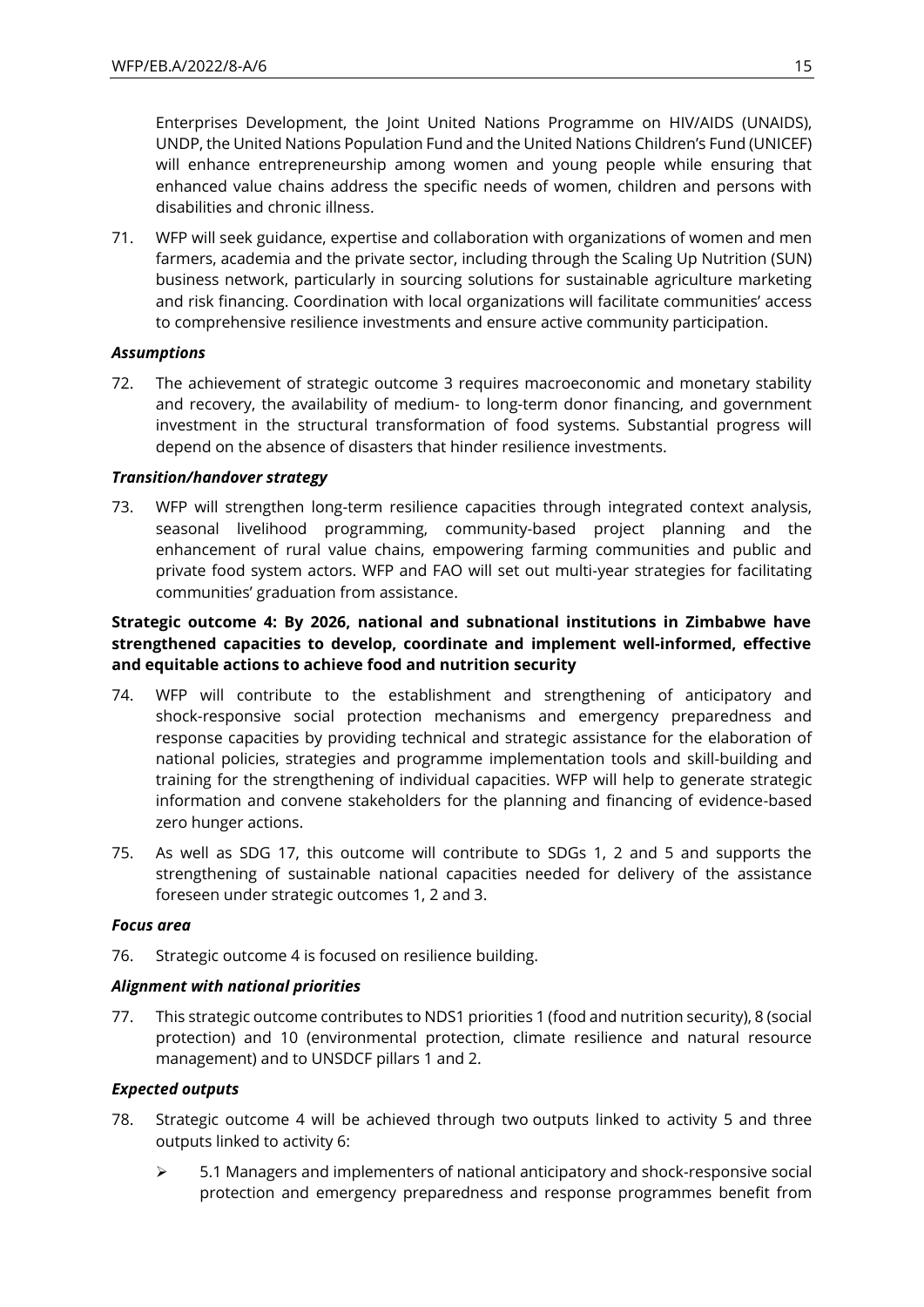skills, knowledge and capacities that enable them to develop equitable, efficient, reliable and timely social and humanitarian assistance mechanisms and tools.

- ➢ 5.2 Food-insecure women, men, girls and boys benefit from enhanced equitable, anticipatory and shock-responsive social protection policies, tools and systems and national emergency preparedness and response actions that meet their urgent food needs.
- ➢ 6.1 National and subnational institutions benefit from enhanced skills, knowledge and capacities that enable them to improve food security, nutrition and climate change analytics, information and knowledge management and advocacy.
- $\triangleright$  6.2 National and subnational stakeholders benefit from improved information, tools and partnerships for strengthened planning, budgeting and financing for zero hunger.
- $\geq$  6.3 Food-insecure communities (tier 3) benefit from the enhanced ability of national and subnational institutions to develop, coordinate and implement well-informed, effective and equitable actions for achieving food security and adequate nutrition.

### *Key activities*

*Activity 5: Provide technical assistance to national and subnational social protection and emergency preparedness and response institutions in order to improve social and humanitarian assistance preparedness, planning and response*

79. WFP will help to strengthen social protection policies and tools and the coordination of stakeholders and will support forecast-based financing approaches with standard operating procedures for the equitable and timely implementation of safety nets for emergency relief, recognizing the specific needs of households headed by women, children and older people, those with high dependency ratios and those with disabled and chronically ill household members. WFP will support the integration of humanitarian and risk financing tools into the Government's risk layering strategy, thus enhancing linkages among disaster risk finance, emergency preparedness, response and social protection systems. The results under activity 5, along with global best practices and lessons learned from implementation of activity 1, will inform long-term national social and humanitarian assistance approaches.

*Activity 6: Provide strategic, technical and coordination assistance to national and subnational institutions in support of well-informed and capacitated zero hunger actions*

80. WFP will support the collection, analysis and dissemination of gender-relevant and gender-disaggregated data, advocacy materials and public information, and will contribute to the effective coordination and partnering of national, subnational and international actors in support of the development and implementation of informed and unified zero hunger plans and budgets. Results from activity 6 will contribute to the achievement of activities 1 to 5.

#### *Partnerships*

- 81. WFP will work with the Ministry of Public Service, Labour and Social Welfare, the national social protection steering committee, the national cash working group, the Department of Civil Protection in the Ministry of Local Government, Public Works and National Housing and the Ministry of Information, Publicity and Broadcasting Services in enhancing social and humanitarian assistance mechanisms. Collaboration with the Food and Nutrition Council, the Meteorological Services Department and the National Bureau of Statistics will be key to joint analytics.
- 82. Collaboration with FAO, the International Labour Organization, UNAIDS, UNDP, UNICEF, UN-Women, the World Health Organization and the World Bank will strengthen collective support for national social protection and emergency preparedness and response systems and analytics and information management capacities. WFP will co-lead and engage in the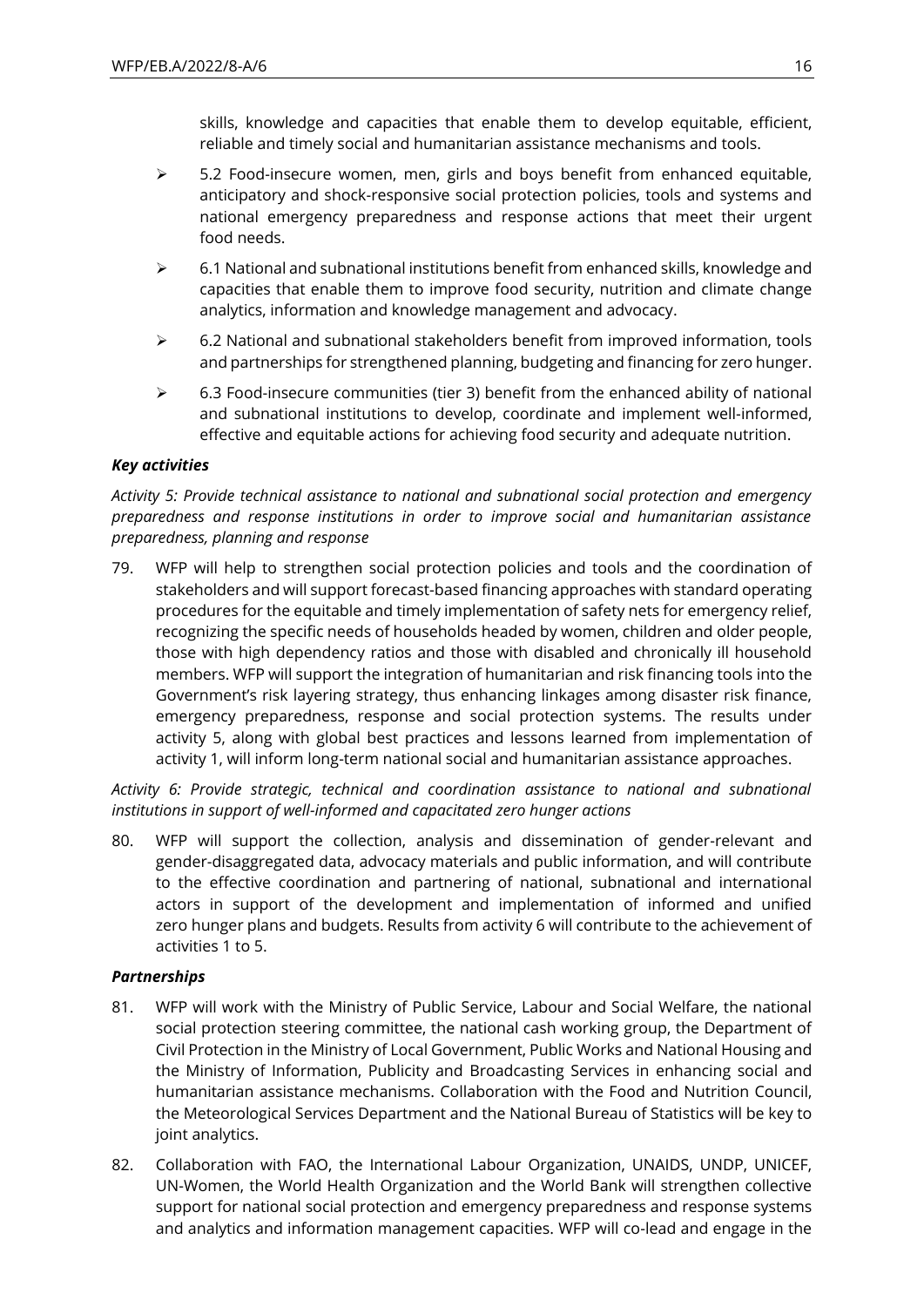national expanded technical working group for food security and nutrition, the Renewed Efforts Against Child Hunger and undernutrition partnership and various SUN networks.

83. WFP will enhance partnerships with donors, civil society, academia and the private sector and will work with subnational authorities on the integration of food security and nutrition priorities into local plans and budgets.

#### *Assumptions*

84. Successful progress towards strategic outcome 4 will rely on national investments in Zimbabwe's social protection system and disaster risk management and improved macroeconomic conditions and fiscal space. It is also dependent on continuity within national institutions and progress in the national devolution strategy.

### *Transition/handover strategy*

85. While strengthened capacities will allow a gradual decrease of WFP's direct implementation of programmes, technical support will be required beyond the duration of the CSP. It is foreseen that WFP will continue to function as a trusted knowledge partner for national institutions.

### **Strategic outcome 5: Humanitarian and development actors in Zimbabwe can implement their programmes and provide support to their beneficiaries in an efficient, effective and reliable way at all times, including during crises**

86. WFP will provide supply chain and other services and expertise for humanitarian and development actors in Zimbabwe in support of their efforts to protect and promote sustainable development and humanitarian action.

### *Focus area*

87. Strategic outcome 5 is focused on crisis response.

#### *Alignment with national priorities*

88. Strategic outcome 5 will contribute to the entire range of NDS1 priorities, humanitarian response plan strategies and UNSDCF aspirations.

#### *Expected outputs*

- 89. Strategic outcome 5 will be achieved through one output linked to activity 7 and one output linked to activity 8:
	- ➢ 7.1 At-risk populations in Zimbabwe benefit from humanitarian and development partners' ability to rely on effective, efficient and reliable supply chain and other services for their operations.
	- $\triangleright$  8.1 Crisis-affected populations in Zimbabwe benefit from humanitarian actors' access to vital logistics coordination, services and expertise in case of an emergency and activation of the cluster system.

### *Key activities*

### *Activity 7: Provide bilateral supply chain and other services to humanitarian and development actors on demand*

90. WFP will provide on-demand, at-cost supply chain services and expertise to partners and will expand services based on the needs and interests of key humanitarian and development partners and on WFP's comparative advantages.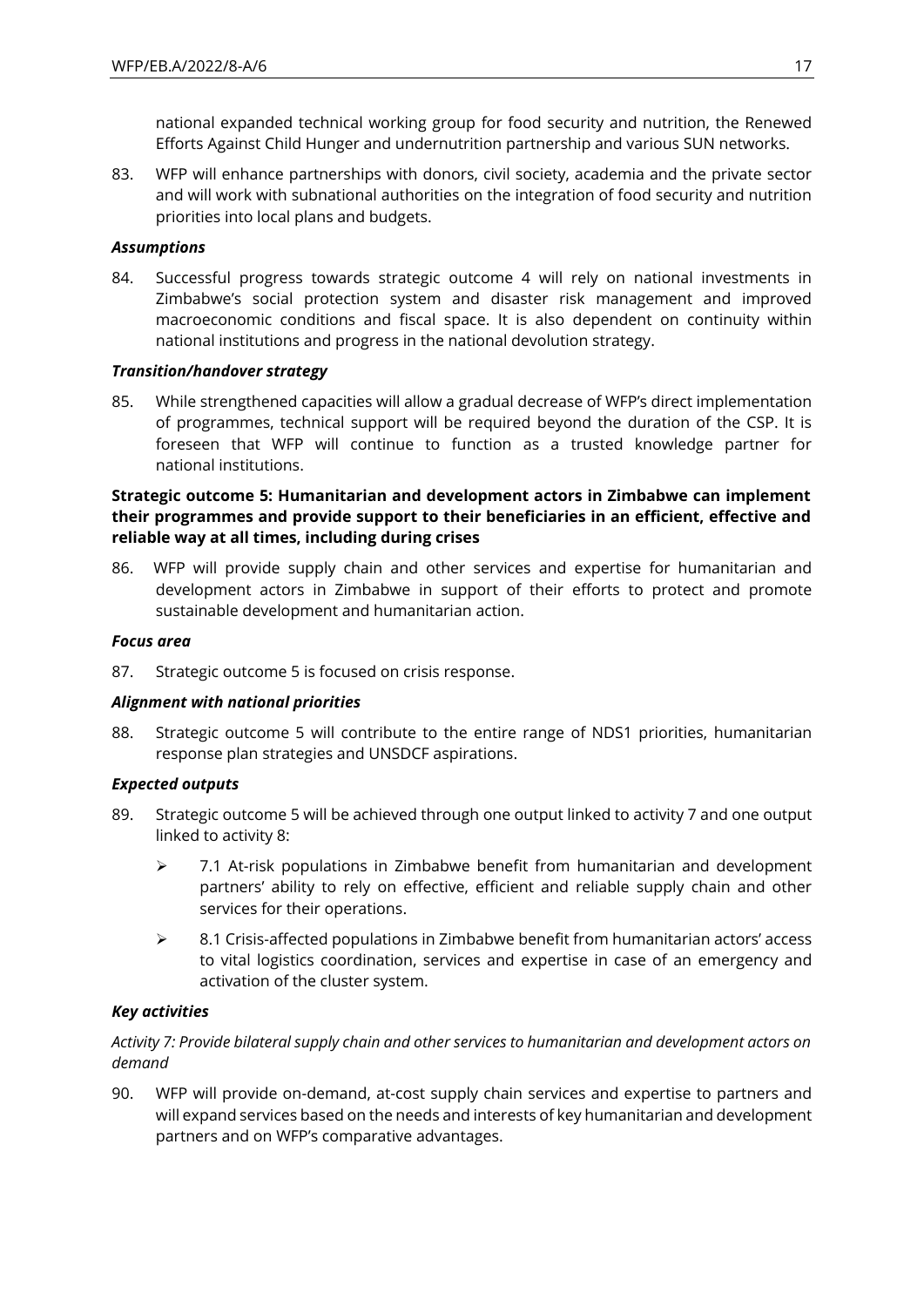*Activity 8: Provide mandated services through the logistics cluster to Government and humanitarian actors when the cluster is activated*

91. In case of a humanitarian crisis and the activation of the logistics cluster, WFP will provide mandated common services to humanitarian actors, including information management, logistics coordination and common logistics services for the uninterrupted supply of life-saving relief assistance.

### *Partnerships*

- 92. WFP will collaborate with the United Nations Office for the Coordination of Humanitarian Affairs and the inter-cluster coordination mechanism to identify priority support needs while maintaining routine engagement with the broader humanitarian and development community to provide supply chain services.
- 93. WFP will work with the Department of Civil Protection, the Ministry of Public Services, Labour and Social Welfare and their subnational counterparts to coordinate the delivery of emergency assistance.

### *Assumptions*

94. WFP staff with supply chain expertise working on activities 1–4 will also provide services under activities 7 and 8. WFP will ensure that its staff's ability to provide third-party services keeps pace with demand even as the scale of operations increases.

#### *Transition/handover strategy*

95. WFP may continue to provide on-demand services as long as they add value and complement local commercial services.

### **4. Implementation arrangements**

### **4.1 Beneficiary analysis**

- 96. WFP will target the most food-insecure areas and households in the country based on the livelihood assessments by the Zimbabwe Vulnerability Assessment Committee, Integrated Food Security Phase Classification system assessments, WFP's consolidated approach to reporting indicators of food security and thematic assessments. In rural areas, geographic targeting will be followed by community-based targeting. In urban areas, a categorization-based, data-driven targeting process will be followed to determine vulnerability criteria and the ranking of vulnerable households.
- 97. For resilience activities, WFP selects districts with high levels of chronic vulnerability through an integrated context analysis that considers frequent shocks and stresses, enabling environments, agricultural potential and the presence of relevant development programmes that facilitate synergies. Participating households are identified through community-based targeting based on vulnerability and labour capacity.

### **4.2 Transfers**

### *Food and cash-based transfers*

98. Minimum essential basket, cost of diet and fill the nutrient gap analyses inform decisions regarding appropriate ration composition and transfer values. Transfer sizes are based on the degree to which people rely on external assistance and the cost of diets in rural, urban and refugee settings. Household rations will largely consist of staple foods complemented by Super Cereal Plus for pregnant and lactating women and girls, children under 5 and chronically ill people in crisis situations. The fortification of staple products with micronutrients will be explored with national stakeholders.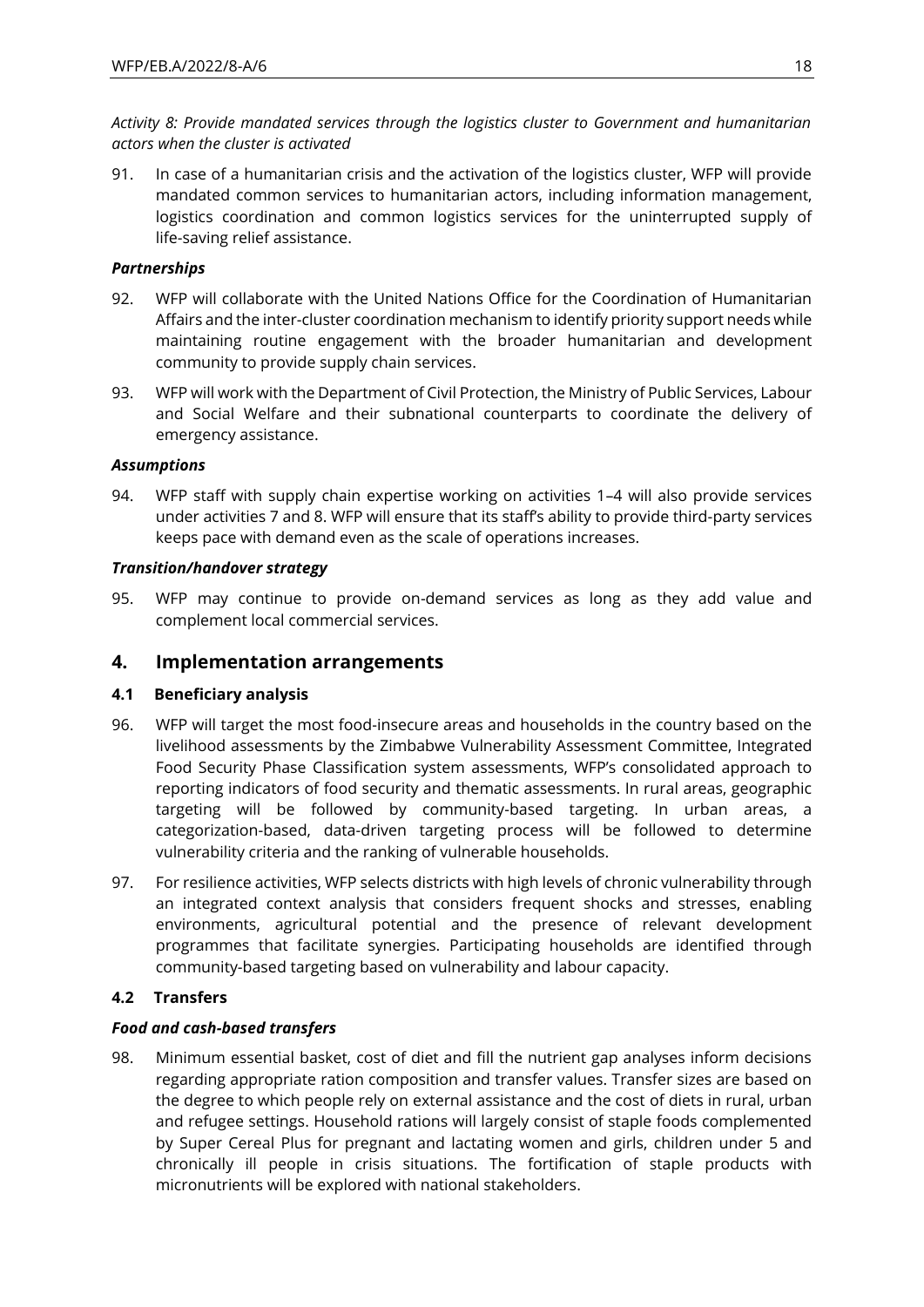- 99. WFP will use cash-based transfers to increase the flexibility of distributions and the dietary diversity of beneficiaries (including their consumption of fresh produce) and to protect the dignity of women and men beneficiaries. Transfers will be informed by market and sectoral assessments that take into consideration seasonality, price trends, monetary policies, food supply and the availability of staple and nutritious foods, cost efficiency and effectiveness and gender analyses.
- 100. Cash will be delivered through electronic vouchers, remittance management companies and other channels, with enhanced private sector engagement. Market feasibility analyses will be undertaken periodically.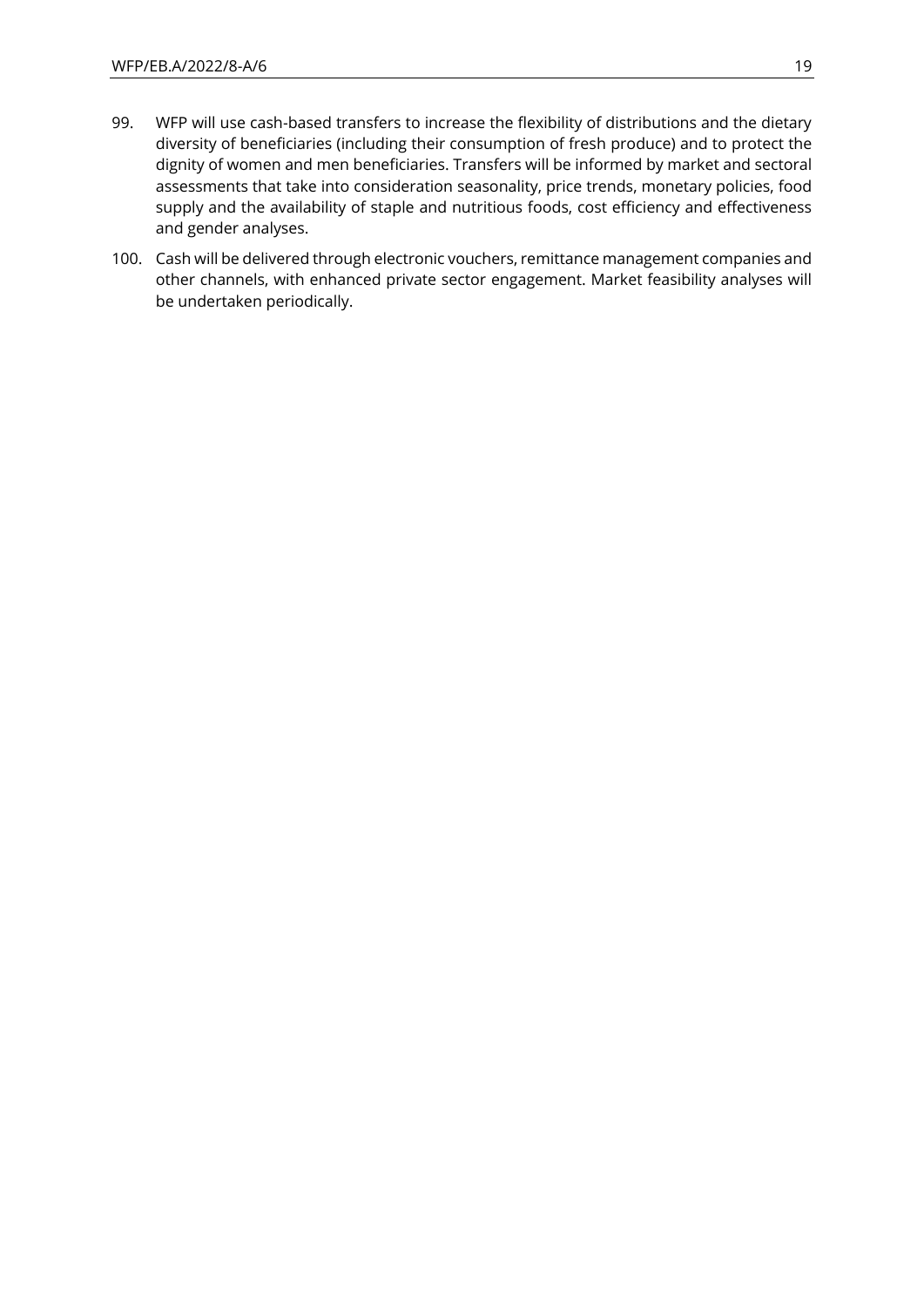|                             | TABLE 1: BENEFICIARIES BY STRATEGIC OUTCOME, OUTPUT, ACTIVITY AND MODALITY (2022-2026) |                 |                 |                             |         |         |           |         |         |              |       |      |         |      |         |         |         |
|-----------------------------|----------------------------------------------------------------------------------------|-----------------|-----------------|-----------------------------|---------|---------|-----------|---------|---------|--------------|-------|------|---------|------|---------|---------|---------|
| <b>Strategic</b><br>outcome | Output                                                                                 | <b>Activity</b> | <b>Modality</b> | <b>Beneficiary</b><br>group | 2022    | 2023    | 2024      | 2025    | 2026    | <b>Total</b> |       |      |         |      |         |         |         |
| $\mathbf{1}$                | 1.1                                                                                    | $\mathbf{1}$    | Rural           | Girls                       | 95 600  | 191 200 | 286 800   | 382 400 | 152 960 | 505 724      |       |      |         |      |         |         |         |
|                             |                                                                                        |                 | food/cash       | Boys                        | 96 000  | 192 000 | 288 000   | 384 000 | 153 600 | 507840       |       |      |         |      |         |         |         |
|                             |                                                                                        |                 |                 | Women                       | 112 000 | 224 000 | 336 000   | 448 000 | 179 200 | 592 480      |       |      |         |      |         |         |         |
|                             |                                                                                        |                 |                 | Men                         | 96 400  | 192 800 | 289 200   | 385 600 | 154 240 | 509 956      |       |      |         |      |         |         |         |
|                             |                                                                                        |                 |                 | <b>Total</b>                | 400 000 | 800 000 | 1 200 000 | 1600000 | 640 000 | 2 116 000    |       |      |         |      |         |         |         |
|                             |                                                                                        |                 | Urban           | Girls                       | 19 1 20 | 35 850  | 35 850    | 35 850  | 19 1 20 | 102 770      |       |      |         |      |         |         |         |
|                             |                                                                                        |                 | cash            | Boys                        | 19 200  | 36 000  | 36 000    | 36 000  | 19 200  | 103 200      |       |      |         |      |         |         |         |
|                             |                                                                                        |                 |                 | Women                       | 22 400  | 42 000  | 42 000    | 42 000  | 22 400  | 120 400      |       |      |         |      |         |         |         |
|                             |                                                                                        |                 |                 | Men                         | 19 2 80 | 36 150  | 36 150    | 36 150  | 19 280  | 103 630      |       |      |         |      |         |         |         |
|                             |                                                                                        |                 |                 | <b>Total</b>                | 80 000  | 150 000 | 150 000   | 150 000 | 80 000  | 430 000      |       |      |         |      |         |         |         |
|                             | 1.2                                                                                    |                 |                 |                             |         |         |           |         |         |              | Girls | 3871 | 4 0 2 2 | 4082 | 4 1 4 3 | 4 2 3 4 | 4 2 3 4 |
|                             |                                                                                        |                 |                 | Boys                        | 4 1 1 6 | 4 2 7 7 | 4 3 4 2   | 4 4 0 6 | 4502    | 4502         |       |      |         |      |         |         |         |
|                             |                                                                                        |                 |                 | Women                       | 3 2 2 6 | 3 3 5 2 | 3 4 0 2   | 3 4 5 2 | 3528    | 3528         |       |      |         |      |         |         |         |
|                             |                                                                                        |                 |                 |                             |         | Men     | 4 1 4 7   | 4 3 0 9 | 4374    | 4 4 3 9      | 4536  | 4536 |         |      |         |         |         |
|                             |                                                                                        |                 |                 | <b>Total</b>                | 15 360  | 15 960  | 16 200    | 16 440  | 16800   | 16800        |       |      |         |      |         |         |         |
|                             | 1.3                                                                                    |                 |                 |                             |         |         |           |         |         |              | Girls | 960  | 998     | 1013 | 1 2 3 3 | 1 2 6 0 | 1 2 6 0 |
|                             |                                                                                        |                 |                 | Boys                        | 998     | 1 0 3 7 | 1 0 5 3   | 1 2 8 2 | 1 3 1 0 | 1310         |       |      |         |      |         |         |         |
|                             |                                                                                        |                 |                 | Women                       | 845     | 878     | 891       | 1 0 8 5 | 1 1 0 9 | 1 1 0 9      |       |      |         |      |         |         |         |
|                             |                                                                                        |                 |                 | Men                         | 1 0 3 7 | 1 0 7 7 | 1 0 9 3   | 1 3 3 2 | 1 3 6 1 | 1 3 6 1      |       |      |         |      |         |         |         |
|                             |                                                                                        |                 |                 | <b>Total</b>                | 3840    | 3990    | 4 0 5 0   | 4932    | 5 0 4 0 | 5 0 4 0      |       |      |         |      |         |         |         |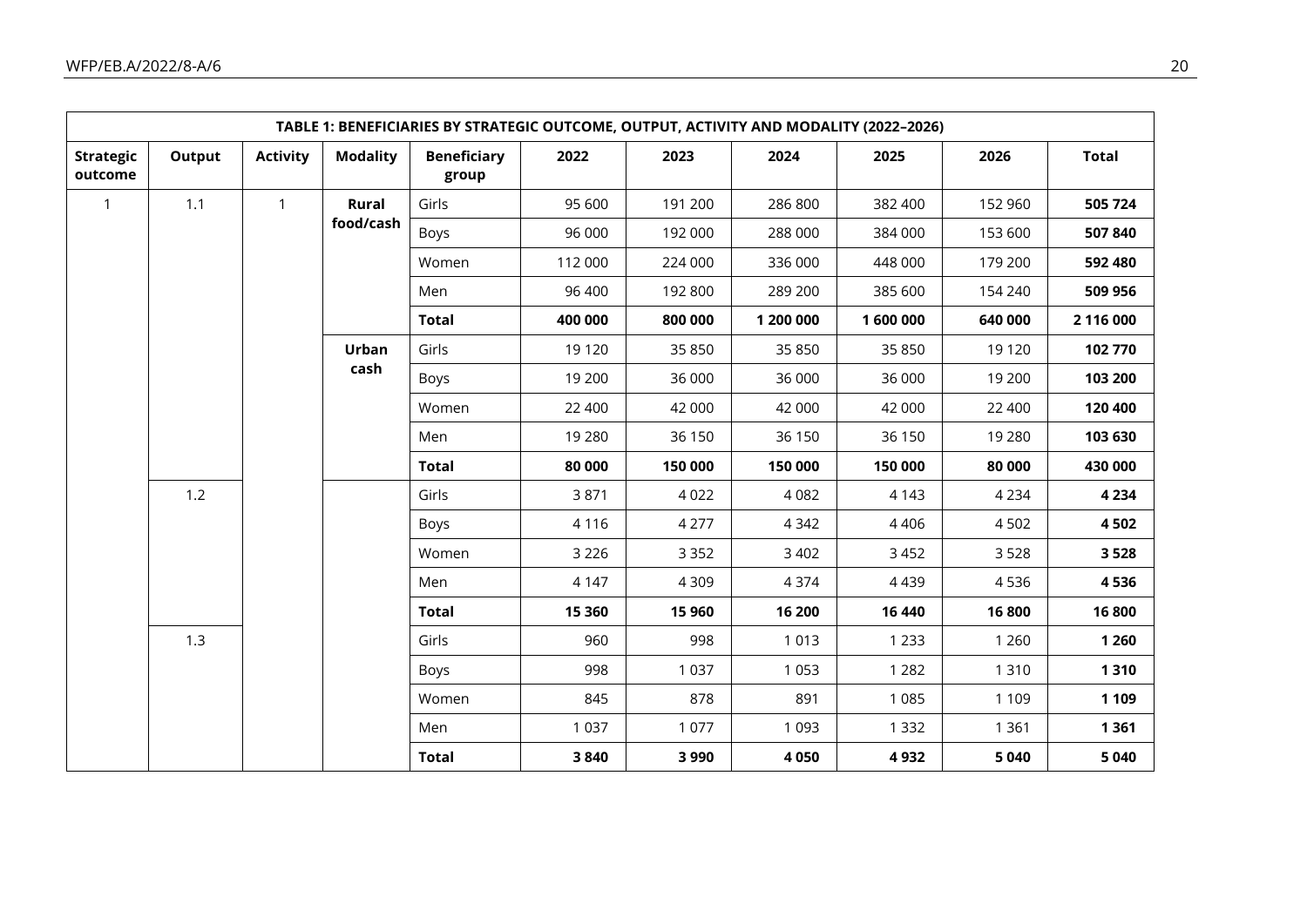|                             | TABLE 1: BENEFICIARIES BY STRATEGIC OUTCOME, OUTPUT, ACTIVITY AND MODALITY (2022-2026) |                 |                 |                             |         |          |          |          |         |              |
|-----------------------------|----------------------------------------------------------------------------------------|-----------------|-----------------|-----------------------------|---------|----------|----------|----------|---------|--------------|
| <b>Strategic</b><br>outcome | Output                                                                                 | <b>Activity</b> | <b>Modality</b> | <b>Beneficiary</b><br>group | 2022    | 2023     | 2024     | 2025     | 2026    | <b>Total</b> |
| $\overline{2}$              | 2.1                                                                                    | $\overline{2}$  |                 | Girls                       | 7 1 7 0 | 14 340   | 14 340   | 19 1 20  | 19 1 20 | 74 090       |
|                             |                                                                                        |                 |                 | Boys                        | 7 200   | 14 400   | 14 400   | 19 200   | 19 200  | 74 400       |
|                             |                                                                                        |                 |                 | Women                       | 8 4 0 0 | 16800    | 16800    | 22 400   | 22 400  | 86 800       |
|                             |                                                                                        |                 |                 | Men                         | 7 2 3 0 | 14 4 6 0 | 14 4 6 0 | 19 2 8 0 | 19 2 80 | 74710        |
|                             |                                                                                        |                 |                 | <b>Total</b>                | 30 000  | 60 000   | 60 000   | 80 000   | 80 000  | 310 000      |
| $\mathsf{3}$                | 3.1                                                                                    | $\mathsf{3}$    |                 | Girls                       | 32 982  | 32 982   | 32 982   | 32 982   | 32 982  | 65 964       |
|                             |                                                                                        |                 |                 | Boys                        | 33 1 20 | 33 1 20  | 33 1 20  | 33 1 20  | 33 1 20 | 66 240       |
|                             |                                                                                        |                 |                 | Women                       | 38 640  | 38 640   | 38 640   | 38 640   | 38 640  | 77 280       |
|                             |                                                                                        |                 |                 | Men                         | 33 258  | 33 258   | 33 258   | 33 258   | 33 258  | 66 516       |
|                             |                                                                                        |                 |                 | <b>Total</b>                | 138 000 | 138 000  | 138 000  | 138 000  | 138 000 | 276 000      |
|                             | 3.2                                                                                    |                 | CBTs/food       | Girls                       | 32 982  | 32 982   | 32 982   | 32 982   | 32 982  | 65 964       |
|                             |                                                                                        |                 |                 | Boys                        | 33 1 20 | 33 1 20  | 33 1 20  | 33 1 20  | 33 1 20 | 66 240       |
|                             |                                                                                        |                 |                 | Women                       | 38 640  | 38 640   | 38 640   | 38 640   | 38 640  | 77 280       |
|                             |                                                                                        |                 |                 | Men                         | 33 258  | 33 258   | 33 258   | 33 258   | 33 258  | 66 516       |
|                             |                                                                                        |                 |                 | <b>Total</b>                | 138 000 | 138 000  | 138 000  | 138 000  | 138 000 | 276 000      |
|                             |                                                                                        |                 | Insurance       | Girls                       | 29 875  | 29 875   | 29 875   | 29 875   | 29 875  | 29 875       |
|                             |                                                                                        |                 |                 | Boys                        | 30 000  | 30 000   | 30 000   | 30 000   | 30 000  | 30 000       |
|                             |                                                                                        |                 |                 | Women                       | 35 000  | 35 000   | 35 000   | 35 000   | 35 000  | 35 000       |
|                             |                                                                                        |                 |                 | Men                         | 30 1 25 | 30 1 25  | 30 1 25  | 30 1 25  | 30 1 25 | 30 125       |
|                             |                                                                                        |                 |                 | <b>Total</b>                | 125 000 | 125 000  | 125 000  | 125 000  | 125 000 | 125 000      |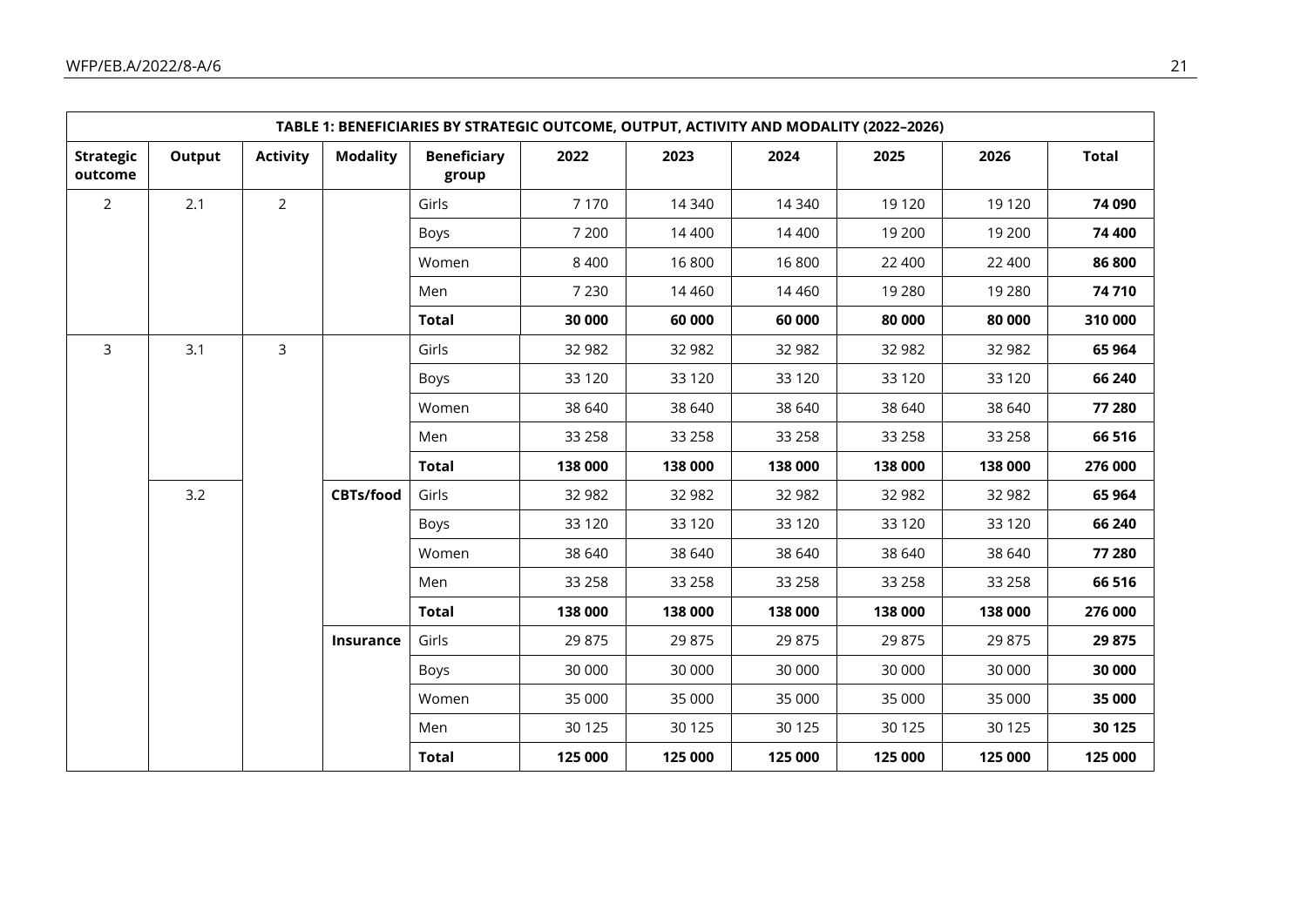|                             | TABLE 1: BENEFICIARIES BY STRATEGIC OUTCOME, OUTPUT, ACTIVITY AND MODALITY (2022-2026) |                 |                 |                             |           |           |         |         |           |        |
|-----------------------------|----------------------------------------------------------------------------------------|-----------------|-----------------|-----------------------------|-----------|-----------|---------|---------|-----------|--------|
| <b>Strategic</b><br>outcome | Output                                                                                 | <b>Activity</b> | <b>Modality</b> | <b>Beneficiary</b><br>group | 2022      | 2023      | 2024    | 2025    | 2026      | Total  |
|                             | 4.1                                                                                    | 4               |                 | Girls                       |           |           |         |         |           |        |
|                             |                                                                                        |                 |                 | Boys                        |           |           |         |         |           |        |
|                             |                                                                                        |                 |                 | Women                       | 4 0 0 0   | 8 0 0 0   | 8 0 0 0 | 8 0 0 0 | 8 0 0 0   | 36 000 |
|                             |                                                                                        |                 |                 | Men                         | 4 0 0 0   | 8 0 0 0   | 8 0 0 0 | 8 0 0 0 | 8 0 0 0   | 36 000 |
|                             |                                                                                        |                 |                 | <b>Total</b>                | 8 0 0 0   | 16 000    | 16 000  | 16 000  | 16 000    | 72 000 |
|                             | 4.2                                                                                    |                 |                 | Girls                       |           |           |         |         |           |        |
|                             |                                                                                        |                 |                 | Boys                        |           |           |         |         |           |        |
|                             |                                                                                        |                 |                 | Women                       | 1 0 0 0   | 4 0 0 0   | 4 0 0 0 | 4 0 0 0 | 4 0 0 0   | 17 000 |
|                             |                                                                                        |                 |                 | Men                         | 1 0 0 0   | 4 0 0 0   | 4 0 0 0 | 4 0 0 0 | 4 0 0 0   | 17 000 |
|                             |                                                                                        |                 |                 | Total                       | 2000      | 8 0 0 0   | 8000    | 8 0 0 0 | 8 0 0 0   | 34 000 |
| Total (without overlap)     |                                                                                        |                 |                 | 569 360                     | 1 046 960 | 1 447 200 | 1847440 | 817800  | 2 754 600 |        |

*Abbreviation:* CBTs = cash-based transfers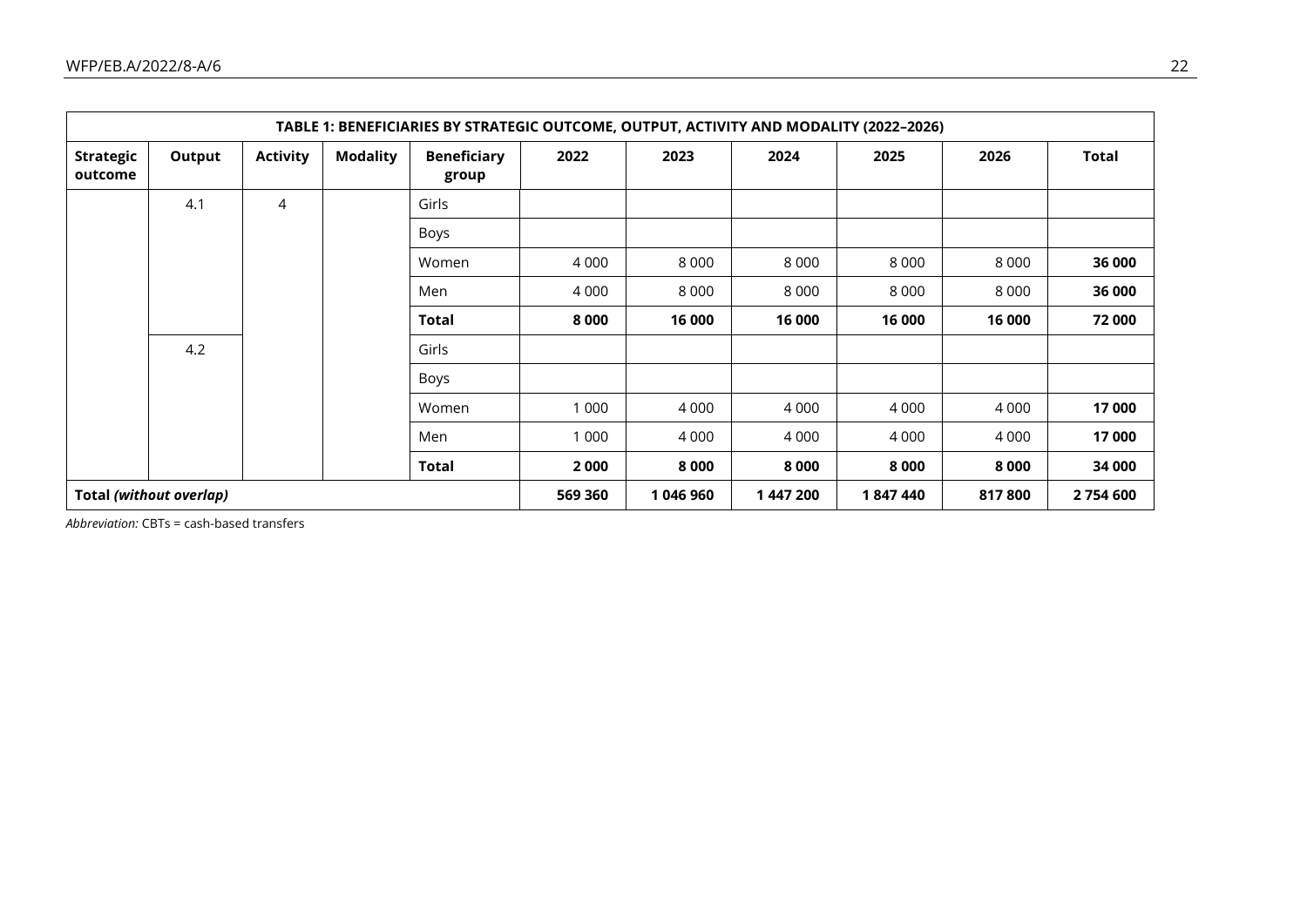|                                          |                     |                                                 |          |                                     | <b>Strategic outcome 3</b> |                                     |                      |                                     |                        |                                      | <b>Strategic outcome 3</b> |                   |  |  |
|------------------------------------------|---------------------|-------------------------------------------------|----------|-------------------------------------|----------------------------|-------------------------------------|----------------------|-------------------------------------|------------------------|--------------------------------------|----------------------------|-------------------|--|--|
|                                          |                     | <b>Activity 1</b>                               |          |                                     |                            |                                     |                      |                                     |                        |                                      |                            | <b>Activity 3</b> |  |  |
| <b>Beneficiary type</b>                  |                     | <b>Rural</b>                                    |          |                                     |                            | <b>Urban</b>                        |                      | <b>Refugees</b>                     |                        | <b>Food assistance for</b><br>assets |                            | <b>Insurance</b>  |  |  |
|                                          | Standard            | Children<br>under 5<br>and<br>PLWG <sup>*</sup> | Standard | Children<br>under 5<br>and<br>PLWG* | <b>Standard</b>            | Children<br>under 5<br>and<br>PLWG* | <b>Standard</b>      | Children<br>under 5<br>and<br>PLWG* | <b>New</b><br>arrivals | <b>Standard</b>                      | <b>Standard</b>            | <b>Standard</b>   |  |  |
| <b>Modality</b>                          | <b>CBTs</b><br>Food |                                                 |          | <b>CBTs</b>                         |                            | Food/<br><b>CBTs</b>                | Food/<br><b>CBTs</b> | Food                                | Food                   | <b>CBTs</b>                          | <b>CBTs</b>                |                   |  |  |
| Cereal                                   | 283<br>(grain)      |                                                 |          |                                     |                            |                                     | 450<br>(meal)        |                                     | 450<br>(meal)          | 333 (grain)                          |                            |                   |  |  |
| Pulses                                   | 57                  |                                                 |          |                                     |                            |                                     |                      |                                     | 67                     | 67                                   |                            |                   |  |  |
| Fortified vegetable oil                  | 20                  |                                                 |          |                                     |                            |                                     |                      |                                     | 25                     | 25                                   |                            |                   |  |  |
| lodized salt                             |                     |                                                 |          |                                     |                            |                                     |                      |                                     | 5                      |                                      |                            |                   |  |  |
| Super Cereal Plus                        |                     | $200**$                                         |          |                                     |                            |                                     |                      | 200                                 |                        |                                      |                            |                   |  |  |
| Total kcal/day                           | 1 4 0 3             | 787                                             |          |                                     |                            |                                     | 1665                 | 787                                 | 2 1 1 4                | 1664                                 |                            |                   |  |  |
| % kcal from protein                      | 11.2                | 16.6                                            |          |                                     |                            |                                     | 7.7                  | 16.6                                | 8.8                    | 11.1                                 |                            |                   |  |  |
| Cash-based transfers<br>(USD/person/day) |                     |                                                 | 0.3      | 0.12                                | 0.4                        | 0.16                                | 0.23                 | 0.092                               |                        |                                      | 0.4                        | $0.0346***$       |  |  |
| Number of feeding<br>days per year       | 180                 | 180                                             | 180      | 180                                 | 365                        | 365                                 | 365                  | 365                                 | 365                    | 180                                  | 180                        | 30                |  |  |

\* May also include chronically ill people, people living with HIV or older people. \*\* During humanitarian crises. \*\*\* Contribution to insurance premium.

*Abbreviations:* PLWG = pregnant and lactating women and girls.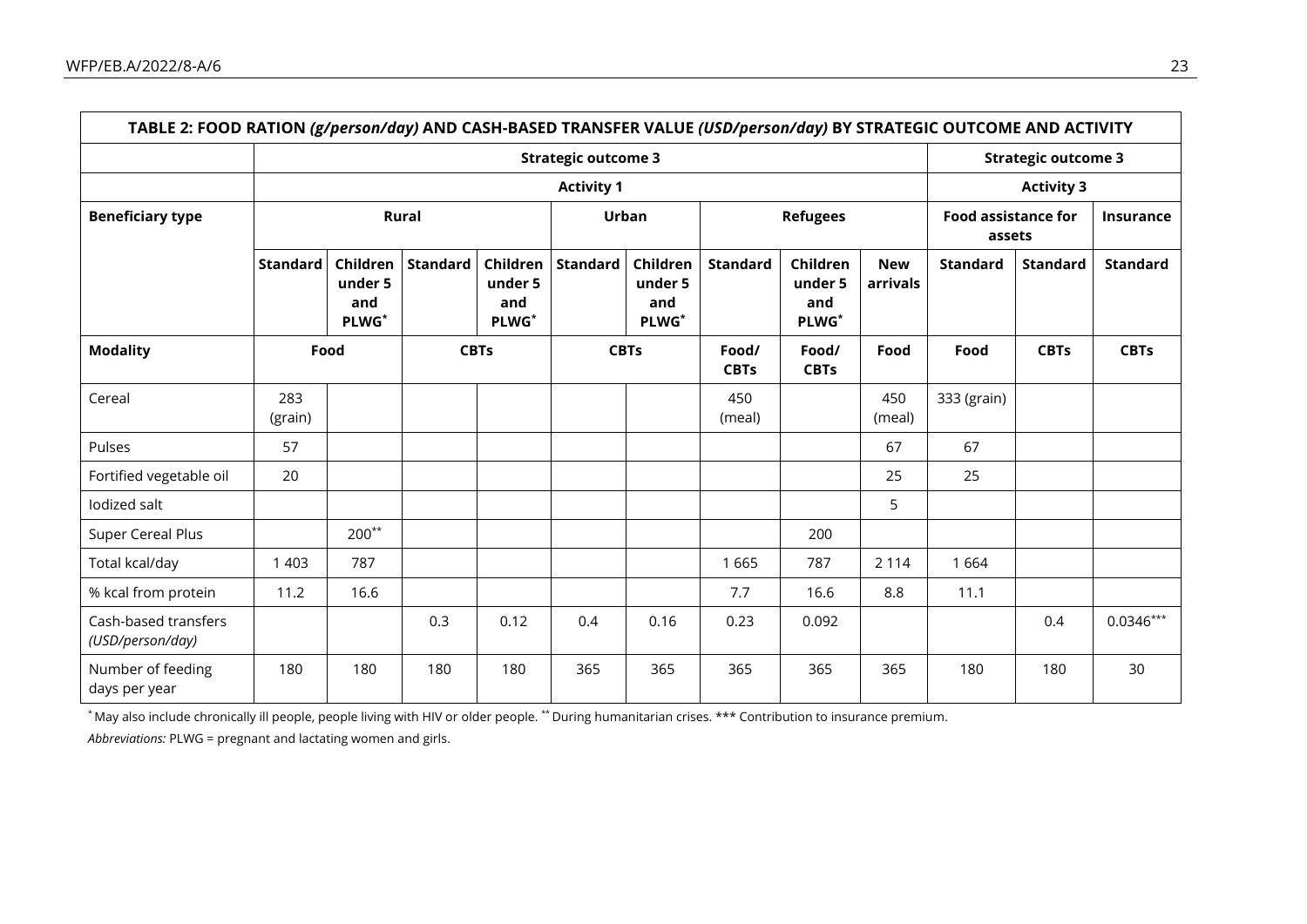| <b>TABLE 3: TOTAL FOOD/CASH-BASED TRANSFER REQUIREMENTS AND VALUES</b> |            |             |  |  |  |
|------------------------------------------------------------------------|------------|-------------|--|--|--|
| Food type/cash-based transfer                                          | Total (mt) | Total (USD) |  |  |  |
| Cereals                                                                | 165 391    | 46 379 539  |  |  |  |
| <b>Pulses</b>                                                          | 30887      | 18 277 659  |  |  |  |
| Oil and fats                                                           | 11 0 25    | 16 255 966  |  |  |  |
| Mixed and blended foods                                                | 14 087     | 14 062 924  |  |  |  |
| Other                                                                  |            | 251         |  |  |  |
| Total (food)                                                           | 221 391    | 94 976 338  |  |  |  |
| Cash-based transfers                                                   |            | 160 405 846 |  |  |  |
| Total (food and cash-based transfer value)                             | 221 391    | 255 382 184 |  |  |  |

### **4.3 Country office capacity and profile**

101. WFP will seek to maintain its overall office size and sub-office structure in Zimbabwe. The 2021 organizational alignment exercise prioritized capacities for high-level strategy and technical assistance, strengthened partnerships and engagement at the subnational level. Complementary expertise will be drawn from teams at the regional bureau and headquarters. Surge requirements are identified to meet urgent humanitarian response needs. WFP will maintain its successful gender parity and gender competencies among staff.

### **4.4 Partnerships**

- 102. WFP will position itself as a reliable, results-oriented partner and will expand its engagement with the Government, other United Nations agencies, non-governmental organizations and government donors, exploring opportunities for engagement with other key stakeholders such as international financial institutions, academia, think-tanks, the private sector and emerging donors. Multi-year agreements with Government institutions will clarify mutual accountability and collective and respective investments towards national priorities.
- 103. WFP is part of the United Nations country team and will collaborate with the Government at the national and subnational levels on informing and planning zero hunger action and developing tools for the enhancement of national systems and capacities, using CSP activities as a platform for research and development and increasingly delivering together.
- 104. WFP and its partners will increase their joint, complementary multi-year plans in order to facilitate long-term investments in predictable, efficient and effective programme delivery and will seek maximum complementarity in geographic focus, technical expertise, operational capacities and strategic advocacy and communication.
- 105. WFP will collaborate with organizations with specialized expertise in protection, gender issues, disability and the engagement of young people to pursue the inclusion and empowerment of marginalized groups and address social and gender norms in the communities participating in its programmes. To strengthen the impact of CSP activities on addressing the structural barriers to gender equality, WFP will work with community-based committees and structures that promote gender equality and with organizations that have expertise in gender-transformative programming.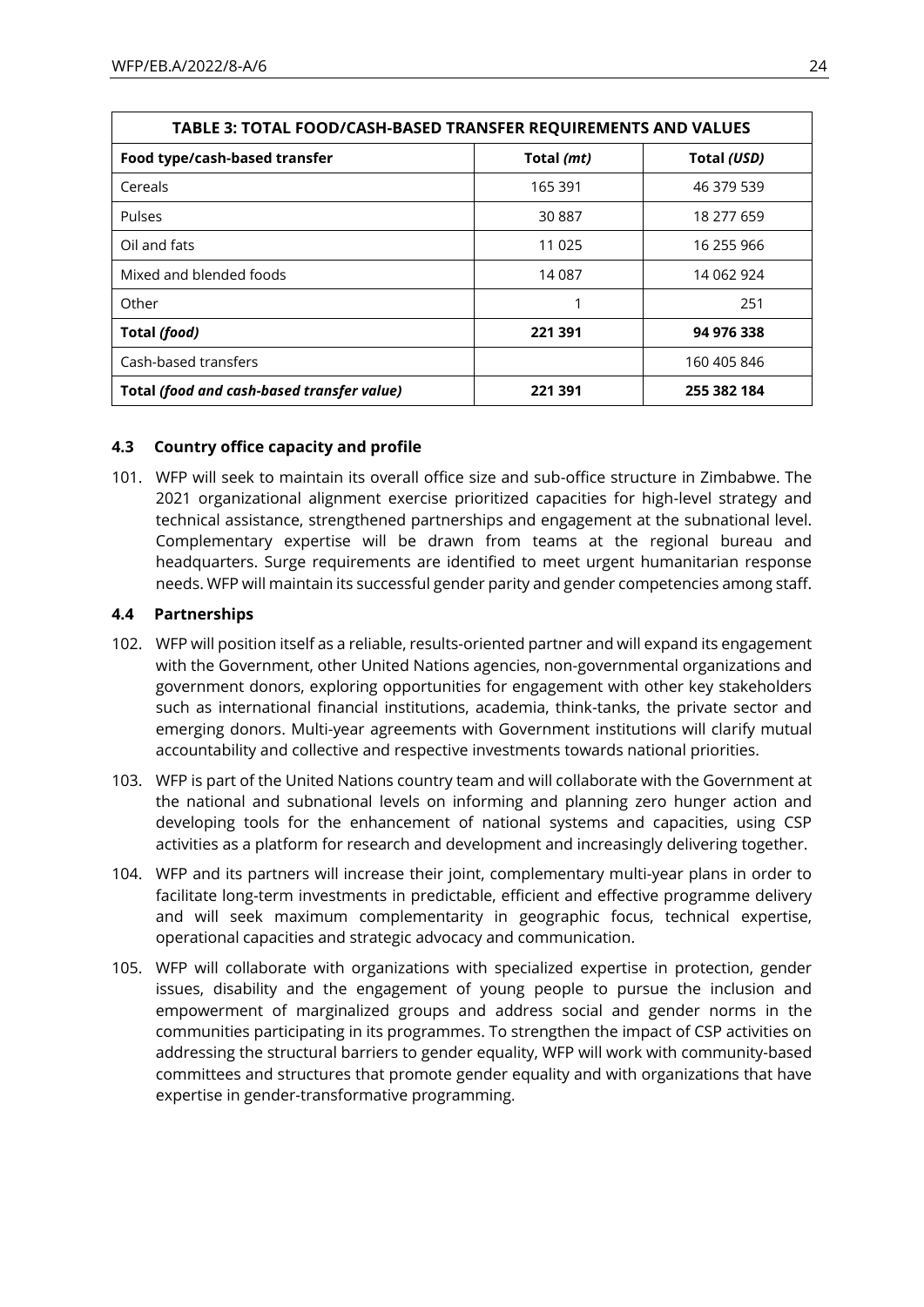### **5. Performance management and evaluation**

### **5.1 Monitoring and evaluation arrangements**

- 106. CSP implementation will be monitored and evaluated in accordance with WFP's corporate results framework, the CSP's "line of sight" from resources to results and the UNSDCF. A baseline will be established in 2022, drawing on the end-line information from relevant completed activities and existing vulnerability data, complemented by data on new indicators. WFP will pursue joint monitoring and evaluation and real-time, periodic vulnerability analyses with key partners and the Government, particularly within the UNSDCF.
- 107. A knowledge management strategy will inform periodic programme reviews and broader advocacy and guide thematic analyses undertaken with strategic and knowledge partners, including analyses of gender, age, disability and other attributes, to facilitate full understanding of the food and nutrition security of various groups.
- 108. WFP will strengthen its community feedback mechanisms to facilitate accountability to affected populations and response to beneficiary concerns based on periodic hotline reports and analysis triangulated with other sources.
- 109. WFP will commission a decentralized mid-term review of the CSP in early 2024 and a centralized final evaluation in 2025. Decentralized evaluations will be carried out on urban resilience building in 2024 and integrated climate risk management for rural food security and livelihoods in 2025. WFP will include Zimbabwe in relevant global and regional strategic and thematic evaluations.

### **5.2 Risk management**

#### *Strategic risks*

- 110. WFP will apply strict humanitarian principles and ensure transparent, accountable and needs-based targeting and selection of beneficiaries, promoting community ownership.
- 111. The Government's focus on the mid-2023 elections may temporarily slow the strengthening of national systems and capacities.
- 112. Continued limited fiscal space may affect national social protection, climate risk and emergency preparedness and response frameworks. With the United Nations country team, WFP advocates that the Government remove obstacles to investment in Zimbabwe's development and increase funding for social programmes.
- 113. Donor stipulations and the preponderance of single-year contributions may restrict investments in national systems and medium- to long-term resilience and capacity strengthening plans. WFP and its partners will seek opportunities for securing multi-year broad thematic funding in order to optimize comprehensive programming.

#### *Operational risks*

114. The COVID-19 pandemic causes risks to the health, safety and security of staff, partners and beneficiaries, while restrictions on movement and congregation hinder participatory discussion and beneficiary gatherings. Border closures and movement restrictions may cause severe supply chain disruptions that affect the sourcing, transport and storage of commodities. WFP uses updated standard operating procedures for operations in the context of COVID-19 and its business continuity plan to ensure full operational capacity.

### *Fiduciary risks*

115. WFP will address the risk of fraud and diversion of resources through detective and preventive measures and by establishing clear protocols and escalation mechanisms for follow-up on "red flags" identified through transaction monitoring.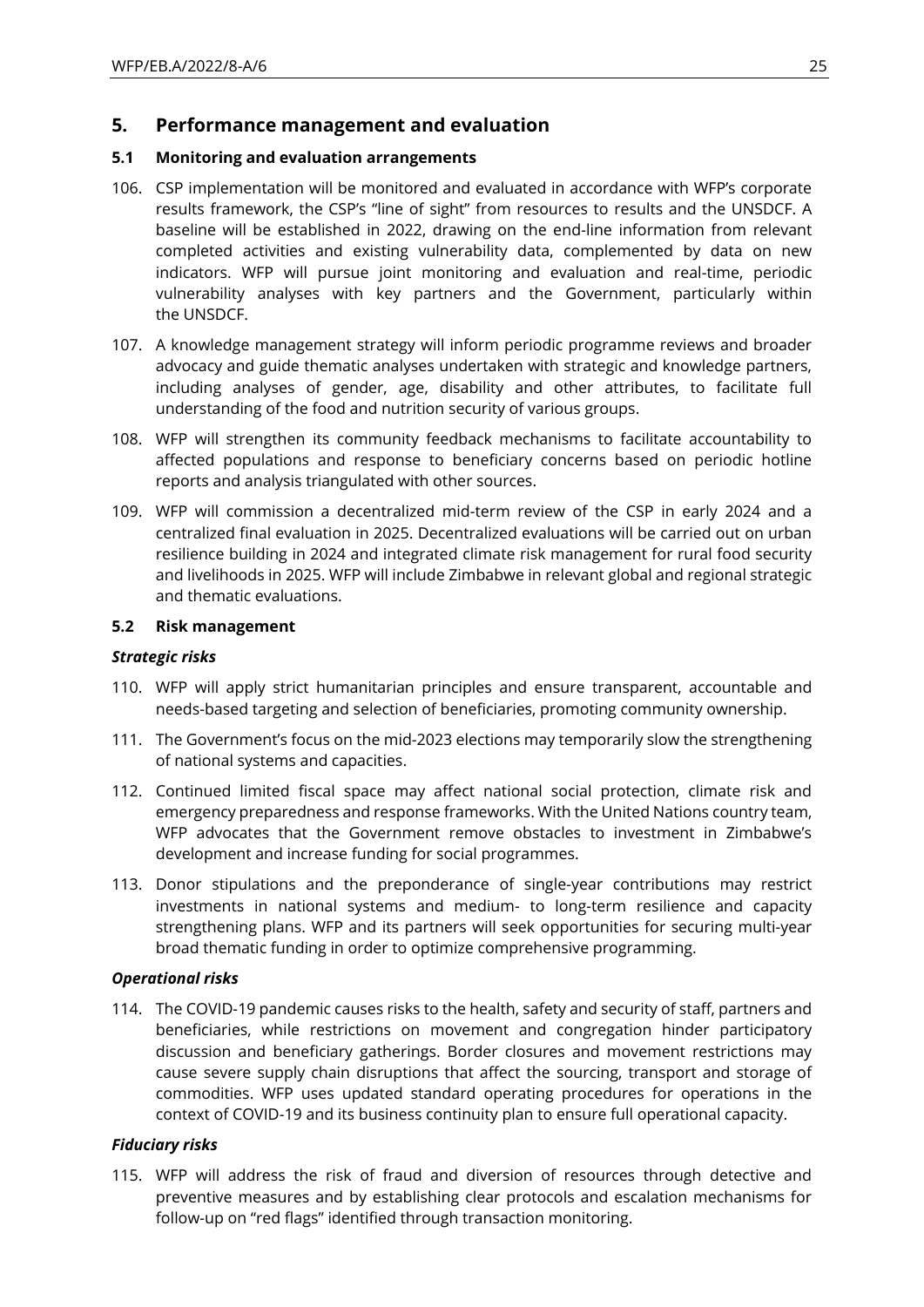### *Financial risks*

116. Inflation or monetary policies may undermine the purchasing power of beneficiaries and other vulnerable households, particularly in urban areas, affecting the quality of WFP's cash-based assistance. WFP will adjust transfer values and mechanisms to mitigate such risks.

### **5.3 Social and environmental safeguards**

### *Gender*

117. A strong mainstreamed focus on gender issues will ensure adequate consideration of specific gender-related needs with respect to food and nutrition security, asset creation, natural resource management and food systems. Informed by gender analysis, communitybased project planning will use gender-sensitive tools to ensure that prioritized assets benefit all community members equally and have a gender-transformative impact.

### *Sustainable natural resource management*

118. Any unintended negative environmental effects of WFP's engagement in natural resource management will be countered by ensuring strong technical partnerships for ex-ante environmental impact assessments and promoting the comprehensive management of resources.

### *Accountability to affected populations, protection and prevention of sexual exploitation and abuse*

- 119. All interventions will be designed to meet the standards of non-discrimination, integrity, safety, dignity and respect, the prevention of further harm and adherence to policies, guidelines and protocols for the prevention of sexual exploitation and abuse.
- 120. Interventions will be based on context and protection risk analyses that capture conflict and diversity challenges and propose adequate responses. With a focus on disaster settings, WFP will work with its partners to identify risks and vulnerabilities, build on the capacities of the people and communities it serves and contribute to protection outcomes.
- 121. The engagement of affected populations during CSP development and monitoring will ensure that potential conflicts, risks and unwanted developments are recognized and addressed.
- 122. Social and behaviour change communication will be based on a comprehensive communication strategy that clearly outlines how best to involve communities and individuals while taking into account sex, age, disability, diversity and other factors in order to leave no one behind.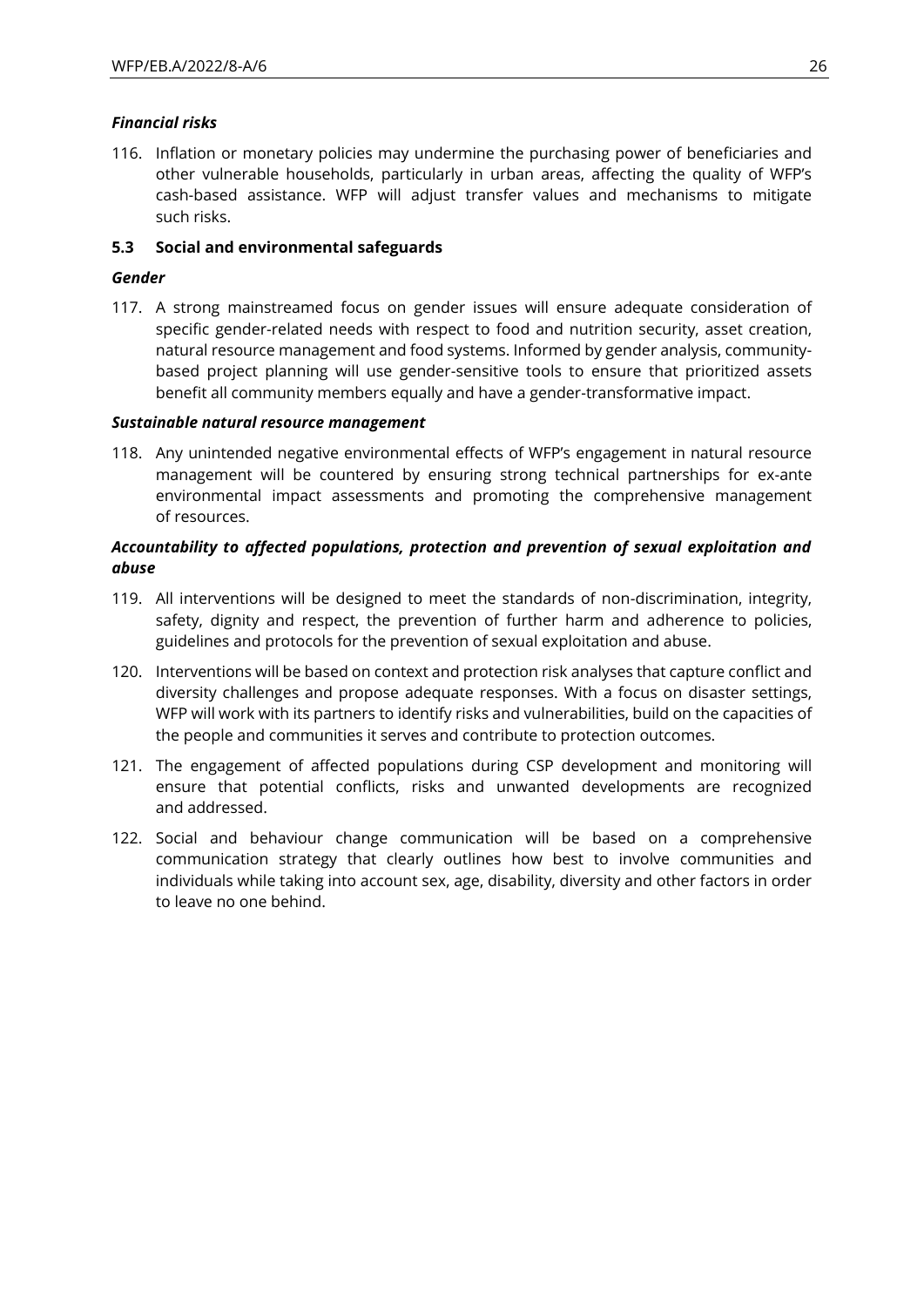### **6. Resources for results**

|                             | TABLE 4: COUNTRY PORTFOLIO BUDGET (USD) |               |             |               |             |             |             |  |  |
|-----------------------------|-----------------------------------------|---------------|-------------|---------------|-------------|-------------|-------------|--|--|
| <b>Strategic</b><br>outcome | <b>Activity</b>                         | 2022          | 2023        | 2024          | 2025        | 2026        | Total       |  |  |
|                             | 1                                       | 29 802 830    | 94 342 980  | 122 944 531   | 96 638 015  | 64 701 474  | 408 429 830 |  |  |
| 2                           | 2                                       | 6 005 446     | 12 415 124  | 12 510 066    | 13 639 841  | 13 951 049  | 58 521 525  |  |  |
| 3                           | 3                                       | 9 9 9 1 0 6 1 | 16 710 385  | 16 950 067    | 17 157 704  | 17 513 653  | 78 322 870  |  |  |
| 3                           | 4                                       | 2 101 277     | 3014069     | 3 0 2 0 7 3 4 | 3 125 954   | 3 134 663   | 14 396 697  |  |  |
| 4                           | 5                                       | 1824092       | 4451264     | 4 5 9 2 5 4 2 | 4 593 386   | 4737068     | 20 198 353  |  |  |
| 4                           | 6                                       | 1 127 831     | 1671407     | 1 575 059     | 1 600 913   | 1608663     | 7583872     |  |  |
| 5                           | 7                                       | 614 536       | 1 139 200   | 1 137 761     | 1 177 965   | 1 219 922   | 5 289 384   |  |  |
| 5                           | 8                                       | 0             | 0           | 790 563       | 0           | 0           | 790 563     |  |  |
| Total                       |                                         | 51 467 072    | 133 744 430 | 163 521 322   | 137 933 777 | 106 866 493 | 593 533 095 |  |  |

### **6.1 Country portfolio budget**

- 123. The resources required for the CSP reflect annually recurring activities under strategic outcome 1 and activities under strategic outcomes 2–5. While the budgets for these outcomes are not expected to change substantially over the years, they reflect turnover in beneficiaries and participants and a gradual shift towards national ownership.
- 124. Two humanitarian crises causing the budget for strategic outcome 1 to surge in 2023, 2024 and 2025 are anticipated during the CSP period. Humanitarian surge requirements constitute 17 percent of the overall budget.
- 125. Social and humanitarian assistance activities under strategic outcome 1 represent 69 percent of the budget, while 25 percent is dedicated to urban and rural livelihoods and food systems under strategic outcomes 2 and 3. Capacity strengthening activities under strategic outcome 4 require 5 percent of the budget, while on-demand and common services under strategic outcome 5 are estimated at 1 percent.
- 126. Activities that promote gender equality account for 7 percent of the budget.

### **6.2 Resourcing outlook and strategy**

- 127. Under the CSP for 2017–2021, up to 16 government donors provided a large share of the budget, most of which was earmarked for crisis response.
- 128. WFP will seek flexible, multi-year funding and focus on diversifying the donor base by including development donors, South–South cooperation and the private sector and fostering joint programming with other United Nations agencies.
- 129. WFP is the preferred emergency responder in Zimbabwe. A partnership action plan has been developed to support WFP's shift to providing support for shock-responsive social protection and food systems. In case of funding shortfalls, WFP will prioritize crisis response activities.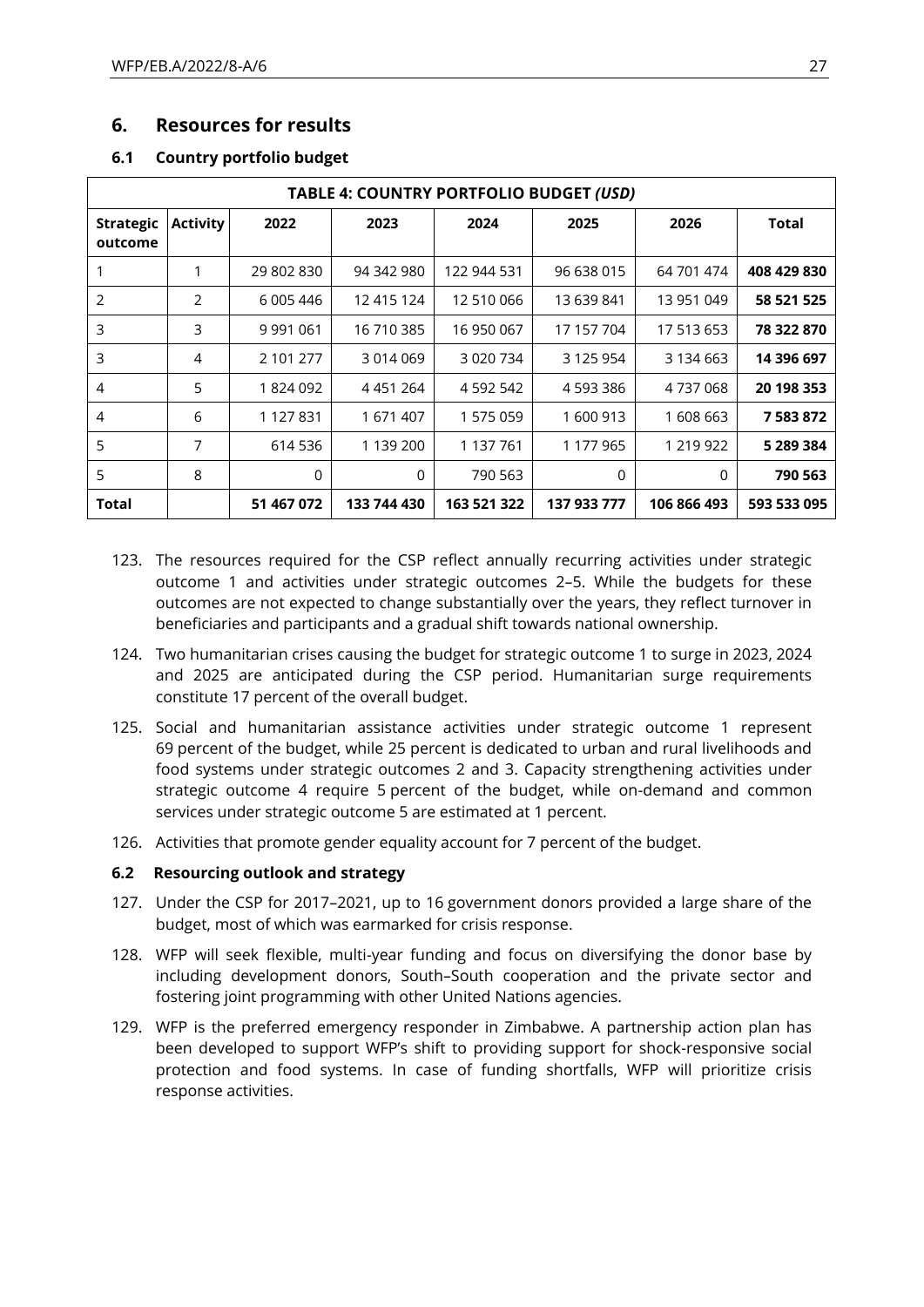## **ANNEX I**

sensitive

#### **LOGICAL FRAMEWORK FOR ZIMBABWE COUNTRY STRATEGIC PLAN (2022–2026)**

**Strategic Goal 1: Support countries to achieve zero hunger**

**Strategic Objective 1: End hunger by protecting access to food**

**Strategic Result 1: Everyone has access to food**

**Strategic outcome 1: Food- and nutrition-insecure populations in targeted rural and urban areas meet their food and nutrition needs at all times, including during crises**

Outcome category: Maintained/enhanced individual and household access to adequate food and a second second second second second second second second second second second second second

Focus area: crisis response

#### **Assumptions**

External assistance required to fully cover national needs

#### **Outcome indicators**

Consumption-based coping strategy index, reduced CSI (rCSI)

Food consumption score

Food consumption score – nutrition

Food expenditure share

Livelihood-based coping strategy index (percentage of households using coping strategies)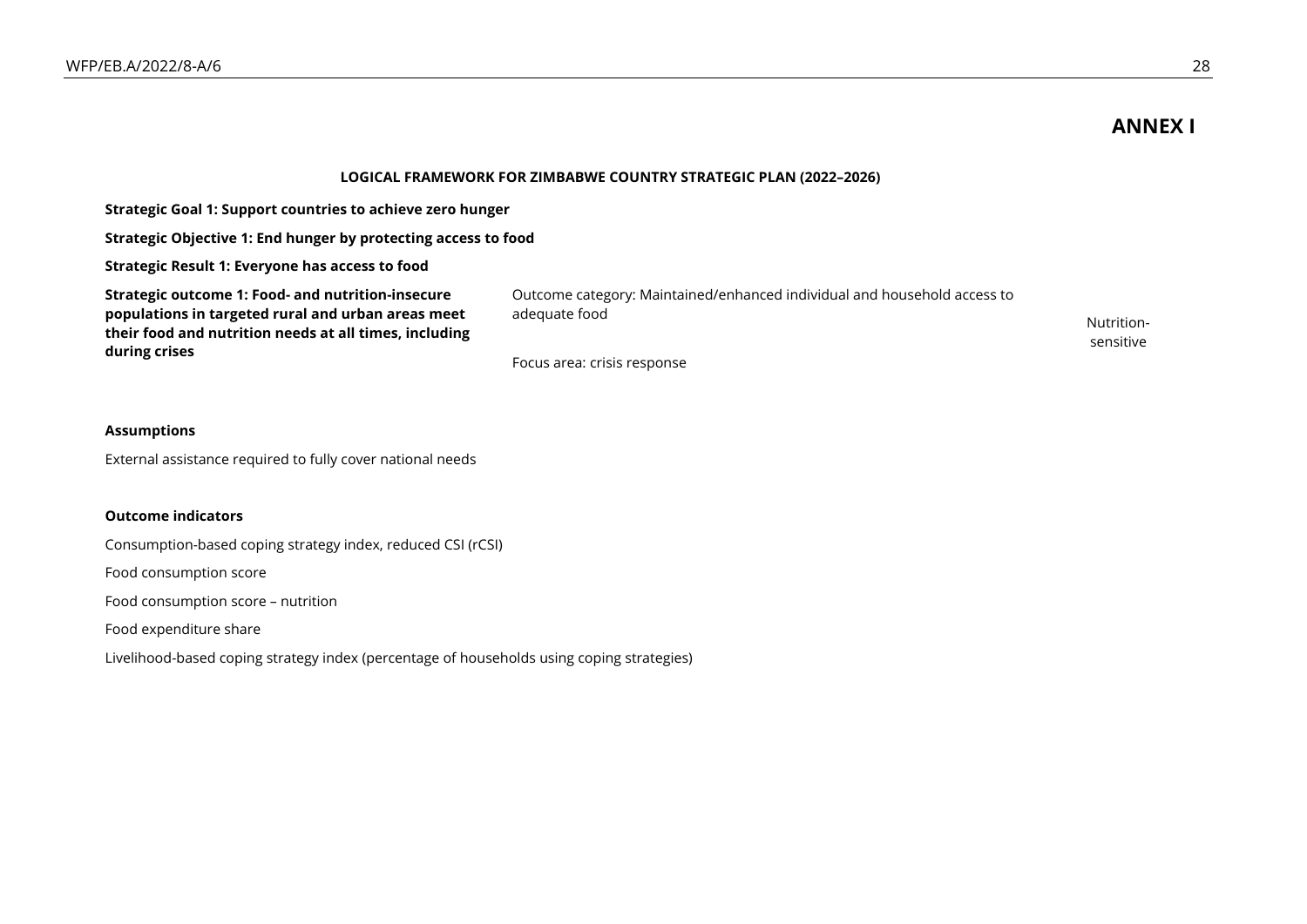#### **Activities and outputs**

**1. Provide unconditional humanitarian cash and food transfers to food insecure people in targeted areas while supporting national institutions in delivering social and humanitarian assistance (URT: Unconditional resource transfers to support access to food)**

1.1 Food-insecure women, men, girls and boys in targeted rural and urban areas receive unconditional food and/or cash transfers to meet their basic food and nutrition needs. (A: Resources transferred)

1.4 Managers and implementers of national social and humanitarian assistance programmes benefit from enhanced delivery capacities. (C: Capacity development and technical support provided)

1.2 Refugees in Tongogara refugee camp receive unconditional food and/or cash transfers to meet their basic food and nutrition needs. (A: Resources transferred)

1.3 Targeted refugees in Tongogara refugee camp receive complementary skills training, tools and non-food items that help diversify their food basket. (A: Resources transferred)

1.5 Vulnerable people affected by acute food and nutrition needs (tier 3) benefit from enhanced capacity to deliver social and humanitarian assistance that meets their urgent food needs. (C: Capacity development and technical support provided)

| Strategic outcome 2: By 2026, food-insecure households | Outcome category: Maintained/enhanced individual and household access to |            |
|--------------------------------------------------------|--------------------------------------------------------------------------|------------|
| in urban areas meet their food and nutrition needs     | adeguate food                                                            |            |
| through resilient livelihoods                          |                                                                          | Nutrition- |
|                                                        |                                                                          | sensitive  |
|                                                        | Focus area: resilience building                                          |            |

### **Assumptions**

Macro-economic stability

#### **Outcome indicators**

Food expenditure share

Livelihood-based coping strategy index (percentage of households using coping strategies)

Proportion of the population in targeted communities reporting benefits from an enhanced livelihoods asset base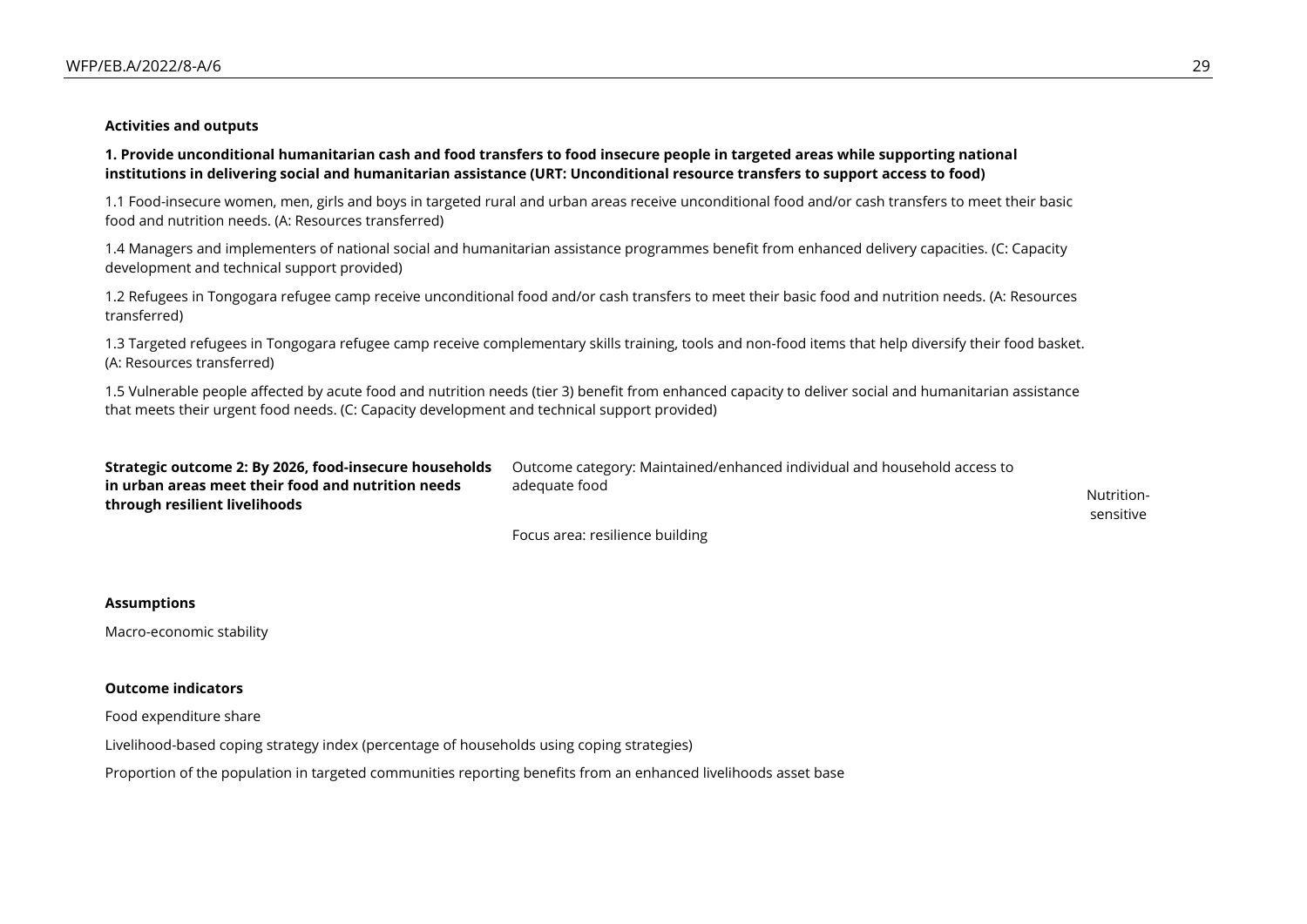#### **Activities and outputs**

**2. Provide skills training, tools and infrastructure to vulnerable urban households for enhanced livelihoods and entrepreneurship (ACL: Asset creation and livelihood support activities)**

2.3 Communities in targeted urban areas benefit from enhanced coordination and expansion of urban resilience initiatives through the diversification of their livelihood opportunities. (C: Capacity development and technical support provided)

2.2 Households and communities in targeted urban areas benefit from assets that support their economic development. (D: Assets created)

2.2 Households and communities in targeted urban areas benefit from assets that support their economic development. (L: Infrastructure and equipment investments supported)

2.1 Targeted food-insecure households in urban areas receive gender-transformative skills training, tools and non-food items to diversify their livelihoods. (A: Resources transferred)

2.1 Targeted food-insecure households in urban areas receive gender-transformative skills training, tools and non-food items to diversify their livelihoods. (D: Assets created)

#### **Strategic Objective 3: Achieve food security**

#### **Strategic Result 3: Smallholders have improved food security and nutrition through improved productivity and incomes**

**Strategic outcome 3: By 2026, targeted rural populations achieve climate resilient livelihoods, sustainable management of natural resources and enhanced participation in local markets and value chains** Outcome category: Increased smallholder production and sales Focus area: resilience building

#### **Assumptions**

Macroeconomic stability; medium to long-term donor financing; absence of extensive disasters that hinder resilience investment.

#### **Outcome indicators**

Consumption-based coping strategy index, reduced CSI (rCSI)

Economic capacity to meet essential needs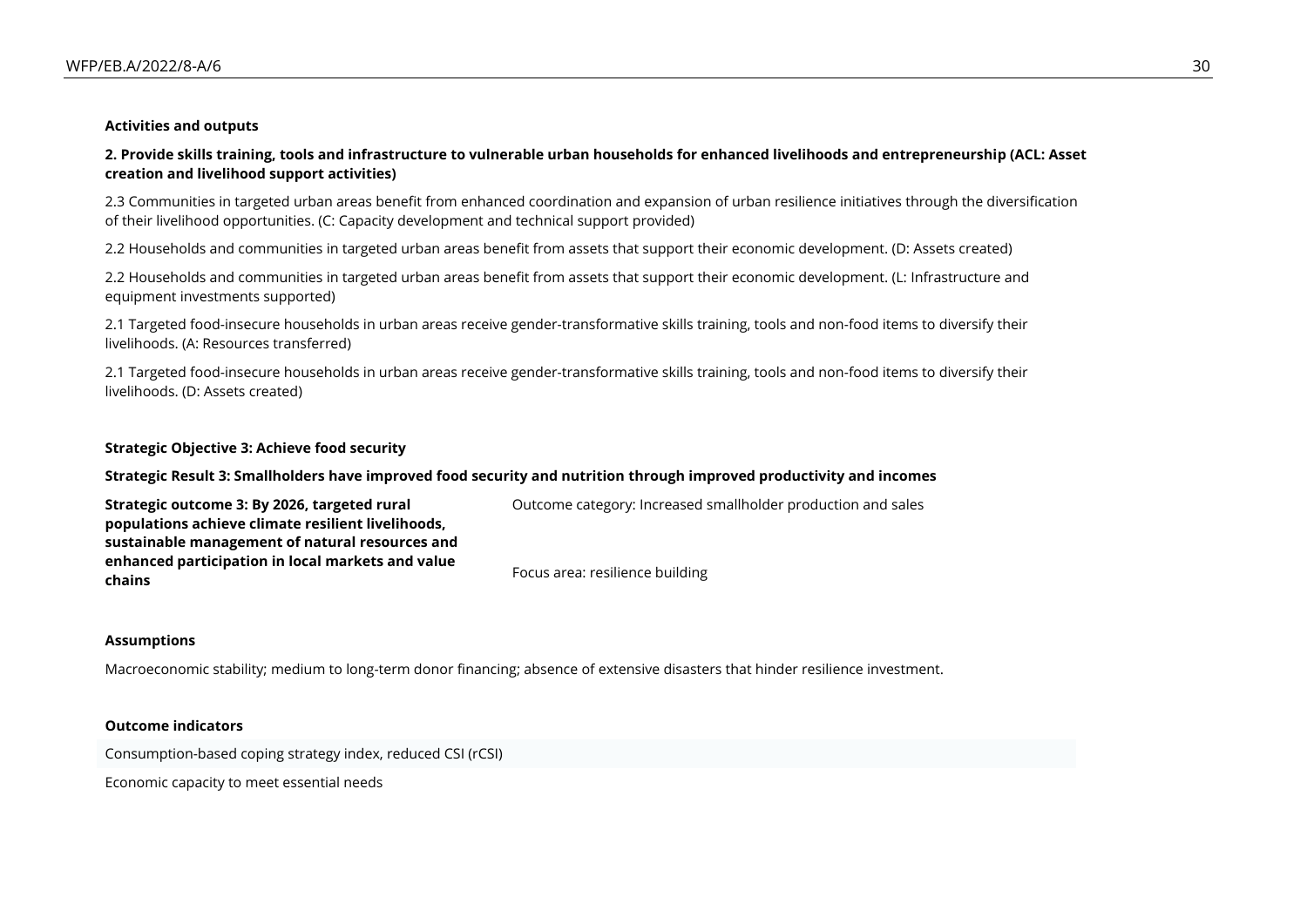Food consumption score

Food expenditure share

Percentage of targeted smallholders selling through WFP-supported farmer aggregation systems

Proportion of the population in targeted communities reporting benefits from an enhanced asset base

Proportion of the population in targeted communities reporting environmental benefits

Value and volume of smallholder sales through WFP-supported aggregation systems

#### **Activities and outputs**

#### **3. Provide conditional cash and food transfers along with training and tools to rural communities in conjunction with technical assistance for community members and national and subnational authorities (ACL: Asset creation and livelihood support activities)**

3.2 Food-insecure women, men, girls and boys in targeted rural areas receive conditional food and/or cash transfers to meet their food and nutrition needs. (A: Resources transferred)

3.4 Rural communities benefit from improved national and subnational mechanisms that strengthen localized climate and disaster risk management. (C: Capacity development and technical support provided)

3.3 National and subnational stakeholders have enhanced capacity to promote sustainable livelihoods, strengthen local value chains and protect communities against shocks. (C: Capacity development and technical support provided)

3.1 Targeted rural households and communities benefit from gender-transformative livelihood and life skills training and access to productive and climate-smart assets, financial services and energy products for climate-adapted and sustainable livelihoods. (A: Resources transferred)

3.1 Targeted rural households and communities benefit from gender-transformative livelihood and life skills training and access to productive and climate-smart assets, financial services and energy products for climate-adapted and sustainable livelihoods. (D: Assets created)

3.1 Targeted rural households and communities benefit from gender-transformative livelihood and life skills training and access to productive and climate-smart assets, financial services and energy products for climate-adapted and sustainable livelihoods. (G: Linkages to financial resources and insurance services facilitated )

**4. Provide technical assistance to farmer organizations, market actors and national and subnational food quality assurance institutions and empower rural consumers with the aim of strengthening "farm-to-fork" food value chains (SMS: Smallholder agricultural market support activities)**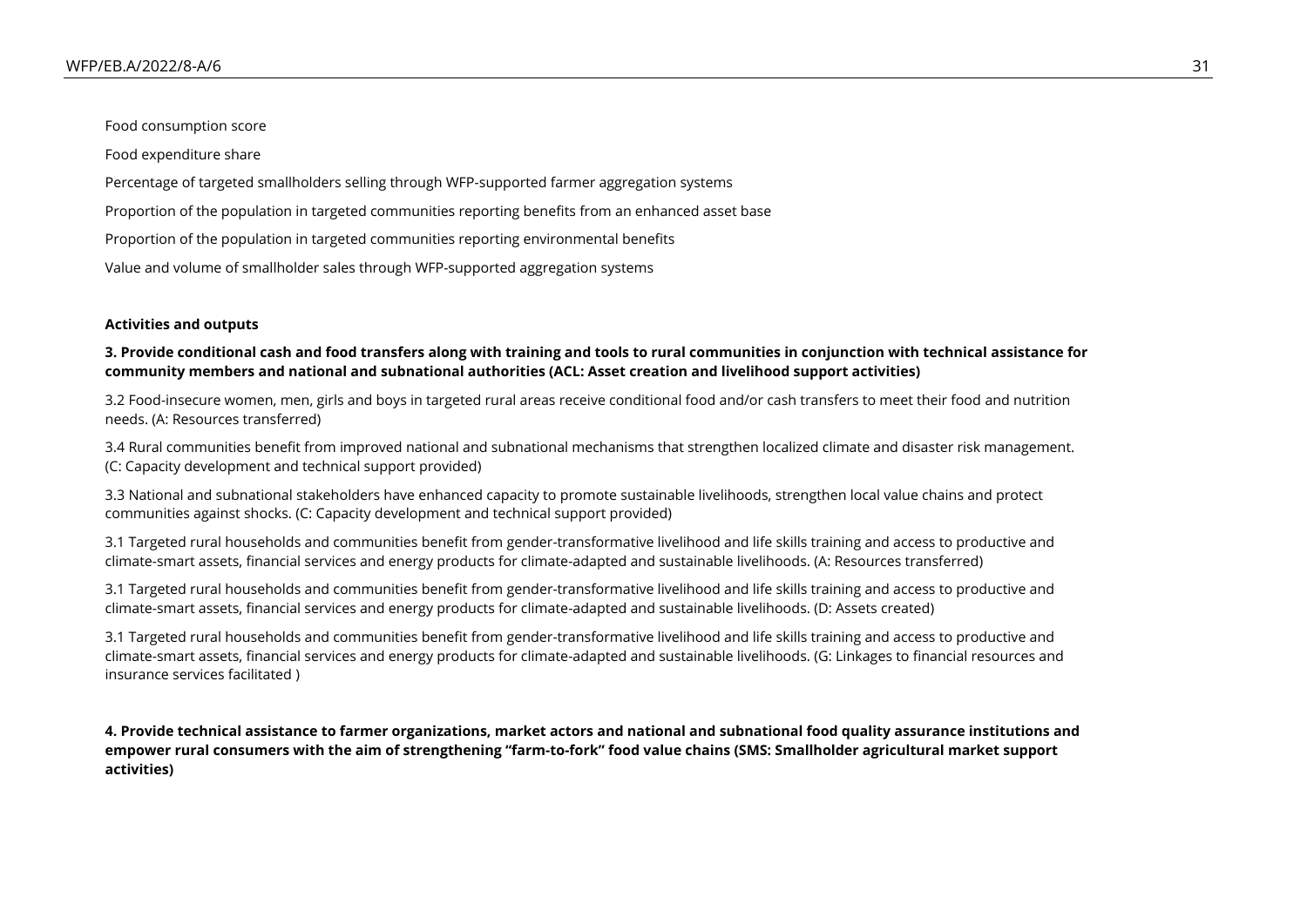4.4 Food consumers benefit from better functioning rural food markets and improved food quality assurance mechanisms that meet their need for adequate, diverse and affordable diets. (C: Capacity development and technical support provided)

4.2 Local women and men producers, processors, traders and buyers, including schools and clinics, benefit from strengthened public and private capabilities with regard to the procurement of locally produced, nutritious food. (C: Capacity development and technical support provided)

4.3 National institutions have enhanced capacity to ensure food quality and safety in national and subnational programmes and rural markets. (C: Capacity development and technical support provided)

4.1 Women and men smallholder producers benefit from access to farming inputs and agricultural extension and information systems that enable them to produce, protect, aggregate and market nutritious, drought-resilient crops. (A: Resources transferred)

4.1 Women and men smallholder producers benefit from access to farming inputs and agricultural extension and information systems that enable them to produce, protect, aggregate and market nutritious, drought-resilient crops. (F: Purchases from smallholders completed)

4.1 Women and men smallholder producers benefit from access to farming inputs and agricultural extension and information systems that enable them to produce, protect, aggregate and market nutritious, drought-resilient crops. (G: Linkages to financial resources and insurance services facilitated )

#### **Strategic Goal 2: Partner to support implementation of the SDGs**

**Strategic Objective 4: Support SDG implementation**

#### **Strategic Result 5: Developing countries have strengthened capacity to implement the SDGs**

**Strategic outcome 4: By 2026, national and subnational institutions in Zimbabwe have strengthened capacities to develop, coordinate and implement well-informed, effective and equitable actions to achieve food and nutrition security**

Outcome category: Enhanced capacities of public- and private-sector institutions and systems, including local responders, to identify, target and assist food-insecure and nutritionally vulnerable populations

Focus area: resilience building

#### **Assumptions**

National investments in Zimbabwe's social protection system and disaster risk management

#### **Outcome indicators**

Number of national food security and nutrition policies, programmes and system components enhanced as a result of WFP capacity strengthening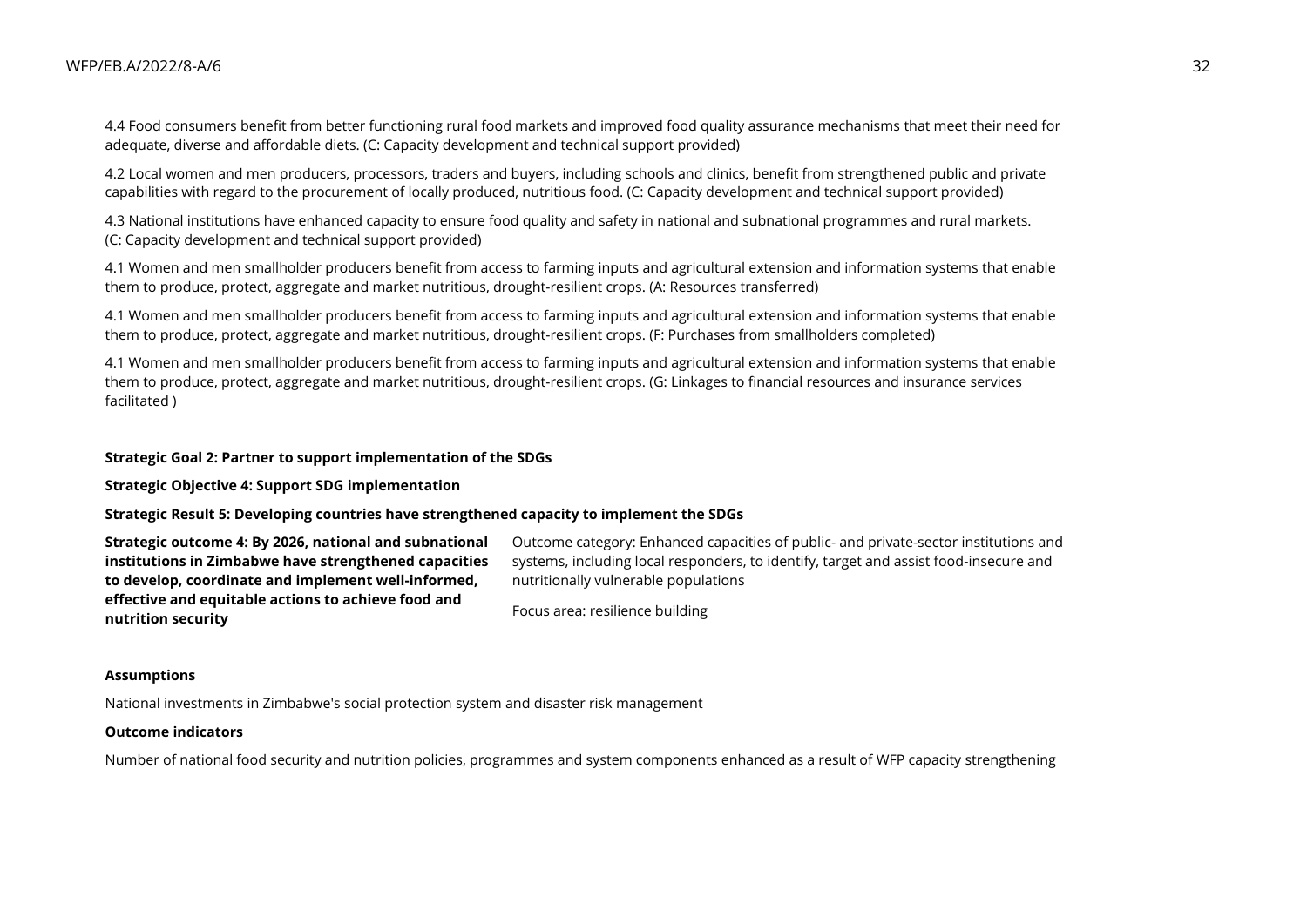#### **Activities and outputs**

#### **5. Provide technical assistance to national and subnational social protection and emergency preparedness and response institutions in order to improve social and humanitarian assistance preparedness, planning and response (EPA: Emergency preparedness activities)**

5.2 Food-insecure women, men, girls and boys benefit from enhanced equitable, anticipatory and shock-responsive social protection policies, tools and systems and national emergency preparedness and response actions that meet their urgent food needs. (C: Capacity development and technical support provided)

5.1 Managers and implementers of national anticipatory and shock-responsive social protection and emergency preparedness and response programmes benefit from skills, knowledge and capacities that enable them to develop equitable, efficient, reliable and timely social and humanitarian assistance mechanisms and tools. (C: Capacity development and technical support provided)

#### **6. Provide strategic, technical and coordination assistance to national and subnational institutions in support of well-informed and capacitated zero hunger actions (CSI: Institutional capacity strengthening activities)**

6.3 Food-insecure communities (tier 3) benefit from the enhanced ability of national and subnational institutions to develop, coordinate and implement well-informed, effective and equitable actions for achieving food security and adequate nutrition. (C: Capacity development and technical support provided)

6.1 National and subnational institutions benefit from enhanced skills, knowledge and capacities that enable them to improve food security, nutrition and climate change analytics, information and knowledge management and advocacy. (C: Capacity development and technical support provided)

6.2 National and subnational stakeholders benefit from improved information, tools and partnerships for strengthened planning, budgeting and financing for zero hunger. (C: Capacity development and technical support provided)

#### **Strategic Objective 5: Partner for SDG results**

#### **Strategic Result 8: Sharing of knowledge, expertise and technology strengthen global partnership support to country efforts to achieve the SDGs**

Outcome category: Enhanced common coordination platforms

**Strategic outcome 5: Humanitarian and development actors in Zimbabwe can implement their programmes and provide support to their beneficiaries in an efficient, effective and reliable way at all times, including during crises**

Focus area: crisis response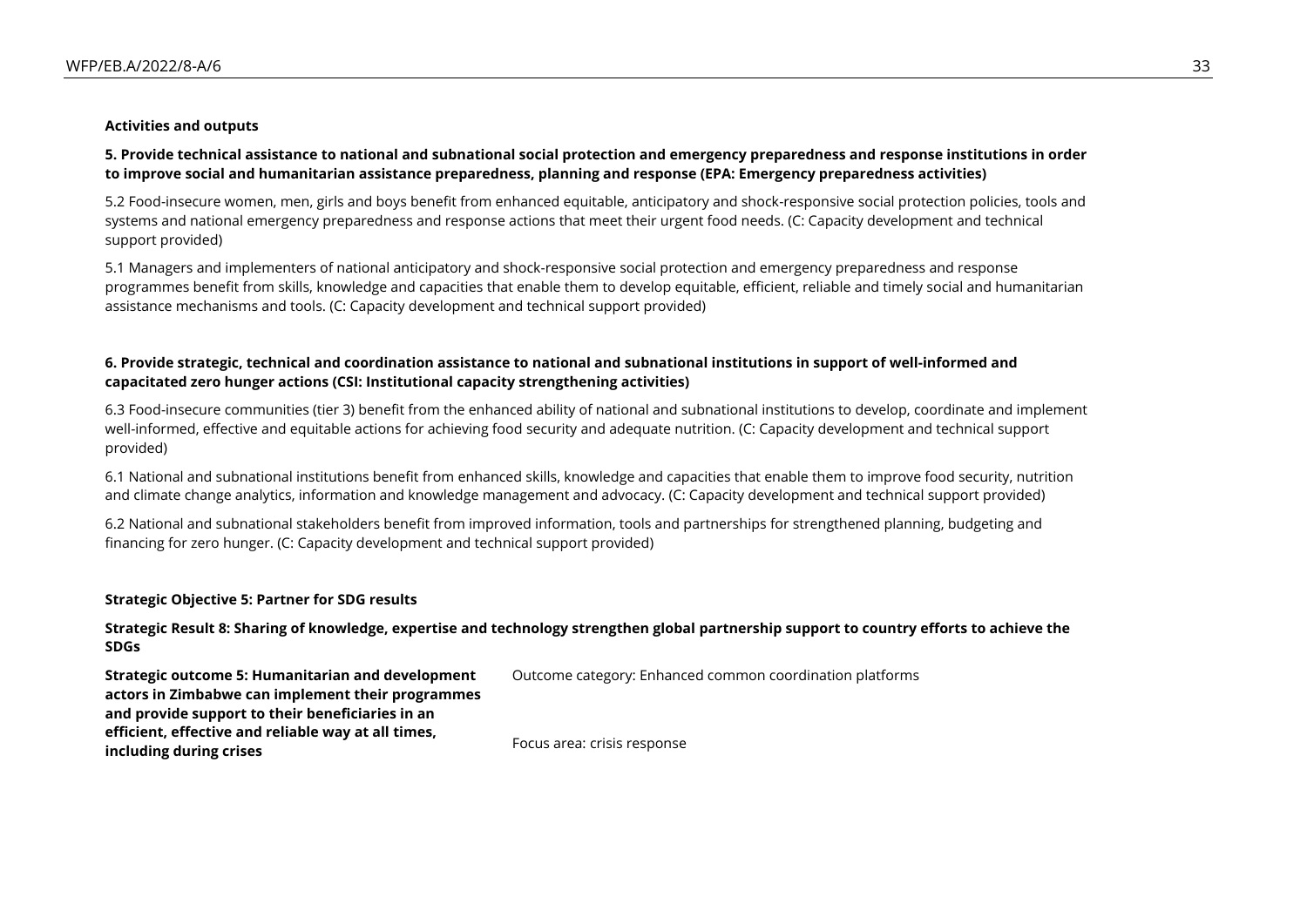#### **Assumptions**

Demand for WFP supply chain management expertise and experience

#### **Outcome indicators**

User satisfaction rate

#### **Activities and outputs**

#### **7. Provide bilateral supply chain and other services to humanitarian and development actors on demand (CPA: Service provision and platforms activities)**

7.1 At-risk populations in Zimbabwe benefit from humanitarian and development partners' ability to rely on effective, efficient and reliable supply chain and other services for their operations. (H: Shared services and platforms provided)

#### **8. Provide mandated services through the logistics cluster to Government and humanitarian actors when the cluster is activated (CPA: Service provision and platforms activities)**

8.1 Crisis-affected populations in Zimbabwe benefit from humanitarian actors' access to vital logistics coordination, services and expertise in case of an emergency and activation of the cluster system. (H: Shared services and platforms provided)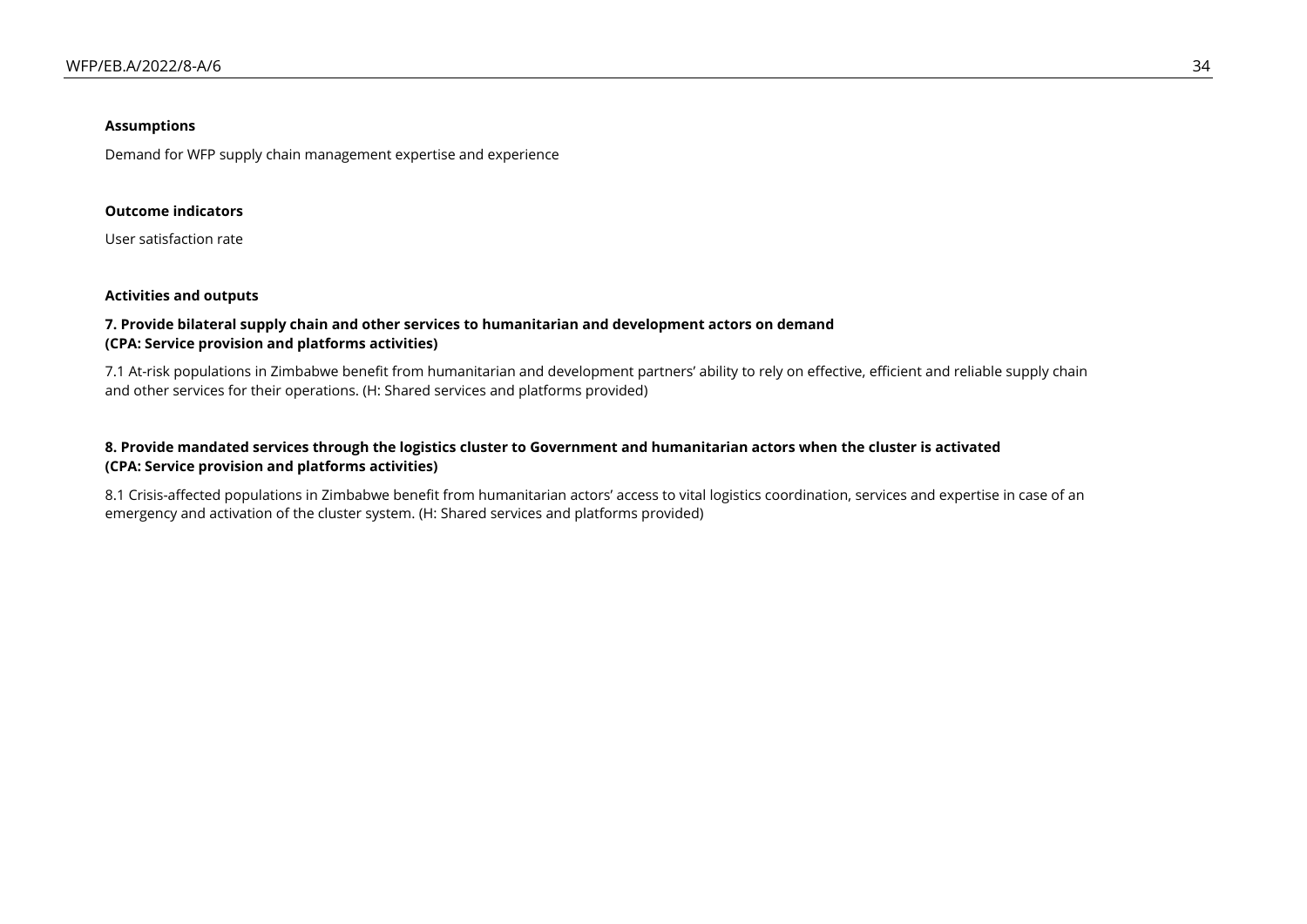#### **Strategic goal 1: Support countries to achieve zero hunger**

#### **C.1. Affected populations are able to hold WFP and partners accountable for meeting their hunger needs in a manner that reflects their views and preferences**

#### **Cross-cutting indicators**

C.1.1: Proportion of assisted people informed about the programme (who is included, what people will receive, length of assistance)

C.1.2: Proportion of project activities for which beneficiary feedback is documented, analysed and integrated into programme improvements

**C.2. Affected populations are able to benefit from WFP programmes in a manner that ensures and promotes their safety, dignity and integrity**

#### **Cross-cutting indicators**

C.2.2: Proportion of targeted people receiving assistance without safety challenges

C.2.3: Proportion of targeted people who report that WFP programmes are dignified

C.2.4: Proportion of targeted people having unhindered access to WFP programmes

#### **C.3. Improved gender equality and women's empowerment among WFP-assisted population**

#### **Cross-cutting indicators**

C.3.1: Proportion of households where women, men, or both women and men make decisions on the use of food/cash/vouchers, disaggregated by transfer modality

C.3.2: Proportion of food assistance decision-making entity – committees, boards, teams, etc. – members who are women

C.3.3: Type of transfer (food, cash, voucher, no compensation) received by participants in WFP activities, disaggregated by sex and type of activity

#### **C.4. Targeted communities benefit from WFP programmes in a manner that does not harm the environment**

#### **Cross-cutting indicators**

C.4.1\*: Proportion of FLAs/MOUs/CCs for CSP activities screened for environmental and social risk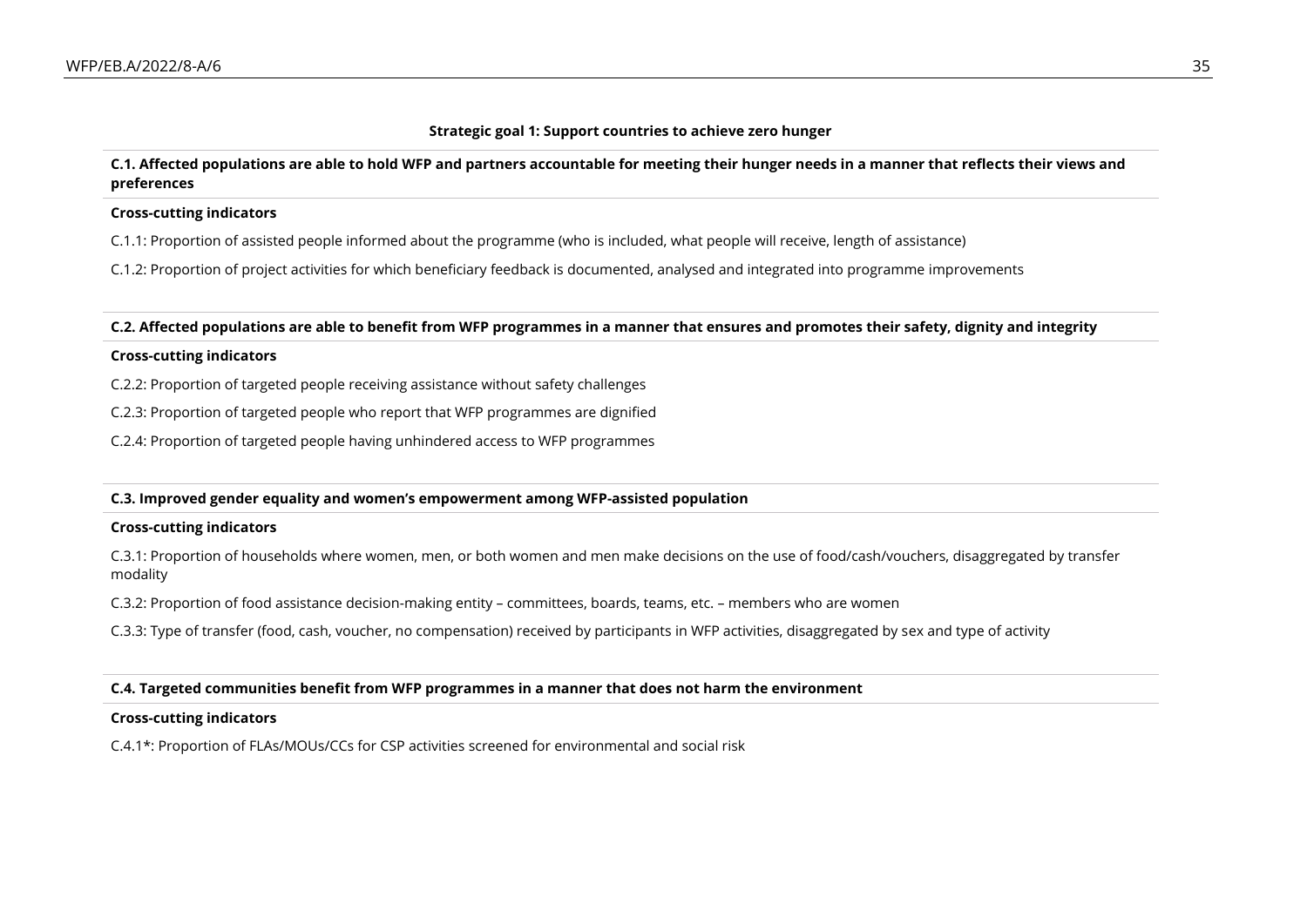## **ANNEX II**

| <b>INDICATIVE COST BREAKDOWN BY STRATEGIC OUTCOME (USD)</b> |                                                       |                                                       |                                                       |                                                        |                                                         |             |  |  |
|-------------------------------------------------------------|-------------------------------------------------------|-------------------------------------------------------|-------------------------------------------------------|--------------------------------------------------------|---------------------------------------------------------|-------------|--|--|
|                                                             | <b>Strategic</b><br><b>Result 1/SDG</b><br>target 2.1 | <b>Strategic</b><br><b>Result 1/SDG</b><br>target 2.1 | <b>Strategic</b><br><b>Result 3/SDG</b><br>target 2.3 | <b>Strategic</b><br><b>Result 5/SDG</b><br>target 17.9 | <b>Strategic</b><br><b>Result 8/SDG</b><br>target 17.16 | Total       |  |  |
|                                                             | <b>Strategic</b><br>outcome 1                         | <b>Strategic</b><br>outcome 2                         | <b>Strategic</b><br>outcome 3                         | Strategic<br>outcome 4                                 | <b>Strategic</b><br>outcome 5                           |             |  |  |
| <b>Focus area</b>                                           | <b>Crisis</b><br>response                             | <b>Resilience</b><br>building                         | <b>Resilience</b><br>building                         | <b>Resilience</b><br>building                          | <b>Crisis</b><br>response                               |             |  |  |
| <b>Transfers</b>                                            | 321 405 500                                           | 45 218 468                                            | 64 269 079                                            | 20 263 050                                             | 5 060 113                                               | 456 216 211 |  |  |
| Implementation                                              | 38 710 286                                            | 6 222 964                                             | 17 231 413                                            | 4 1 6 4 8 1 3                                          | 597 059                                                 | 66 926 536  |  |  |
| Adjusted direct<br>support costs                            | 23 386 401                                            | 3 508 357                                             | 5 5 6 0 1 3 5                                         | 1658733                                                | 374 525                                                 | 34 488 149  |  |  |
| <b>Subtotal</b>                                             | 383 502 188                                           | 54 949 789                                            | 87 060 626                                            | 26 086 596                                             | 6 031 697                                               | 557 630 896 |  |  |
| Indirect support<br>costs (6.5 percent)                     | 24 927 642                                            | 3 571 736                                             | 5 6 5 8 9 4 1                                         | 1695629                                                | 48 250                                                  | 35 902 198  |  |  |
| Total                                                       | 408 429 830                                           | 58 521 525                                            | 92 719 567                                            | 27 782 225                                             | 6 079 947                                               | 593 533 095 |  |  |